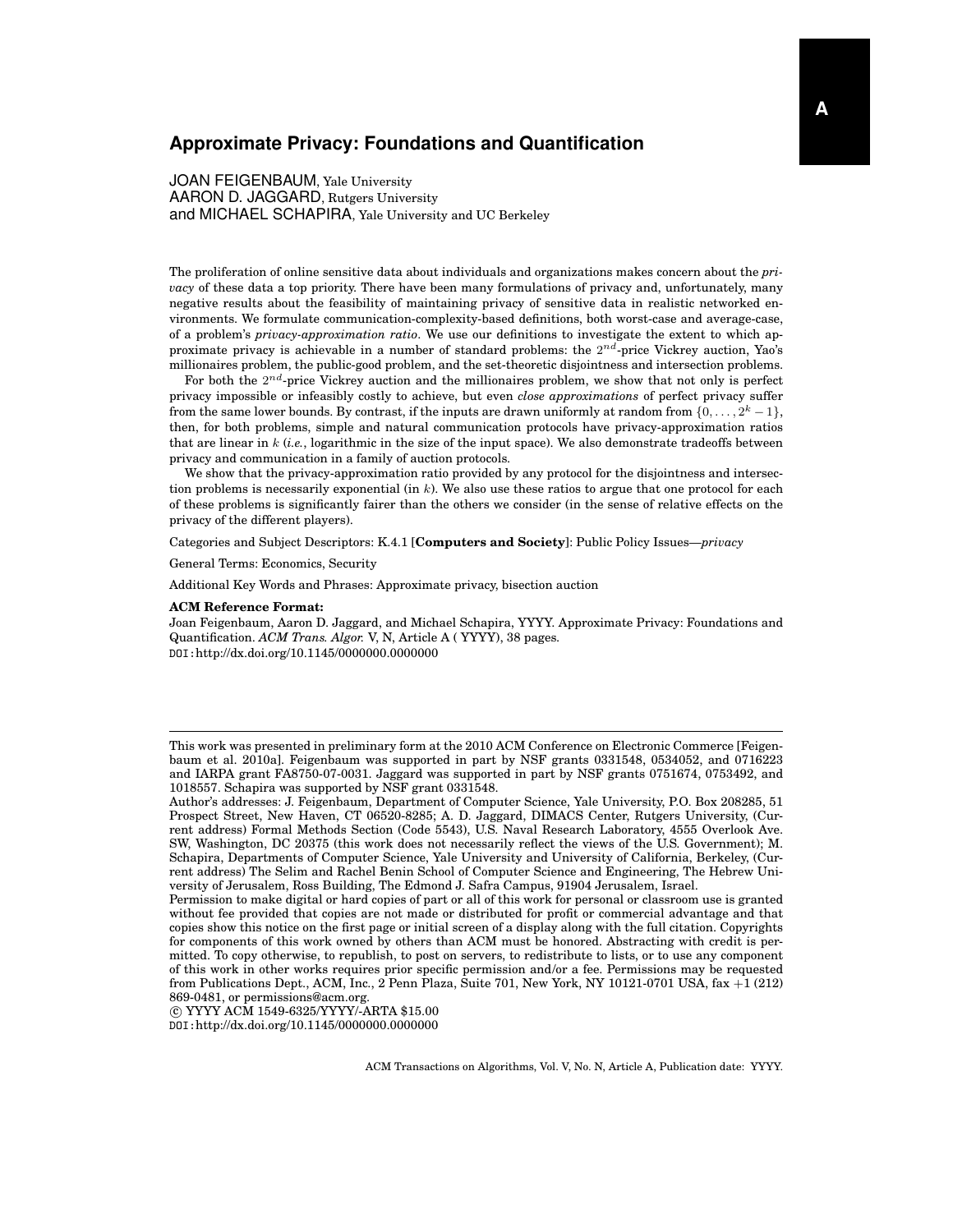## **1. INTRODUCTION**

Increasing use of computers and networks in business, government, recreation, and almost all aspects of daily life has led to a proliferation of online sensitive data about individuals and organizations. Consequently, the study of privacy has become a top priority in many disciplines. Computer scientists have contributed many formulations of the notion of *privacy-preserving computation* that have opened new avenues of investigation and shed new light on some well studied problems.

One good example of a new avenue of investigation opened by concern about privacy can be found in auction design, which was our original motivation for this work. Traditional auction theory is a central research area in Economics, and one of its main questions is how to incent bidders to behave truthfully, *i.e.*, to reveal private information that auctioneers need in order to compute optimal outcomes. More recently, attention has turned to the complementary goal of enabling bidders *not* to reveal private information that auctioneers do *not* need in order to compute optimal outcomes. The importance of bidders' privacy, like that of algorithmic efficiency, has become clear now that many auctions are conducted online, and Computer Science has become at least as relevant as Economics.

Our approach to privacy is based on communication complexity. Although originally motivated by agents' privacy in mechanism design, our definitions and tools can be applied to distributed function computation in general. Because perfect privacy can be impossible or infeasibly costly to achieve, we investigate approximate privacy. Specifically, we formulate both worst-case and average-case versions of the *privacyapproximation ratio* of a function f in order to quantify the amount of privacy that can be maintained by parties who supply sensitive inputs to a distributed computation of f. We also study the tradeoff between privacy preservation and communication complexity.

Our points of departure are the work of Chor and Kushilevitz [Chor and Kushilevitz 1991] on characterization of privately computable functions and that of Kushilevitz [Kushilevitz 1992] on the communication complexity of private computation. Starting from the same place, Bar-Yehuda *et al.* [Bar-Yehuda et al. 2006] also provided a framework in which to quantify the amount of privacy that can be maintained in the computation of a function and the communication cost of achieving it. Their definitions and results are significantly different from the ones we present here (see discussion in Sec. 1.4); as explained in Section 8 below, a precise characterization of the relationship between their formulation and ours is an interesting direction for future work.

### **1.1. Our Approach**

Consider an auction of a Bluetooth headset with 2 bidders, 1 and 2, in which the auctioneer accepts bids ranging from \$0 to \$7 in \$1 increments. Each bidder  $i$  has a private value  $x_i \in \{0, \ldots, 7\}$  that is the maximum he is willing to pay for the headset. The item is sold in a  $2^{nd}$ -price Vickrey auction, *i.e.*, the *higher* bidder gets the item (with ties broken in favor of bidder 1), and the price he pays is the *lower* bid. The demand for privacy arises naturally in such scenarios [Naor et al. 1999]: In a straightforward protocol, the auctioneer receives sealed bids from both bidders and computes the outcome based on this information. Say, *e.g.*, that bidder 1 bids \$3, and bidder 2 bids \$6. The auctioneer sells the headset to bidder 2 for \$3. It would not be at all surprising however if, in subsequent auctions of headsets in which bidder 2 participates, the same auctioneer set a reservation price of \$5. This could be avoided if the auction protocol allowed the auctioneer to learn the fact that bidder 2 was the highest bidder (something he needs to know in order to determine the outcome) but did not entail the full revelation of 2's private value for the headset.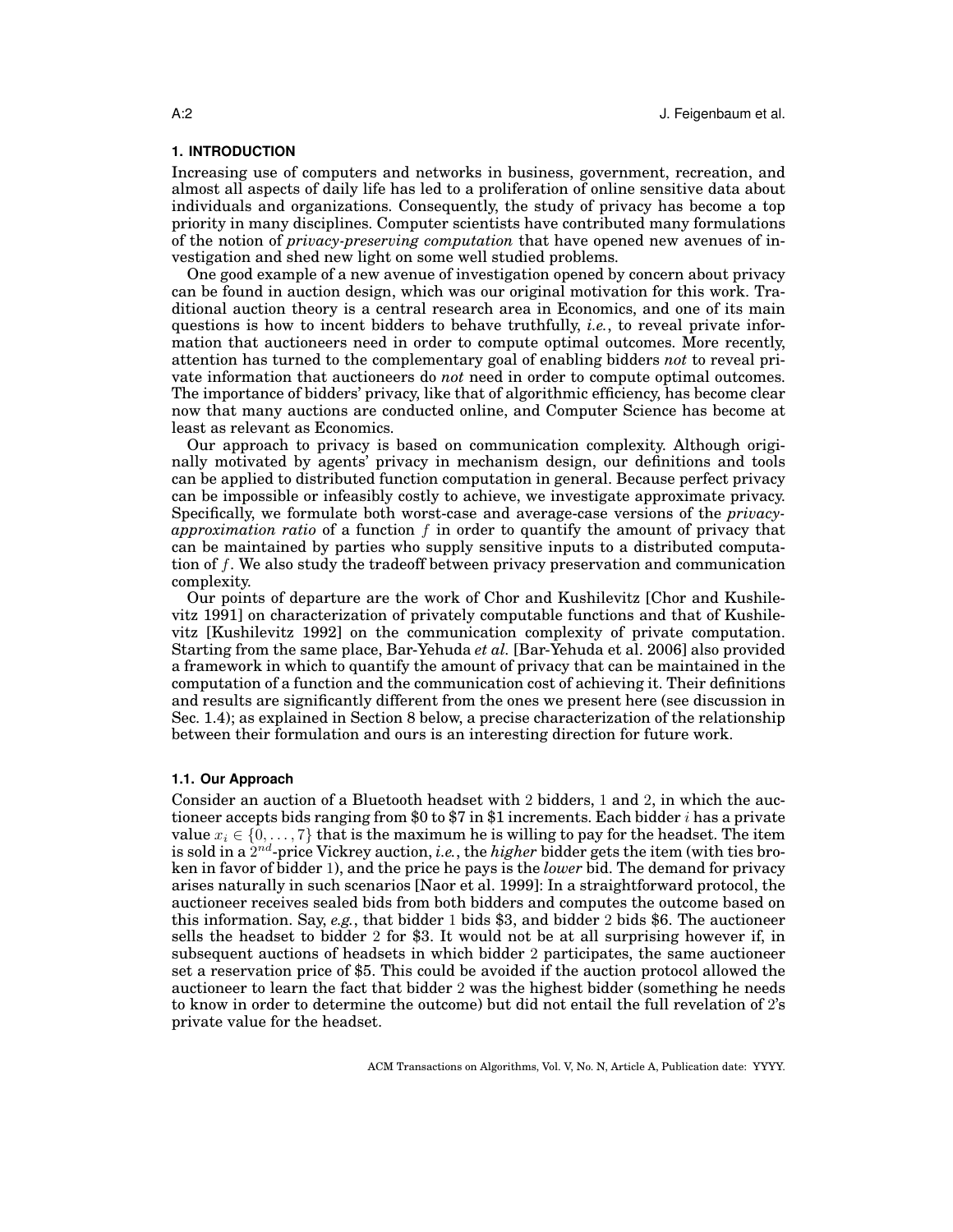

Fig. 1. The minimal knowledge requirements for  $2^{nd}$ -price auctions

Observe that, in some cases, revelation of the exact private information of the highest bidder is necessary. For example, if  $x_1 = 6$ , then bidder 2 will win only if  $x_2 = 7$ . In other cases, the revelation of a lot of information is necessary, *e.g.*, if bidder 1's bid is 5, and bidder 2 outbids him, then  $x_2$  must be either 6 or 7. An auction protocol is said to achieve *perfect objective privacy* if the auctioneer learns nothing about the private information of the bidders that is not needed in order to compute the result of the auction. Figure 1 illustrates the information the auctioneer *must* learn in order to determine the outcome of the  $2^{nd}$ -price auction described above. Observe that the auctioneer's failure to distinguish between two potential pairs of inputs that belong to different rectangles in Fig. 1 implies his inability to determine the winner or the price the winner must pay. Also observe, however, that the auctioneer need not be able to distinguish between two pairs of inputs that belong to the same rectangle.

Using the "minimal knowledge requirements" described in Fig. 1, we can now characterize a perfectly (objective) privacy-preserving auction protocol as one that induces this *exact* partition of the space of possible inputs into subspaces in which the inputs are indistinguishable to the auctioneer. Unfortunately, perfect privacy is often hard or even impossible to achieve. For  $2^{nd}$ -price auctions, Brandt and Sandholm [Brandt and Sandholm 2008] show that *every* perfectly private auction protocol has exponential communication complexity. This provides the motivation for our definition of *privacyapproximation ratio*: We are interested in whether there is an auction protocol that achieves "good" privacy guarantees without paying such a high price in computational efficiency. We no longer insist that the auction protocol induce a partition of inputs *exactly* as in Fig. 1 but rather that it "approximate" the optimal partition well. We define two kinds of privacy-approximation ratio (PAR): *worst-case* PAR and *average-case* PAR.

The worst-case PAR of a protocol P for the  $2^{nd}$ -price auction is defined as the maximum ratio between the size of a set  $S$  of indistinguishable inputs in Fig. 1 and the size of a set of indistinguishable inputs induced by  $P$  that is contained in  $S$ . If a protocol is perfectly privacy preserving, these sets are always the same size, and so the worst-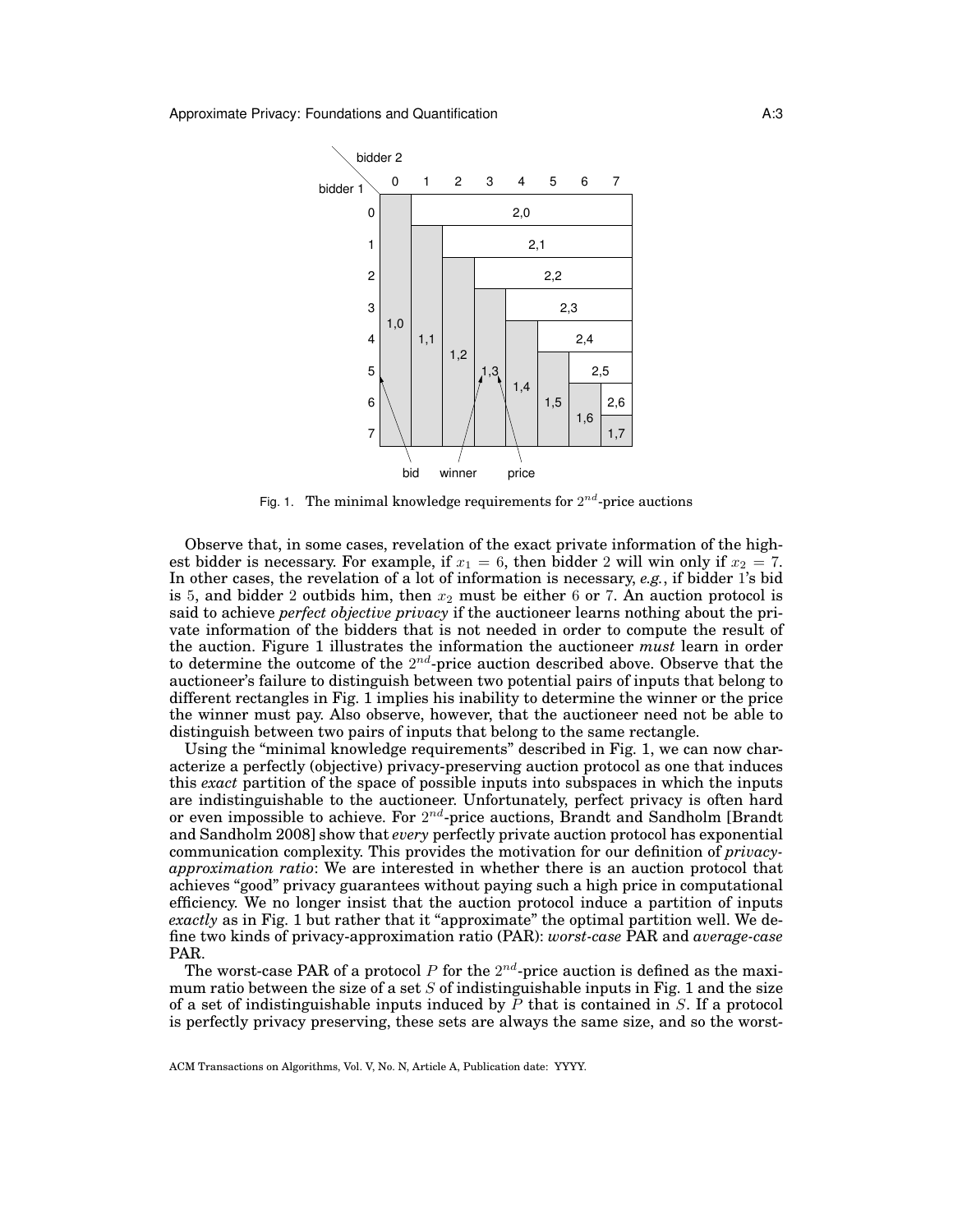case PAR is 1. If, however, a protocol fails to achieve perfect privacy, then at least one "ideal" set of indistinguishable inputs *strictly* contains a set of indistinguishable inputs induced by the protocol. In such cases, the worst-case PAR will be strictly higher than 1.

Consider, *e.g.*, the sealed-bid auction protocol in which both bidders reveal their private information to the auctioneer, who then computes the outcome. Obviously, this naive protocol enables the auctioneer to distinguish between every two pairs of private inputs, and so each set of indistinguishable inputs induced by the protocol contains exactly one element. The worst-case PAR of this protocol is therefore  $\frac{8}{1} = 8$ . (If bidder 2's value is 0, then in Fig. 1 the auctioneer is unable to determine which value in  $\{0, \ldots, 7\}$ is  $x_1$ . In the sealed bid auction protocol, however, the auctioneer learns the exact value of x1.) The *average-case* PAR is a natural Bayesian variant of this definition: We now assume that the auctioneer has knowledge of some market statistics, in the form of a probability distribution over the possible private information of the bidders. PAR in this case is defined as the average ratio and not as the maximum ratio as before.

Thus, intuitively, PAR captures the effect of a protocol on the privacy (in the sense of indistinguishability from other inputs) afforded to protocol participants—it indicates the factor by which, in the worst case or on average, using the protocol to compute the function, instead of just being told the output, reduces the number of inputs from which a given input cannot be distinguished. To formalize and generalize the above intuitive definitions of PAR, we make use of machinery from communication-complexity theory. Specifically, we use the concepts of *monochromaticity* and *tilings* to make formal the notions of sets of indistinguishable inputs and of the approximability of privacy. We discuss other notions of approximate privacy in Section 8.

## **1.2. Our Findings**

We present both upper and lower bounds on the privacy-approximation ratio for both the millionaires problem and  $2^{nd}$ -price auctions with 2 bidders. Our analysis of these two environments takes place within Yao's 2-party communication model [Yao 1979], in which the private information of each party is a  $k$ -bit string, representing a value in  $\{0, \ldots, 2^k-1\}$ . In the millionaires problem, the two parties (the millionaires) wish to keep their private information hidden *from each other*. We refer to this goal as the preservation of *subjective* privacy. In electronic-commerce environments, each party (bidder) often communicates with the auctioneer via a secure channel, and so the aim in the  $2^{nd}$ -price auction is to prevent *a third party* (the auctioneer), who is unfamiliar with any of the parties' private inputs, from learning "too much" about the bidders. This goal is referred to, in this paper, as the preservation of *objective* privacy.

Informally, for both the  $2^{nd}$ -price Vickrey auction and the millionaires problem, we obtain the following results: We show that not only is perfect privacy impossible or infeasibly costly to achieve, but even close approximations of perfect privacy suffer from the same lower bounds. By contrast, we show that, if the values of the parties are drawn uniformly at random from  $\{0, \ldots, 2^k-1\}$ , then, for both problems, simple and natural communication protocols have privacy-approximation ratios that are linear in k (*i.e.*, logarithmic in the size of the space of possible inputs). We conjecture that this improved PAR is achievable for *any* probability distribution. The correctness of this conjecture would imply that, no matter what beliefs the protocol designer may have about the parties' private values, a protocol that achieves reasonable privacy guarantees exists.

Importantly, our results for the  $2^{nd}$ -price Vickrey auction are obtained by proving a more general result for a large family of protocols for single-item auctions, termed *bounded-bisection auctions*, that contains both the celebrated ascending-price English auction and the class of bisection auctions [Fujishima et al. 1999; Grigorieva et al.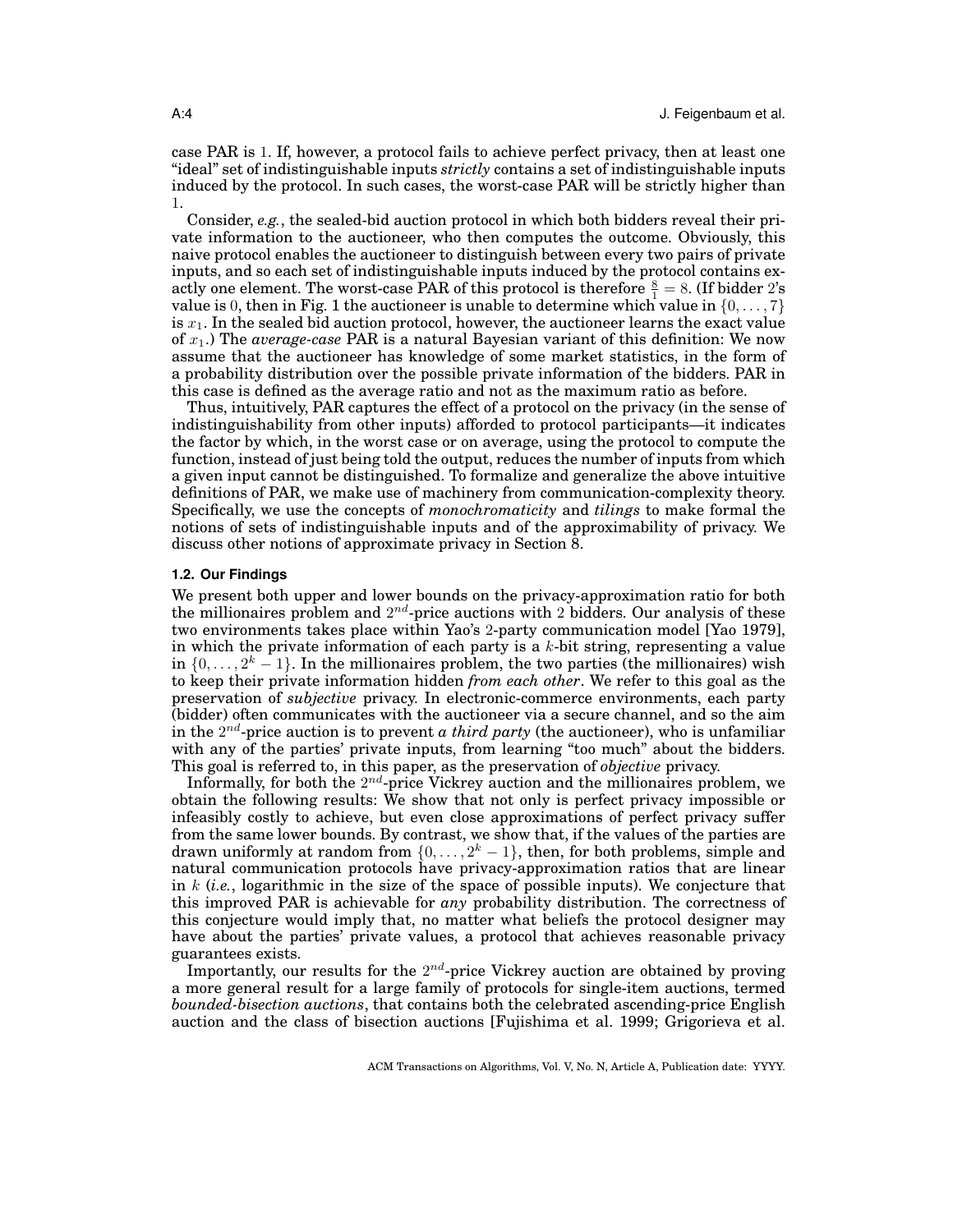Approximate Privacy: Foundations and Quantification A:5

2006; Grigorieva et al. 2007; Herings et al. 2009]. We are thus able to quantify a tradeoff between communication complexity and the effect on privacy within this family of protocols.

We show that our results for the millionaires problem also extend to the classic economic problem of *provisioning a public good*, by observing that, in terms of privacyapproximation ratios, the two problems are, in fact, equivalent. We also consider a truthful variant of the public-good problem and show that this can have a bounded PAR (depending on how the cost of the good grows).

We then apply our PAR framework to two classic set-theoretic problems: the intersection problem (in which party 1's input is a set  $S_1$ , party 2's input is a set  $S_2$ , and the goal of the protocol is to compute  $S_1 \cap S_2$ ) and its decision version disjointness (in which  $f(S_1, S_2) = 1$  if  $S_1 \cap S_2 = \emptyset$ , and  $f(S_1, S_2) = 0$  otherwise). From both the privacy perspective and the communication-complexity perspective, these are extremely natural problems to study. The intersection problem has served as a motivating example in the study of privacy-preserving computation for decades; in a typical application, two organizations wish to compute the set of members that they have in common without disclosing to each other the people who are members of only one of the organizations. The disjointness problem plays a central role in the theory and application of communication complexity, where the fact that  $n + 1$  bits of communication are required to test disjointness of two subsets of  $\{1, \ldots, n\}$  is used to prove many worst-case lower bounds.

In applying our PAR framework to the disjointness and intersection problems, we consider three natural protocols that apply to both problems. We compute the objective and subjective PARs for all three protocols for both problems. The objective and subjective PARs are exponential in all cases, but we show that the protocol that is intuitively the best is quantifiably (and significantly) more fair than the others in the sense described below; to do this, we consider the ratios of the subjective PARs (as described in Sec. 3.3) and argue that this captures some intuitive sense of fairness.

### **1.3. Related Work and Follow-Up Work: Defining Privacy-Preserving Computation**

*1.3.1. Communication-Complexity-Based Privacy Formulations.* As explained above, the privacy work of Bar-Yehuda *et al.* [Bar-Yehuda et al. 2006] and the work presented in this paper have common ancestors in [Chor and Kushilevitz 1991; Kushilevitz 1992]. Similarly, the work of Brandt and Sandholm [Brandt and Sandholm 2008] uses Kushilevitz's formulation to prove an exponential lower bound on the communication complexity of privacy-preserving  $2^{nd}$ -price Vickrey auctions. We elaborate on the relation of our work to that of Bar-Yehuda *et al*. [Bar-Yehuda et al. 2006] in Sec. 1.4.

Similarly to [Bar-Yehuda et al. 2006; Chor and Kushilevitz 1991; Kushilevitz 1992], our work focuses on the two-party deterministic communication model. We view our results as first step in a more general research agenda, outlined in Sec. 8.

There are many formulations of privacy-preserving computation, both exact and approximate, that are not based on the definitions and tools in [Chor and Kushilevitz 1991; Kushilevitz 1992]. We now briefly review some of them and explain how they differ from ours.

*1.3.2. Secure, Multiparty Function Evaluation.* The most extensively developed approach to privacy in distributed computation is that of *secure, multiparty function evaluation* (SMFE). Indeed, to achieve agent privacy in algorithmic mechanism design, which was our original motivation, one could, in principle, simply start with a strategyproof mechanism and then have the agents themselves compute the outcome and payments using an SMFE protocol. However, as observed by Brandt and Sandholm [Brandt and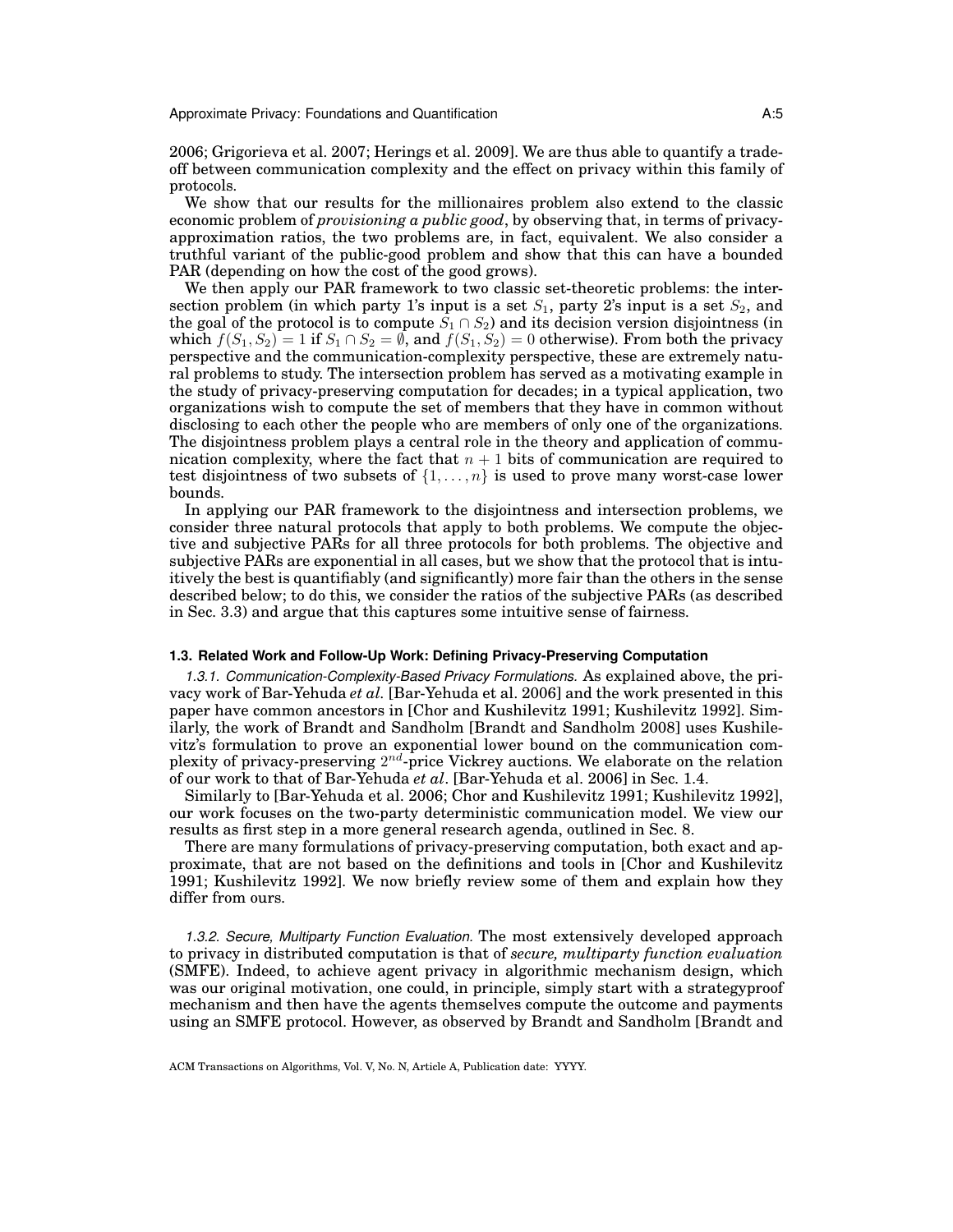Sandholm 2008], these protocols fall into two main categories, and both have inherent disadvantages from the point of view of mechanism design:

— *Information-theoretically* private protocols, the study of which was initiated by Ben-Or, Goldwasser, and Wigderson [Ben-Or et al. 1988] and Chaum, Crépeau, and Damgård [Chaum et al. 1988], rely on the assumption that a constant fraction of the agents are "honest" (or "obedient" in the terminology of distributed algorithmic mechanism design [Feigenbaum and Shenker 2002]), *i.e.*, that they follow the protocol perfectly even if they know that doing so will lead to an outcome that is not as desirable to them as one that would result from their deviating from the protocol; clearly, this assumption is antithetical to the main premise of mechanism design, which is that all agents will behave strategically, deviating from protocols when and only when doing so will improve the outcome from their points of view;

— Multiparty protocols that use *cryptography* to achieve privacy, the study of which was initiated by Yao [Yao 1982; 1986], rely on (plausible but currently unprovable) complexity-theoretic assumptions. Often, they are also very communication-intensive (see, *e.g.*, [Brandt and Sandholm 2008] for an explanation of why some of the deficiencies of the Vickrey auction cannot be solved via cryptography). Moreover, sometimes the deployment cryptographic machinery is infeasible (over the years, many cryptographic variants of the current interdomain routing protocol, BGP, were proposed, but not deployed due to the infeasibility of deploying a global Internet-wide PKI infrastructure and the real-time computational cost of verifying signatures). For some mechanisms of interest, efficient cryptographic protocols have been obtained (see, *e.g.*, [Dodis et al. 2000; Naor et al. 1999]).

In certain scenarios, the demand for *perfect* privacy preservation cannot be relaxed. In such cases, if the function cannot be computed in a privacy-preserving manner without the use of cryptography, there is no choice but to resort to a cryptographic protocol. There is an extensive body of work on cryptography-based identity protocols, and we are not offering our notion of PAR as an extension of that work. (In fact, the framework described here might be applied to SMFE protocols by replacing indistinguishability by computational indistinguishability. However, this does not appear to yield any new insights.)

However, in other cases, we argue that privacy preservation should be regarded as one of *several design goals*, alongside low computational/communication complexity, protocol simplicity, incentive-compatibility, and more. (See, *e.g.*, [Muthukrishnan 2009].) Therefore, it is necessary to be able to *quantify* privacy preservation in order to understand the tradeoffs among the different design goals, and obtain "reasonable" (but not necessarily perfect) privacy guarantees. Our PAR approach continues the long line of research about information-theoretic notions of privacy, initiated by Ben-Or *et al*. and by Chaum *et al*. Regardless of the above argument, we believe that informationtheoretic formulations of privacy and approximate privacy are also natural to consider in their own right.

*1.3.3. Private Approximations and Approximate Privacy.* In this paper, we consider protocols that compute exact results but preserve privacy only approximately. One can also ask what it means for a protocol to compute approximate results in a privacypreserving manner; indeed, this question has also been studied [Beimel et al. 2008; Feigenbaum et al. 2006; Halevi et al. 2001], but it is unrelated to the questions we ask here. Similarly, definitions and techniques from *differential privacy* [Dwork 2006] (see also [Ghosh et al. 2009]), in which the goal is to add noise to the result of a database query in such a way as to preserve the privacy of the individual database records (and hence protect the data subjects) but still have the result convey nontrivial information,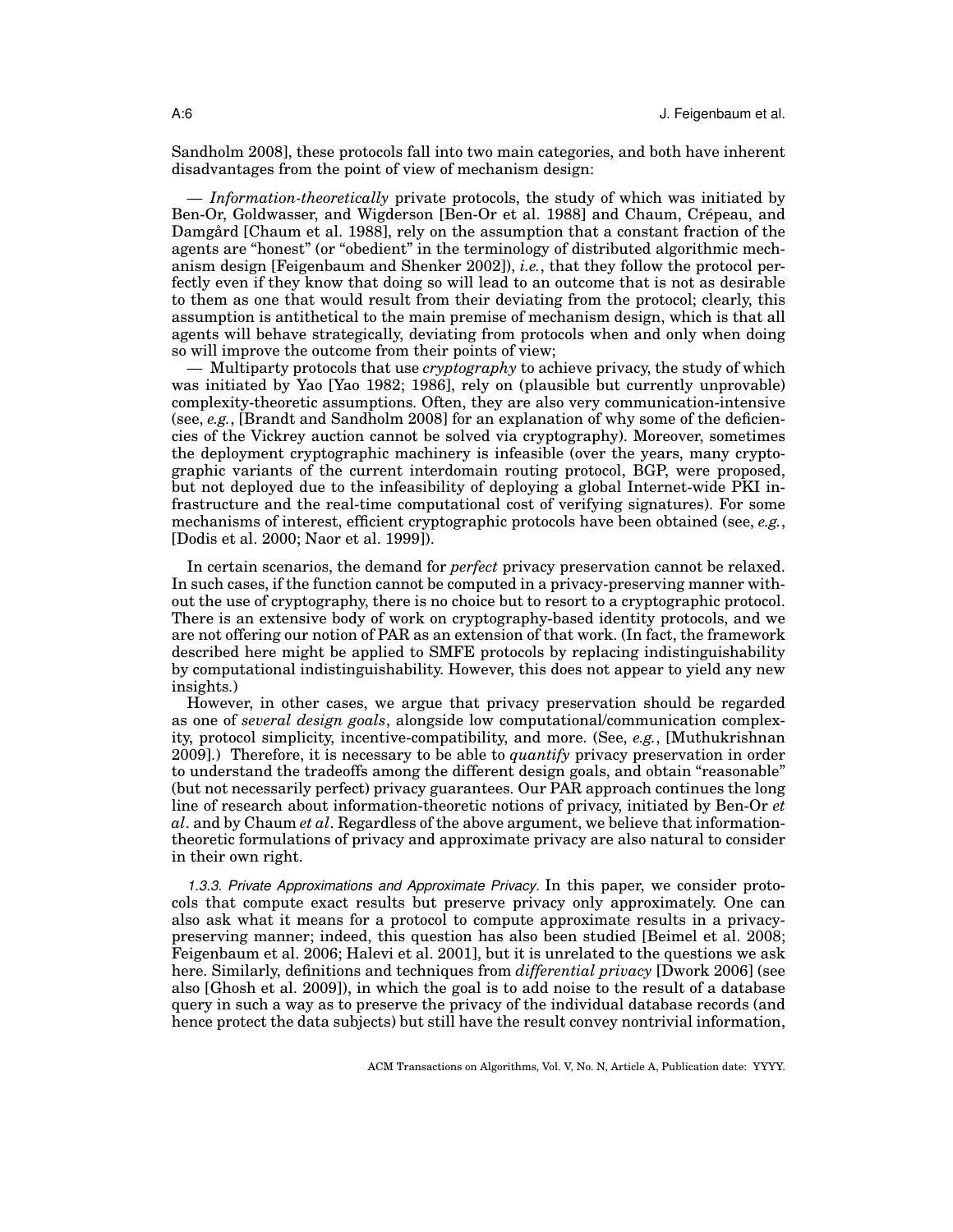Approximate Privacy: Foundations and Quantification A:7

are inapplicable to the problems that we study here. Ghosh and Roth [Ghosh and Roth 2011] have used the differential-privacy framework to consider the problem of selling privacy, which leads to the use of an auction for privacy; in addition to using different techniques, that problem is different from that of how much privacy is provided by the auction protocol itself (which is one of the problems to which we apply our framework). Ghosh and Roth show that no mechanism can compensate agents sufficiently to guarantee incentive compatibility if the values that agents place on their privacy are unbounded; moreover, they do not attempt to hide the privacy valuations from the mechanism. McGregor *et al*. [McGregor et al. 2010] study the setting of a database distributed between two parties who run a protocol such that each party's view is a differentially private function of the other's data. They proved lower bounds on the accuracy of such protocols, in part using connections between differential privacy and communication complexity. Nissim *et al*. [Nissim et al. 2012] design *privacy-aware* mechanisms that are incentive-compatible with respect to all agents whose privacy valuations are below a certain threshold and differentially private with respect to all other agents.

### **1.4. Relation to the Work of Bar-Yehuda** *et al.*

While there are certainly some parallels between the work here and the Bar-Yehuda *et al*. work [Bar-Yehuda et al. 2006], there are significant differences in what the two frameworks capture. Specifically:

(1) The results in [Bar-Yehuda et al. 2006] deal with what can be learned by a party who knows one of the inputs. By contrast, our notion of objective PAR captures the effect of a protocol on privacy with respect to an external observer who does not know any of the players private values.

(2) More importantly, the framework of [Bar-Yehuda et al. 2006] does not address the size of monochromatic regions. As illustrated by the following example, the ability to do so is necessary to capture the effects of protocols on interesting aspects of privacy that are captured by our definitions of PAR.

Consider the function  $f: \{0, ..., 2^n - 1\} \times \{0, ..., 2^n - 1\} \to \{0, ..., 2^{n-2}\}$  defined by  $f(x,y) = floor(\frac{x}{2})$  if  $x < 2^{n-1}$  and  $f(x,y) = 2^{n-2}$  otherwise. Consider the following two protocols for f: in P, player 1 announces his value x if  $x < 2^{n-1}$  and otherwise sends  $2^{n-1}$  (which indicates that  $f(x,y) = 2^{n-2}$ ); in Q, player 1 announces  $floor(\frac{x}{2})$  if  $x < 2^n - 1$  and x if  $x = 2^n - 1$ . Observe that each protocol induces  $2^{n-1} + 1$  rectangles. Intuitively, the effect on privacy of these two protocols is different. For half of the inputs,  $P$  reduces by a factor of 2 the number of inputs from which they are indistinguishable while not affecting the indistinguishability of the other inputs. Q does not affect the indistinguishability of the inputs affected by  $P$ , but it does reduce the number of inputs indistinguishable from a given input with  $x \geq 2^{n-1}$  by at least a factor of  $2^{n-2}$ .

Our notion of PAR is able to capture the different effects on privacy of the protocols P and Q. (The average-case objective PARs are constant and exponential in  $n$ , respectively.) By contrast, the three quantifications of privacy from [Bar-Yehuda et al. 2006]— $\mathcal{I}_c$ ,  $\mathcal{I}_i$ , and  $\mathcal{I}_{c-i}$ —do not distinguish between these two protocols; we now sketch the arguments for this claim.

For each protocol, any function  $h$  for which the protocol is weakly  $h$ -private must take at least  $2^{\tilde n-1}+1$  different values. This bound is tight for both  $P$  and  $\tilde Q.$  Thus,  $\mathcal I_c$  cannot distinguish between the effects of  $P$  and  $Q$  on  $f$ .

The number of rectangles induced by  $P$  that intersect each row and column equals the number induced by Q. Considering the geometric interpretation of  $I_P$  and  $I_Q$  in Lemma 7 of [Bar-Yehuda et al. 2006], as well as the discussion in Sec. VII.A of [Bar-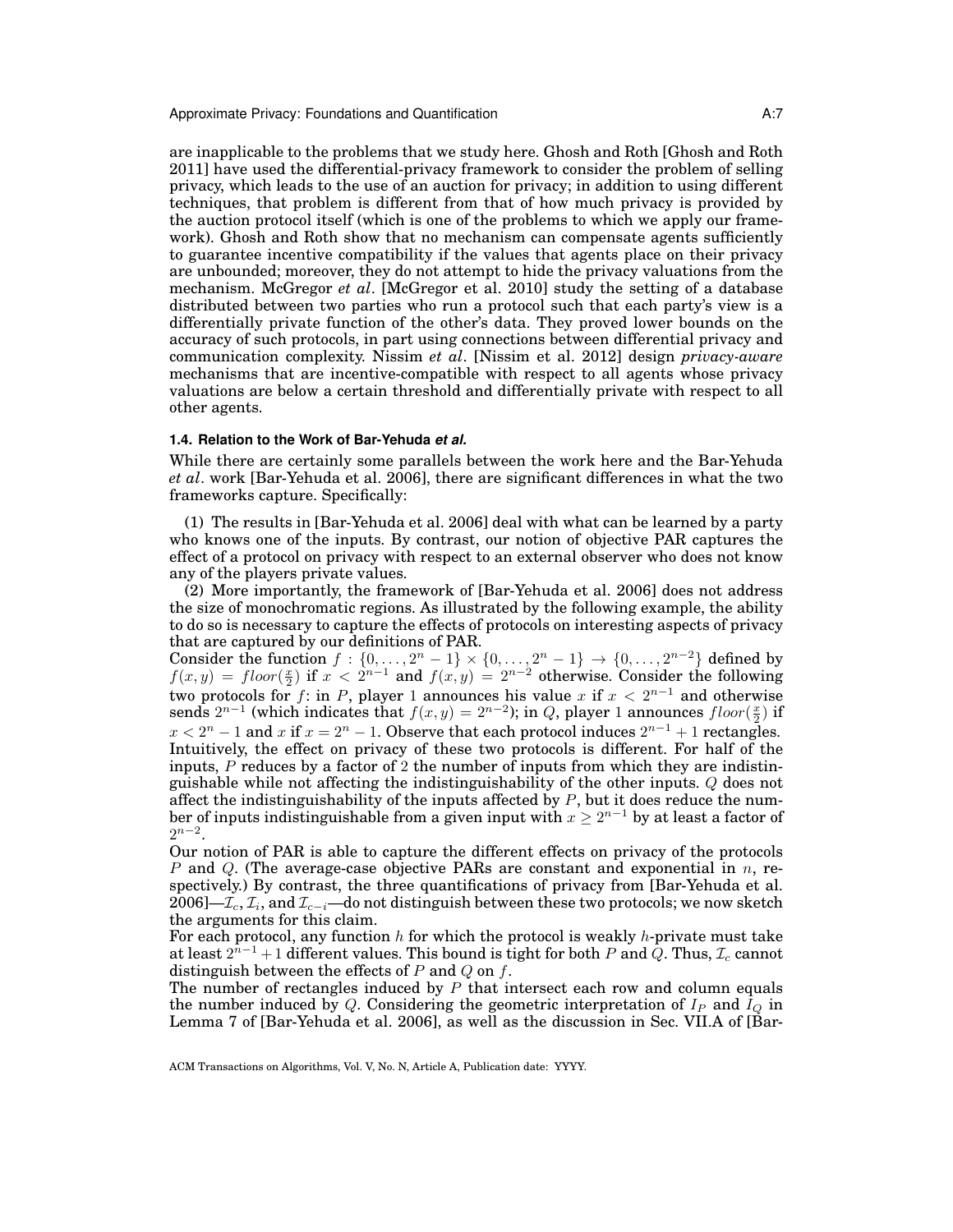Yehuda et al. 2006], we see that  $\mathcal{I}_i$  and  $\mathcal{I}_{c-i}$  (when restricted to a single protocol, which erases the distinction between them) cannot distinguish between the effects of  $P$  and  $Q$  on  $f$ .

In Sec. 8 we give examples that show the objective (*i.e.*, from the perspective of an outside observer) analogues of the information-theoretic measures used in defining  $\mathcal{I}_i$ and  $\mathcal{I}_{c-i}$  can disagree with PAR on whether the effect of two protocols is similar and even on which protocol is more private.

## **1.5. Follow-Up Work**

Subsequent to our preliminary work, several papers adopted our approximate-privacy framework to further explore the research directions outlined in this work [Ada et al. 2012], to analyze other objective functions and communication protocols of interest [Comi et al. 2012], and to study efficiency and privacy tradeoffs in mechanism design [Sui and Boutilier 2011].

### **1.6. Paper Outline**

In the next section, we review and expand upon the connection between perfect privacy and communication complexity. We present our formulations of approximate privacy, both worst case and average case, in Section 3; we present our PAR results on secondprice auctions, the millionaires problem, and public-good problems in Sections 5 and 4. Section 6 gives formal definitions of the disjointness and intersection problems, describes the protocols that we consider for these problems, and gives a summary and discussion of our related PAR results. Section 7 gives the full statements and proofs of our PAR results for disjointness and intersection, respectively. In Sec. 8, we discuss other approaches that might be taken to the problem of quantifying partial privacy; we also discuss various directions for future research in this area.

# **2. PERFECT PRIVACY AND COMMUNICATION COMPLEXITY**

We now briefly review Yao's model of two-party communication and notions of objective and subjective perfect privacy; see Kushilevitz and Nisan [Kushilevitz and Nisan 1997] for a comprehensive overview of communication complexity theory. Note that we only deal with *deterministic* communication protocols. Our definitions can be extended to randomized protocols.

## **2.1. Two-Party Communication Model**

There are two parties, 1 and 2, each holding a  $k$ -bit *input string*. The input of party  $i$ ,  $x_i \in \{0,1\}^k,$  is the *private information* of  $i.$  The parties communicate with each other in order to compute the value of a function  $f: \{0,1\}^k \times \{0,1\}^k \to \{0,1\}^t$ . The two parties alternately send messages to each other. In communication round  $j$ , one of the parties sends a bit  $q_j$  that is a function of that party's input and the history  $(q_1, \ldots, q_{j-1})$  of previously sent messages. We say that a bit is *meaningful* if it is not a constant function of this input and history and if, for every meaningful bit transmitted previously, there is some combination of input and history for which the bit differs from the earlier meaningful bit. Non-meaningful bits (*e.g.*, those sent as part of protocol-message headers) are irrelevant to our work here and will be ignored. A *communication protocol* dictates, for each party, when it is that party's turn to transmit a message and what message he should transmit, based on the history of messages and his value.

A communication protocol P is said to compute f if, for every pair of inputs  $(x_1, x_2)$ , it holds that  $P(x_1, x_2) = f(x_1, x_2)$ . As in [Kushilevitz 1992], the last message sent in a protocol P is assumed to contain the value  $f(x_1, x_2)$  and therefore may require up to t bits. The *communication complexity* of a protocol P is the maximum, over all input pairs, of the number of bits transmitted during the execution of P.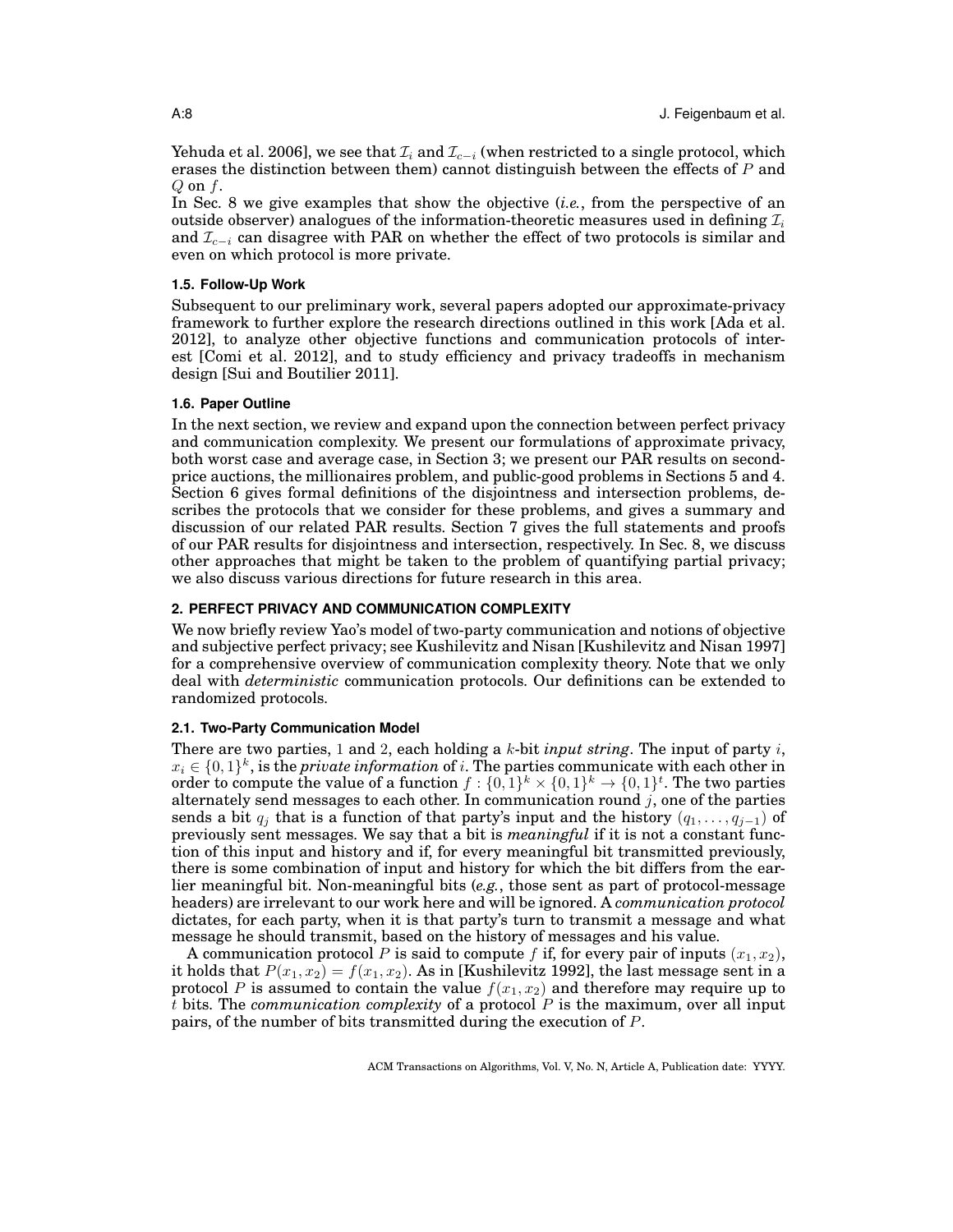Approximate Privacy: Foundations and Quantification A:9

Any function  $f: \{0,1\}^k \times \{0,1\}^k \rightarrow \{0,1\}^t$  can be visualized as a  $2^k \times 2^k$  matrix with entries in  $\{0,1\}^t$ , in which the rows represent the possible inputs of party 1, the columns represent the possible inputs of party 2, and each entry contains the value of f associated with its row and column inputs. This matrix is denoted by  $A(f)$ .

*Definition* 2.1 (*Regions, partitions*). A *region* in a matrix A is any subset of entries in A (not necessarily a submatrix of A). A *partition* of A is a collection of disjoint regions in A whose union equals A.

*Definition* 2.2 (*Monochromaticity*). A region R in a matrix A is called *monochromatic* if all entries in R contain the same value. A *monochromatic partition* of A is a partition all of whose regions are monochromatic.

Of special interest in communication complexity are specific kinds of regions and partitions called rectangles, and tilings, respectively:

*Definition* 2.3 (*Rectangles, Tilings*). A *rectangle* in a matrix A is a submatrix of A. A *tiling* of a matrix A is a partition of A into rectangles.

*Definition* 2.4 (*Refinements*). A partition or tiling  $P_1(f)$  of a matrix  $A(f)$  is said to be a *refinement* of another partition or tiling  $P_2(f)$  of  $A(f)$  if every region in  $P_1(f)$  is contained in some region in  $P_2(f)$ .

Monochromatic rectangles and tilings are an important concept in communicationcomplexity theory, because they are linked to the execution of communication protocols. Every communication protocol  $P$  for a function  $f$  can be thought of as follows:

(1) Let R and C be the sets of row and column indices of  $A(f)$ , respectively. For  $R' \subseteq R$  and  $C' \subseteq C$ , we will abuse notation and write  $R' \times C'$  to denote the submatrix of  $A(f)$  obtained by deleting the rows not in  $R'$  and the columns not in  $C'$ .

(2) While  $R \times C$  is not monochromatic:

- One party  $i \in \{1,2\}$  sends a single bit q (whose value is based on  $x_i$  and the history of communication).
- If  $i = 1$ , q indicates whether 1's value is in one of two disjoint sets  $R_1, R_2$  whose union equals R. If  $x_1 \in R_1$ , both parties set  $R = R_1$ . If  $x_1 \in R_2$ , both parties set  $R = R_2$ .
- If  $i = 2$ , q indicates whether 2's value is in one of two disjoint sets  $C_1, C_2$  whose union equals C. If  $x_2 \in C_1$ , both parties set  $C = C_1$ . If  $x_2 \in C_2$ , both parties set  $C = C_2$ .

(3) One of the parties sends a last message (consisting of up to  $t$  bits) containing the value in all entries of the monochromatic rectangle  $R \times C$ .

Observe that, for every pair of private inputs  $(x_1, x_2)$ , P terminates at some monochromatic rectangle in  $A(f)$  that contains  $(x_1, x_2)$ . We refer to this rectangle as *the monochromatic rectangle induced by* P *for*  $(x_1, x_2)$ . We refer to the tiling that consists of all rectangles induced by P (for all pairs of inputs) as *the monochromatic tiling induced by* P.

*Remark* 2.5. There are monochromatic tilings that cannot be induced by communication protocols. For example, observe that the tiling in Fig. 2 (which is essentially an example from [Kushilevitz 1992]) has this property. The first input-dependent bit that is sent in the protocol will divide at least one monochromatic region into two parts. If this bit is sent by party 1, whose possible input values correspond to the rows, then at least one of the bottom-left and top-right regions shown will be divided unnecessarily. (It is possible that the function takes the same value on these regions, so that they in fact form a single monochromatic region; that single region would still be divided.)

ACM Transactions on Algorithms, Vol. V, No. N, Article A, Publication date: YYYY.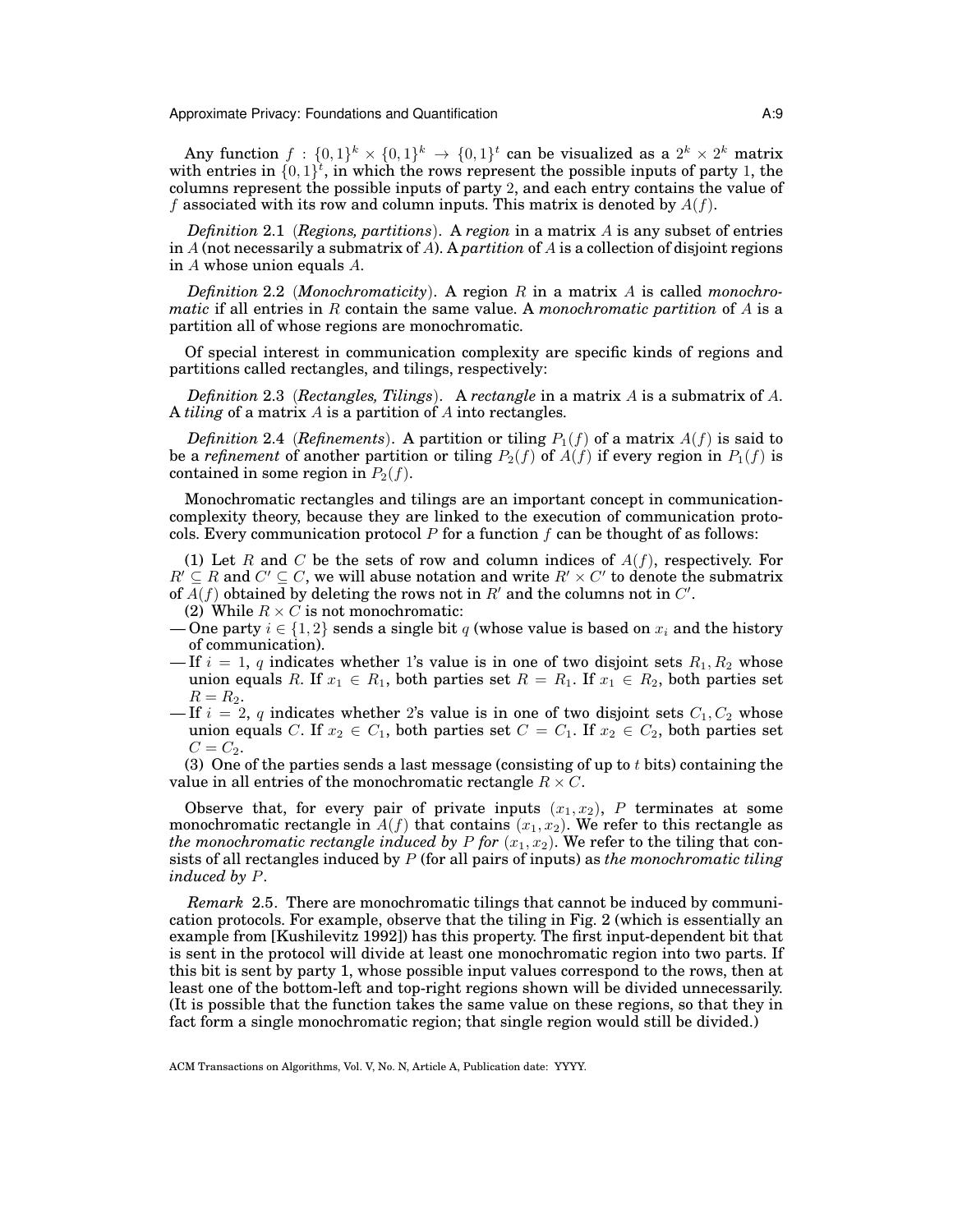

Fig. 2. A tiling that cannot be induced by any communication protocol [Kushilevitz 1992]

## **2.2. Perfect Privacy**

Informally, we say that a two-party protocol is *perfectly privacy-preserving* if the two parties (or a third party observing the communication between them) cannot learn more from the execution of the protocol than the value of the function the protocol computes. (These definition can be extended naturally to protocols involving more than two participants.)

Formally, let P be a communication protocol for a function f. The *communication string* passed in P is the concatenation of all the messages  $(q_1, q_2, \ldots)$  sent in the course of the execution of P. Let  $s_{(x_1,x_2)}$  denote the communication string passed in P if the inputs of the parties are  $(x_1, x_2)$ . We are now ready to define perfect privacy. The following two definitions handle privacy from the point of view of a party  $i$  that does not want the other party (who is, of course, familiar not only with the communication string, but also with *his own* value) to learn more than necessary about *i*'s private information. We say that a protocol is perfectly private with respect to party 1 if 1 never learns more about party 2's private information than necessary to compute the outcome.

*Definition* 2.6 (*Perfect privacy with respect to 1*). [Chor and Kushilevitz 1991; Kushilevitz 1992] P is *perfectly private with respect to party* 1 if, for every  $x_1, x_2, x_2'$ such that  $f(x_1, x_2) = f(x_1, x_2')$ , it holds that  $s_{(x_1, x_2)} = s_{(x_1, x_2')}$ .

Informally, Def. 2.6 says that party 1's knowledge of the communication string passed in the protocol and his knowledge of  $x_1$  do not aid him in distinguishing between two possible inputs of 2. Similarly:

*Definition* 2.7 (*Perfect privacy with respect to 2*). [Chor and Kushilevitz 1991; Kushilevitz 1992] P is *perfectly private with respect to party* 2 if, for every  $x_1, x_1', x_2'$ such that  $f(x_1, x_2) = f(x'_1, x_2)$ , it holds that  $s_{(x_1, x_2)} = s_{(x'_1, x_2)}$ .

*Observation* 2.8. For any function  $f$ , the protocol in which party i reveals  $x_i$  and the other party computes the outcome of the function is perfectly private with respect to i.

*Definition* 2.9 (*Perfect subjective privacy*). P achieves *perfect subjective privacy* if it is perfectly private with respect to both parties.

The following definition considers a different form of privacy—privacy from *a third party* that observes the communication string but has no *a priori* knowledge about the private information of the two communicating parties. We refer to this notion as *objective privacy*.

*Definition* 2.10 (*Perfect objective privacy*). P achieves *perfect objective privacy* if, for every two pairs of inputs  $(x_1, x_2)$  and  $(x'_1, x'_2)$  such that  $f(x_1, x_2) = f(x'_1, x'_2)$ , it holds  $\text{that } s_{(x_1,x_2)} = s_{(x'_1,x'_2)}.$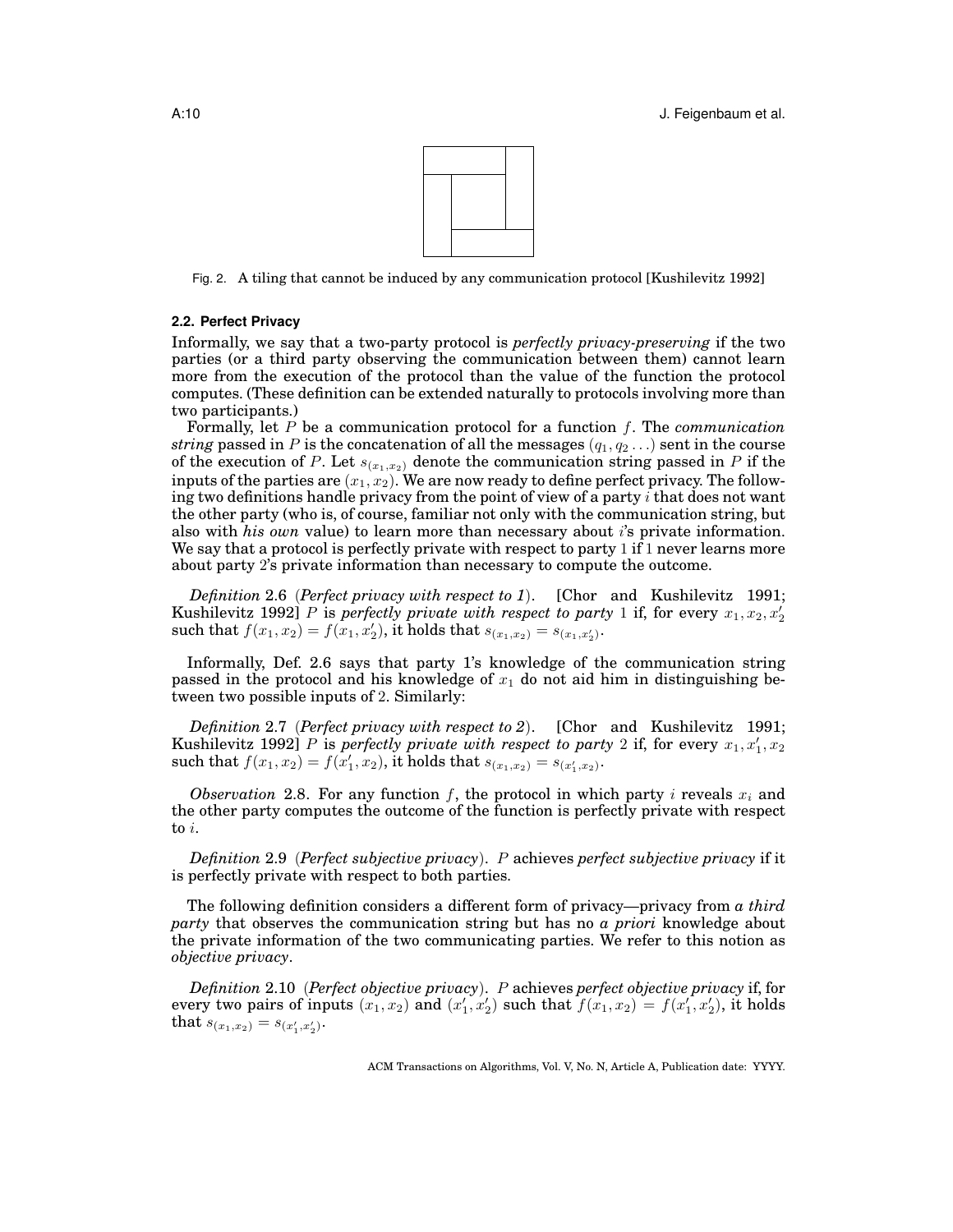Approximate Privacy: Foundations and Quantification A:11 A:11

|   | L |  |
|---|---|--|
| L |   |  |
|   |   |  |

Fig. 3. Matrix for  $f(x_1, x_2) = 1 \oplus x_1 \oplus x_2$  (with  $x_1$  shown in the left column and  $x_2$  in the top row) illustrating the differences between subjective and objective privacy.

Figure 3 illustrates the difference between perfect subjective and objective privacy. The function is  $f(x_1, x_2) = 1 \oplus x_1 \oplus x_2$ , and we assume that different input pairs produce different communication strings. For every value of  $x_1$ , the conditions of Def. 2.6 are trivially satisfied; in terms of the matrix, for each row, the inputs in the row that produce the same function value also have the same communication string. This also holds for fixed values of  $x_2$  and the conditions of Def. 2.7 or, equivalently, for fixed columns of the matrix. By contrast, because  $(0, 0)$  and  $(1, 1)$  produce the same output value, perfect *objective* privacy would require that those inputs as well as (0, 1) and  $(1,0)$  produce the same communication strings (including output values).<sup>1</sup>

Kushilevitz [Kushilevitz 1992] was the first to point out the interesting connections between perfect privacy and communication-complexity theory. Intuitively, we can think of any monochromatic rectangle  $R$  in the tiling induced by a protocol  $P$  as a set of inputs that are *indistinguishable* to a third party. This is because, by definition of R, for any two pairs of inputs in R, the communication string passed in P must be the same. Hence we can think of the privacy of the protocol in terms of the tiling induced by that protocol.

Ideally, every two pairs of inputs that are assigned the same outcome by a function f will belong to the same monochromatic rectangle in the tiling induced by a protocol for f. This observation enables a simple characterization of perfect privacy-preserving mechanisms.

*Definition* 2.11 (*Ideal monochromatic partitions*). A monochromatic region in a matrix A is said to be a *maximal monochromatic region* if no monochromatic region in A properly contains it. *The ideal monochromatic partition* of A is made up of the maximal monochromatic regions.

*Observation* 2.12. For every possible value in a matrix A, the maximal monochromatic region that corresponds to this value is unique. This implies the uniqueness of the ideal monochromatic partition for A.

*Observation* 2.13 (*A characterization of perfectly privacy-preserving protocols*). A communication protocol  $P$  for  $f$  is perfectly privacy-preserving iff the monochromatic tiling induced by P is the ideal monochromatic partition of  $A(f)$ . This holds for all of the above notions of privacy.

## **3. PRIVACY-APPROXIMATION RATIOS**

Unfortunately, perfect privacy should not be taken for granted. As shown by our results, in many environments, perfect privacy can be either impossible or very costly (in terms of communication complexity) to obtain. To measure a protocol's effect on privacy, relative to the ideal—but perhaps impossible to implement—computation of the outcome of a problem, we introduce the notion of *privacy-approximation ratios* (PARs).

<sup>&</sup>lt;sup>1</sup>This check will be useful in subsequent examples. We may look at the matrix for the function as in Fig. 3; if there are two input pairs  $(i, j)$  and  $(i', j')$  that produce the same function value, the function cannot be computed perfectly privately if the inputs  $(i, j')$  and  $(i', j)$  do not also produce this same function value. The tiling from Fig. 2 shows that satisfying this is necessary but not sufficient, however.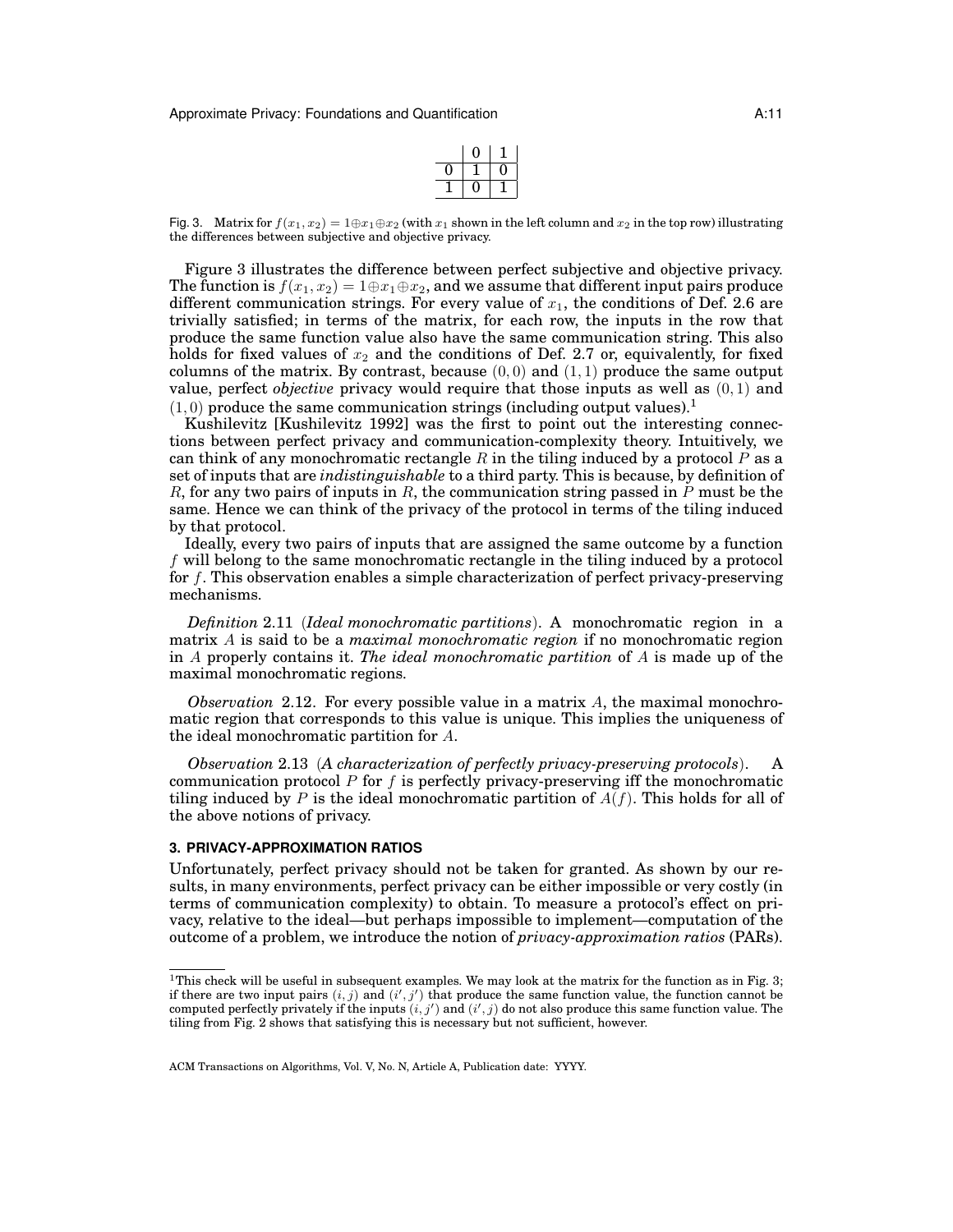## **3.1. Worst-Case PARs**

For any communication protocol P for a function f, we denote by  $R^P(x_1, x_2)$  the monochromatic rectangle induced by P for  $(x_1, x_2)$ . We denote by  $R^I(x_1, x_2)$  the monochromatic region containing  $A(f)_{(x_1,x_2)}$  in the ideal monochromatic partition of  $A(f)$ . Intuitively,  $R^P(x_1, x_2)$  is the set of inputs that are indistinguishable from  $(x_1, x_2)$ to  $P$ .  $R^I(x_1,x_2)$  is the set of inputs that  $would$  be indistinguishable from  $(x_1,x_2)$  if perfect privacy were preserved. We wish to asses how far one is from the other. The size of a region R, denoted by  $|R|$ , is the cardinality of R, *i.e.*, the number of inputs in R.

We can now define worst-case *objective* PAR as follows:

*Definition* 3.1 (*Worst-case objective PAR of* P). The *worst-case objective privacy-approximation ratio* of communication protocol P for function f is

$$
\alpha = \max_{(x_1, x_2)} \frac{|R^I(x_1, x_2)|}{|R^P(x_1, x_2)|}.
$$

We say that  $P$  is  $\alpha$ -objective-privacy-preserving in the worst case.

*Definition* 3.2 (i*-partitions*). The 1*-partition* of a region R in a matrix A is the set of disjoint rectangles  $R_{x_1} = \{x_1\} \times \{x_2 \text{ s.t. } (x_1, x_2) \in R\}$  (over all possible inputs  $x_1$ ). 2*-partitions* are defined analogously.

Intuitively, given any region R in the matrix  $A(f)$ , if party i's actual private information is  $x_i$ , then i can use this knowledge to eliminate all the parts of R other than  $R_{x_i}$ . Hence, the other party should be concerned not with R but rather with the *i*-partition of R.

*Definition* 3.3 (i*-induced tilings*). The i*-induced tiling* of a protocol P is the refinement of the tiling induced by  $P$  obtained by *i*-partitioning each rectangle in it.

*Definition* 3.4 (i*-ideal monochromatic partitions*). The i*-ideal monochromatic partition* is the refinement of the ideal monochromatic partition obtained by i-partitioning each region in it.

For any communication protocol P for a function f, we use  $R_i^P(x_1, x_2)$  to denote the monochromatic rectangle containing  $A(f)_{(x_1,x_2)}$  in the *i*-induced tiling for P. We denote by  $R_i^I(x_1, x_2)$  the monochromatic rectangle containing  $A(f)_{(x_1, x_2)}$  in the *i*-ideal monochromatic partition of  $A(f)$ .

*Definition* 3.5 (*Worst-case PAR of* P *with respect to* i). The *worst-case privacy-approximation ratio with respect to* i of communication protocol P for function f is

$$
\alpha = \max_{(x_1, x_2)} \frac{|R_i^I(x_1, x_2)|}{|R_i^P(x_1, x_2)|}.
$$

We say that  $P$  is  $\alpha$ -privacy-preserving with respect to *i* in the worst case.

*Definition* 3.6 (*Worst-case subjective PAR of* P). The *worst-case subjective privacyapproximation ratio* of communication protocol P for function f is the maximum of the worst-case privacy-approximation ratio with respect to each party.

*Definition* 3.7 (*Worst-case PAR*). The *worst-case objective (subjective) PAR for a function* f is the minimum, over all protocols P for f, of the worst-case objective (subjective) PAR of P.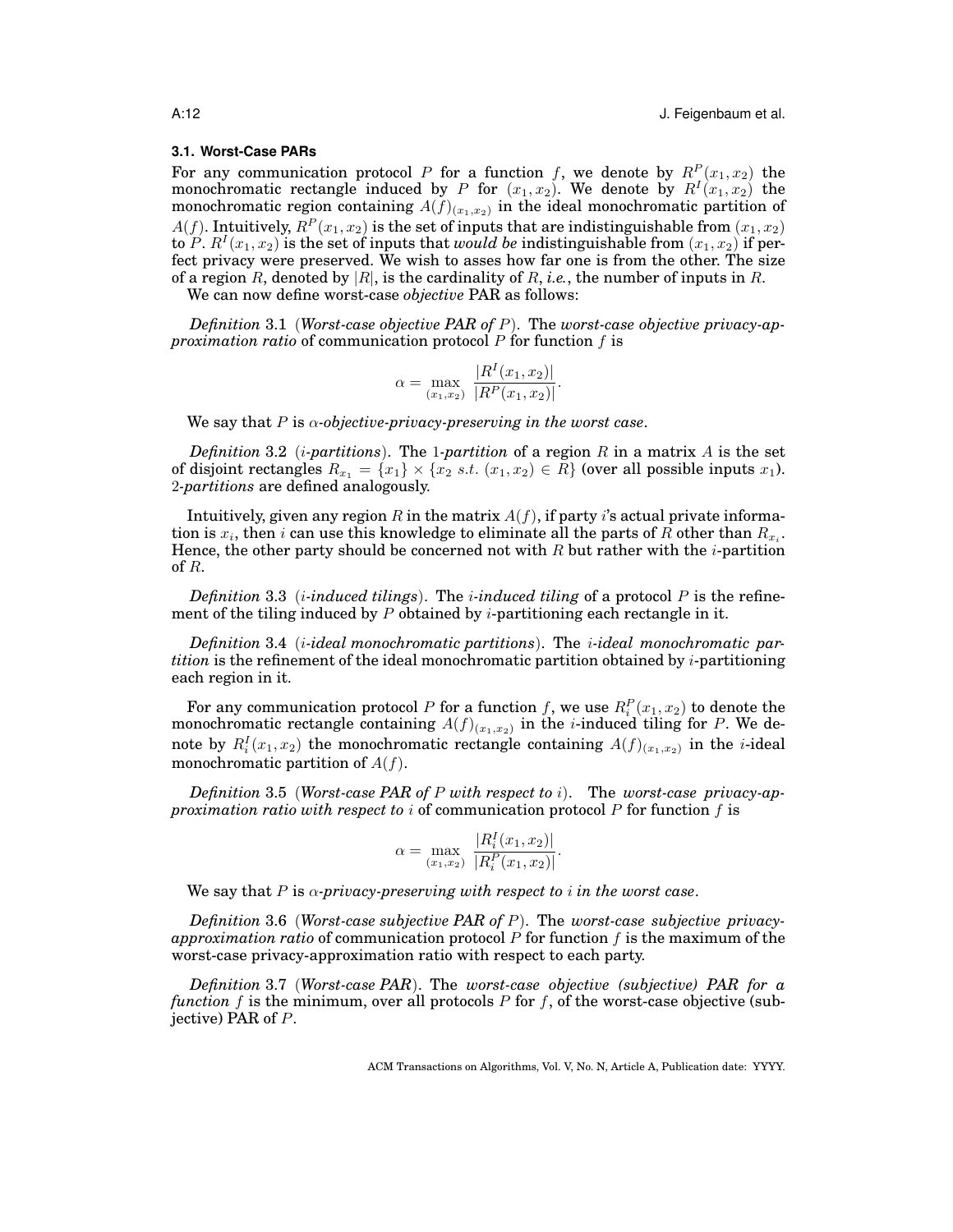Approximate Privacy: Foundations and Quantification A:13 A:13

## **3.2. Average-Case PARs**

As we shall see below, it is also useful to define an average-case version of PAR. As the name suggests, the average-case objective PAR is the *average* ratio between the size of the monochromatic rectangle containing the private inputs and the corresponding region in the ideal monochromatic partition.

*Definition* 3.8 (*Average-case objective PAR of* P). Let D be a probability distribution over the space of inputs. The *average-case objective privacy-approximation ratio* of communication protocol  $P$  for function  $f$  is

$$
\alpha = E_D \left[ \frac{|R^I(x_1, x_2)|}{|R^P(x_1, x_2)|} \right].
$$

We say that P is  $\alpha$ -objective privacy-preserving in the average case with distribution D (or *with respect to* D).

We define average-case PAR with respect to i analogously, and average-case subjective PAR as the maximum over all players *i* of the average-case PAR with respect to *i*. We define the *average-case objective (subjective) PAR for a function* f as the minimum, over all protocols  $P$  for f, of the average-case objective (subjective) PAR of  $P$ .

In computing the average-case PAR (either objective or subjective) with respect to the uniform distribution, we may simplify the previous expressions for PAR values. If each player's value space has  $k$  bits, then the average-case objective PAR with respect to the uniform distribution equals

$$
\mathsf{PAR}(k) = \sum_{(x_1, x_2)} \frac{1}{2^{2k}} \frac{|R^I(x_1, x_2)|}{|R^P(x_1, x_2)|},
$$

where the sum is over all pairs  $(x_1, x_2)$  in the value space. We may combine all of the terms corresponding to points in the same protocol-induced rectangle to obtain

$$
PAR(k) = \sum_{S} \frac{|S|}{2^{2k}} \frac{|R^{I}(S)|}{|S|} = \frac{1}{2^{2k}} \sum_{S} |R^{I}(S)|,
$$
 (1)

where the sums are now over protocol-induced rectangles S. Note also that the average-case PAR with respect to  $i$  and with respect to the uniform distribution is  $\hbox{\rm obtained by replacing}\ R^I(S) \hbox{\ with\ } R_i^I(S) \hbox{\ in\ Eq.\ 1.}$ 

It may seem that the occurrences of set cardinality in the quantity considered in Def. 3.8 should be replaced by the probability measure of the regions in question. However, as we discuss in Sec. 8.1, such a definition is unable to distinguish between examples that should be viewed as having very different levels of privacy; by contrast, the definition that we consider here is able to distinguish between such cases.

We note that extending a function and protocol to a larger domain can significantly change the value of the protocol's PAR. If the domain is enlarged sufficiently and the expanded protocol is sufficiently private (or input-revealing), the extended protocol's PAR will be dominated by the contribution from the extended domain.

### **3.3. Ratios of Subjective PARs**

We may also be interested in another quantity related to PAR. Given some protocol P for a function  $f$ , let PAR ${}^i_D(k)$  be the average-case subjective PAR of  $P$  with respect to protocol participant i and distribution  $D$  on the k-bit input space. We then let

$$
\mathsf{PAR}_{D}^{\mathsf{max}}(k) = \max_{i} \mathsf{PAR}_{D}^{i}(k) \qquad \text{and} \qquad \mathsf{PAR}_{D}^{\mathsf{min}}(k) = \min_{i} \mathsf{PAR}_{D}^{i}(k),
$$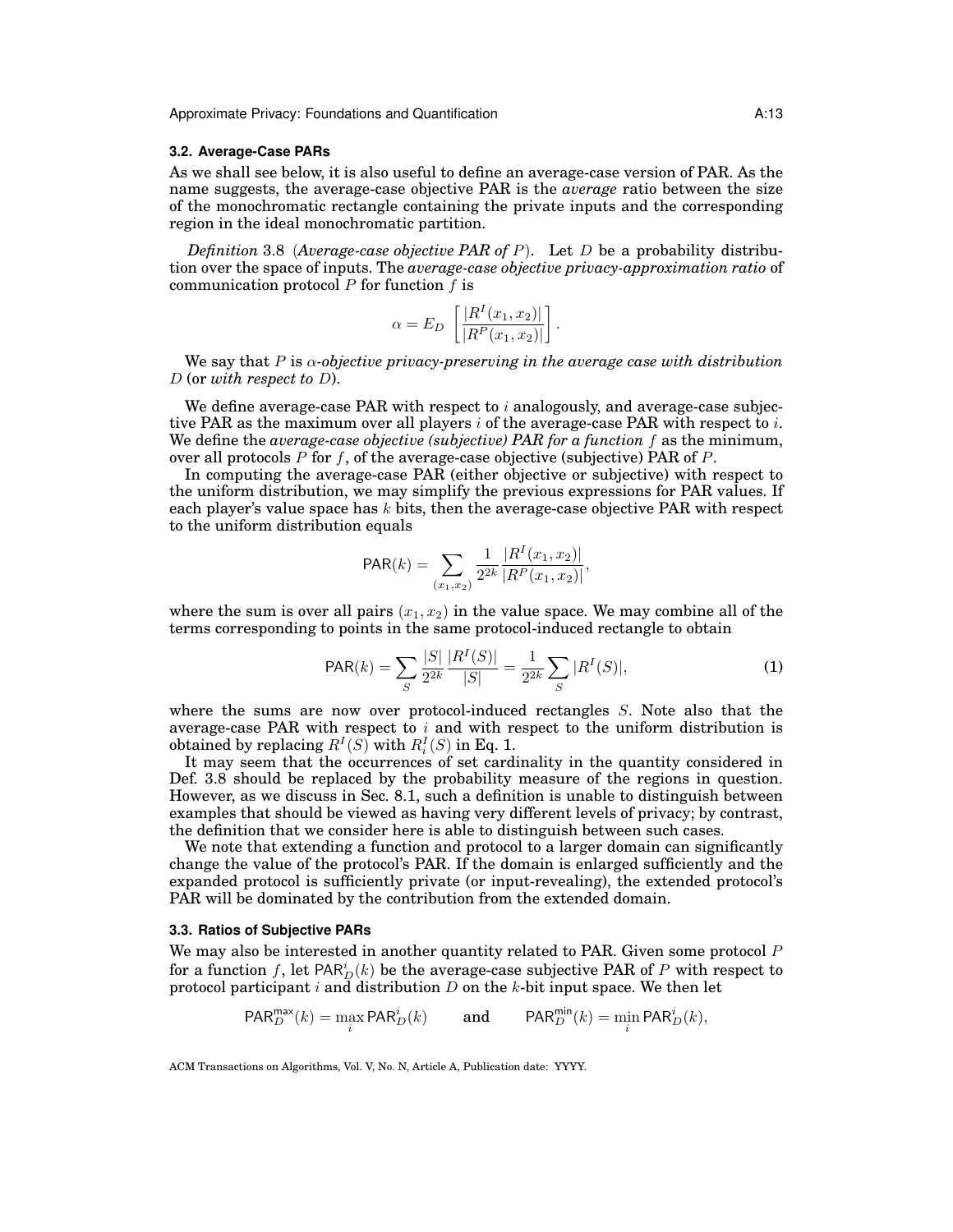where the max and min are taken over all protocol participants. We then define the *ratio of (average-case with respect to* D*) subjective PARs* to be

$$
\frac{\mathsf{PAR}_D^{\max}(k)}{\mathsf{PAR}_D^{\min}(k)} \geq 1.
$$

Intuitively, in a two-participant protocol, this captures how much greater a negative effect the protocol  $P$  can have on one participant than on the other participant. The average-case subjective PAR of a protocol  $P$  identifies the maximum effect that  $P$  can have on the privacy with respect to a participant. However, it does not capture whether this effect is similar for both players, and in fact this effect can be quite different. Below we show that, for both the disjointness and intersection problems, there are protocols that have exponentially large subjective PARs; for some protocols, the subjective PAR with respect to one player is exponentially larger than that with respect to the other player, while for one protocol for each problem, the subjective PARs with respect to the different players differ only by a constant (asymptotic) factor. We argue that this is an important distinction and that the ratio of average-case subjective PARs captures some intuitive notion of the fairness of the protocol. If a protocol has a much larger PAR with respect to player 2 than with respect to player 1, an agent might agree to participate in a protocol run only if he is assigned the role of player 2 (so that he learns much more about the other player than the other player learns about him). Thus, from the perspective of the protocol implementer who needs to induce participation, protocols with small ratios of average-case subjective PARs would likely be more desirable.

## **4.** 2 ND**-PRICE AUCTIONS: BOUNDS ON PARS**

In this section, we present upper and lower bounds on the privacy-approximation ratios for the  $2^{nd}$ -price Vickrey auction and discuss the tradeoff between average-case PAR and communication complexity for a family of auction protocols. We start with a formal statement of the problem.

## **4.1. Problem Specification and Summary of Results**

2<sup>nd</sup>-price Vickrey auction.. A single item is offered to 2 bidders, each with a private value for the item. The auctioneer's goal is to allocate the item to the bidder with the highest value. The fundamental technique in mechanism design for inducing truthful behavior in single-item auctions is Vickrey's  $2^{nd}$ -price auction [Vickrey 1961]: Allocate the item to the highest bidder, and charge him the second-highest bid.

*Definition* 4.1 (2ND-PRICE  $\text{AUCTION}_k$ ).

 $\texttt{Input: } x_1, x_2 \in \{0, \ldots, 2^k-1\} \text{ (each represented by a } k\text{-bit string)}$ 

Output: the identity of the party with the higher value, *i.e.*,  $\arg \max_{i \in \{1,2\}} x_i$  (breaking ties lexicographically), and the private information of the other party.

Brandt and Sandholm [Brandt and Sandholm 2008] show that a perfectly privacypreserving communication protocol exists for  $2ND$ -PRICE AUCTION<sub>k</sub>. Specifically, perfect privacy is obtained via the *ascending-price English auction*: Start with a price of  $p = 0$  for the item. In each time step, increase p by 1 until one of the bidders indicates that his value for the item is less than  $p$  (in each step first asking bidder 1 and then, if necessary, asking bidder 2). At that point, allocate the item to the other bidder for a price of  $p-1$ . If p reaches a value of  $2^k-1$  (that is, the values of both bidders are  $2^k-1$ ) allocate the item to bidder 1 for a price of  $2^k - 1$ .

Moreover, it is shown in [Brandt and Sandholm 2008] that the English auction is essentially *the only* perfectly privacy-preserving protocol for  $2ND$ -PRICE AUCTION<sub>k</sub>. Thus, perfect privacy requires, in the worst-case, the transmission of  $\Omega(2^k)$  bits. 2k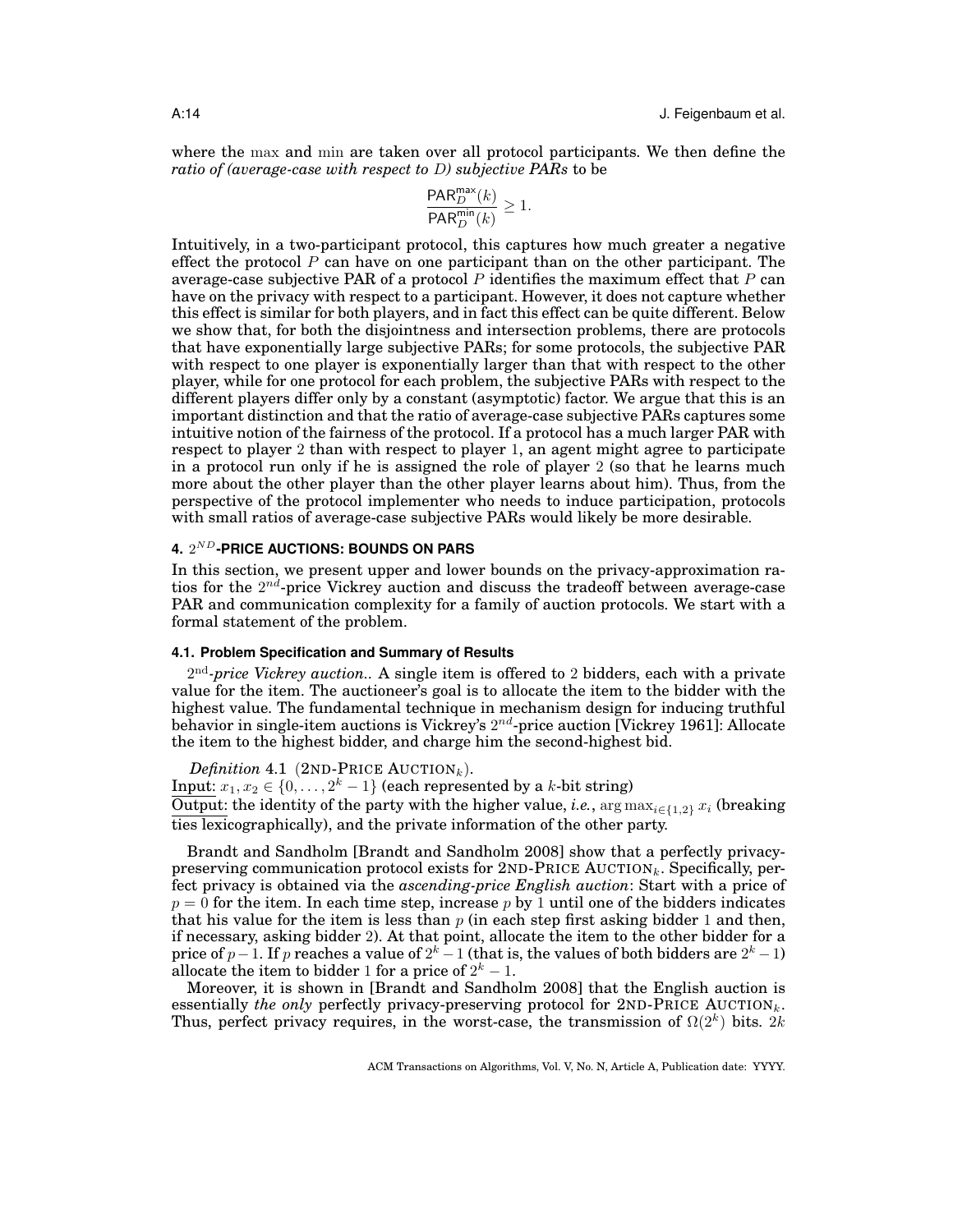Approximate Privacy: Foundations and Quantification A:15

|                                                | Avg.-Case Obj. PAR     | Avg.-Case Subj. PAR  |  |
|------------------------------------------------|------------------------|----------------------|--|
| <b>English Auction</b>                         |                        |                      |  |
| BISECTION AUCTION <sub><math>q(k)</math></sub> | $g(k)+3$<br>$2^{g(k)}$ | $(k)+5$<br>$2g(k)+2$ |  |
|                                                | $2q(k)+1$              |                      |  |
| <b>BISECTION AUCTION</b>                       |                        |                      |  |
| Sealed-Bid Auction                             |                        | $\alpha\kappa$       |  |

Table I. Average-case PARs (with respect to the uniform distribution) for 2ND-PRICE  $\text{AUCTION}_k$ 

bits suffice to compute the function without privacy because bidders can simply reveal their inputs. Can we obtain "good" privacy without paying such a high price in communication?

Table I summarizes the average-case PAR results (with respect to the uniform distribution) for 2ND-PRICE AUCTION<sub>k</sub> that we obtain in the rest of this section. As discussed in Sec. 4.4, BISECTION AUCTION<sub> $g(k)$ </sub>, which is parameterized by a function  $g: \mathbb{Z}^+ \to \mathbb{Z}^{\geq 0}$ , interpolates between the ascending-price English Auction ( $g(k) = 0$ ) and the BISECTION AUCTION  $(g(k) = k)$ , which is discussed in Sec. 4.2.

### **4.2. Objective-Privacy PARs**

We now consider *objective privacy* for 2ND-PRICE AUCTION<sub>k</sub> (*i.e.*, privacy with respect to the auctioneer). The BISECTION AUCTION [Fujishima et al. 1999; Grigorieva et al. 2006; Grigorieva et al. 2007; Herings et al. 2009] for 2ND-PRICE  $\text{AUCTION}_k$  is defined as follows: Start by asking each player whether his value lies in  $[0, 2^{k-1})$  or in  $[2^{k-1}, 2^k);$ continue this binary search until the players' answers differ, at which point we know which bidder has the higher value. (If the values do not differ, we will also discover this; in this case, award the item to bidder 1, who must pay the common value.) Then use another binary search on the interval that contains the value of the lower bidder in order to find his value. Truthfulness is a weakly dominant strategy in BISECTION AUCTION [Grigorieva et al. 2006; Grigorieva et al. 2007; Herings et al. 2009]. Furthermore, for every k and every other protocol for  $2ND-PRICE AUCTION_k$ , the number of input pairs for which the BISECTION AUCTION requires at most  $k$  steps is at least as large as the number of pairs for which the other protocol requires at most  $k$  steps [Grigorieva et al. 2010, Thm. 4.7].

More generally, we refer to an auction protocol as a c-bisection auction, for a constant  $c \in (0, 1)$ , if in each step the interval R is partitioned into two disjoint subintervals: a lower subinterval of size  $c|R|$  and an upper subinterval of size  $(1 - c)|R|$ . Hence, the BISECTION AUCTION is a *c*-bisection auction with  $c = \frac{1}{2}$ . We prove that no *c*-bisection auction for  $2ND$ -PRICE AUCTION<sub>k</sub> obtains a subexponential objective PAR:

THEOREM 4.2 (A WORST-CASE LOWER BOUND FOR  $c$ -BISECTION AUCTIONS).

For any constant  $c > \frac{1}{2^k}$ , the *c*-bisection auction for 2ND-PRICE AUCTION<sub>k</sub> has a  $worst-case~PAR$  of at least  $2^{\frac{k}{2}}.$ 

PROOF. Consider the ideal monochromatic partition of  $2ND$ -PRICE AUCTION<sub>k</sub> depicted for  $k = 3$  in Fig. 1. Observe that, for perfect privacy to be preserved, it must be that bidder 2 transmits the first (meaningful) bit, and that this bit partitions the space of inputs into the leftmost shaded rectangle (the set  $\{0, \ldots, 2^k - 1\} \times \{0\}$ ) and the rest of the value space (ignoring the rectangles depicted that further refine  $\{0, \ldots, 2^k-1\} \times \{1, \ldots, 2^k-1\}$ ). What if the first bit is transmitted by player 2 and does not partition the space into rectangles in that way? We observe that any other partition of the space into two rectangles is such that, in the worst case, the privacyapproximation ratio is at least  $2^{\frac{k}{2}}$  (for any value of c): If  $c \leq 1 - 2^{-\frac{k}{2}},$  then the case in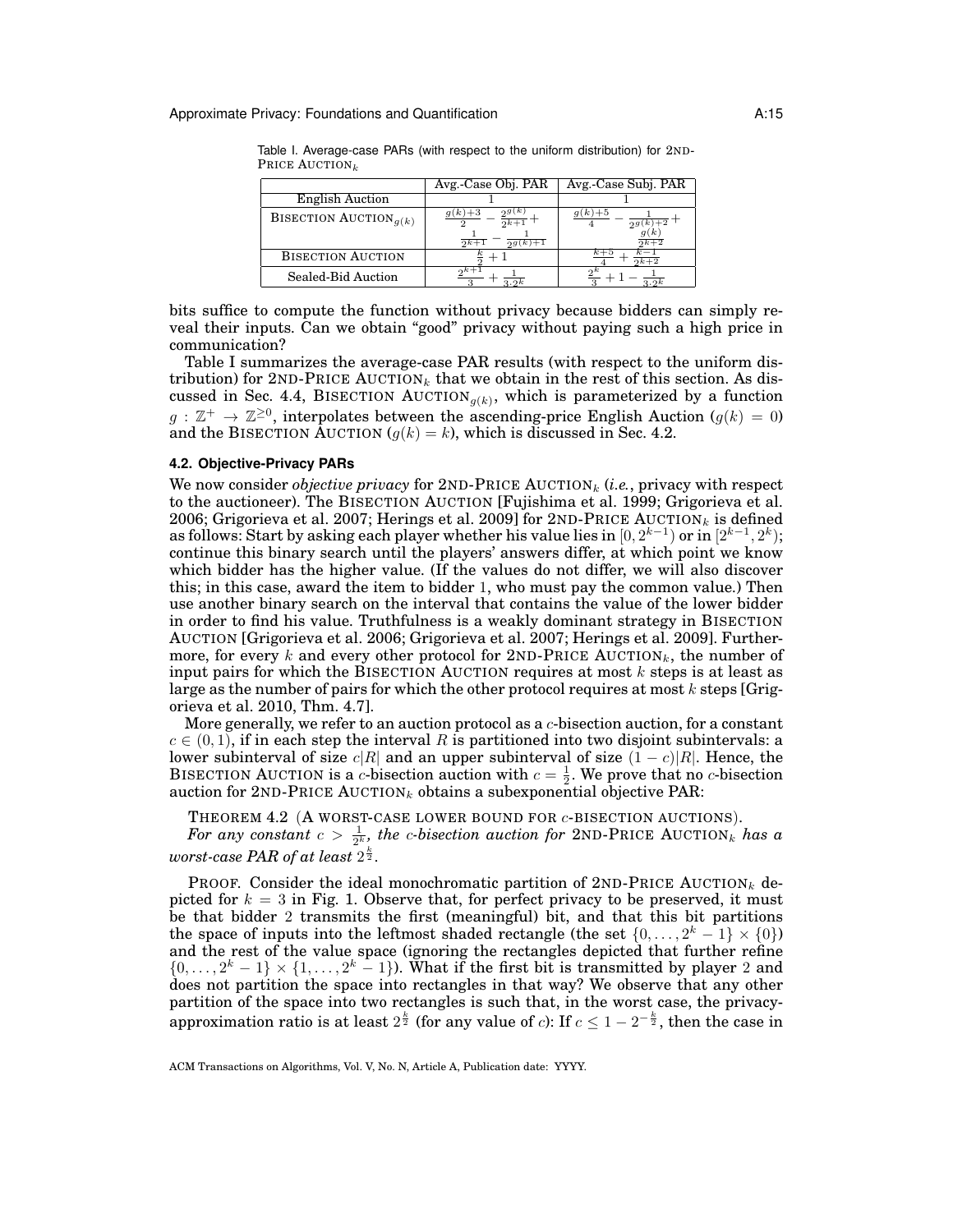

Fig. 4. The BISECTION-AUCTION-induced refinement of the 1-partition for 2ND-PRICE AUCTION<sub>k</sub>  $(k = 4)$ 

which  $x_1 = c2^k - 1$  gives us the lower bound. If, on the other hand,  $c > 1 - 2^{-\frac{k}{2}}$ , then the case that  $x_1=0$  gives us the lower bound. Observe that such a bad PAR is also the result of bidder 1's transmitting the first (meaningful) bit.  $\Box$ 

By contrast, as for THE MILLIONAIRES  $PROBLEM_k$ , reasonable privacy guarantees are achievable in the average case; this follows from general results below (Thm. 4.9 with  $g(k) = k$ ).

THEOREM 4.3. **(The average-case objective PAR of the bisection auction)** The average-case objective PAR of the BISECTION AUCTION is  $\frac{k}{2} + 1$  with respect to the uniform distribution.

We conjecture that, for any distribution, similarly good objective PAR can be achieved for the 2<sup>nd</sup>-price Vickrey auction. Ada *et al*. have proved the analogue of this conjecture for the variant of PAR that they use [Ada et al. 2012].

CONJECTURE 4.4. *For any probability distribution* D *over the* k*-bit input space, the average-case objective PAR of* 2ND-PRICE  $\text{AUCTION}_k$  *is linear in k.* 

We note that the worst-possible approximation of objective privacy comes when each value in the space is in a distinct tile; this is the tiling induced by the sealed-bid auction. The resulting average-case privacy-approximation ratio is exponential in  $k$ .

*Observation* 4.5 (*Largest possible objective PAR*). The largest possible (for any protocol) average-case objective PAR with respect to the uniform distribution for 2ND-PRICE AUCTION<sub>k</sub> is  $\frac{2}{3}2^k + \frac{1}{3}2^{-k}$ .

## **4.3. Subjective Privacy PARs**

We now look briefly at subjective privacy for  $2ND-PRICE AUCTION_k$ . For subjective privacy with respect to 1, we start with the 1-partition for  $2ND-PRICE AUCTION_k$ ; Fig. 4 shows the refinement of the 1-partition induced by the BISECTION AUCTION for  $k = 4$ . Separately considering the refinement of the 2-partition for 2ND-PRICE AUC- $TION_k$  by the BISECTION AUCTION, we have the following results.

Using more general results below, we may obtain the average-case PARs with respect to 1 and 2 (taking  $g(k) = k$  in Thms. 4.13 and 4.14, respectively) for the bisection auction with respect to the uniform distribution. For 1, this is  $\frac{k+3}{4} - \frac{k-1}{2^{k+2}}$ ; for 2, this is  $\frac{k+5}{4}+\frac{k-1}{2^{k+2}}$ , and we immediately have the following corollary:

COROLLARY 4.6. **(The average-case subjective PAR of the bisection auction)** The average-case subjective PAR of the BISECTION AUCTION with respect to the uni-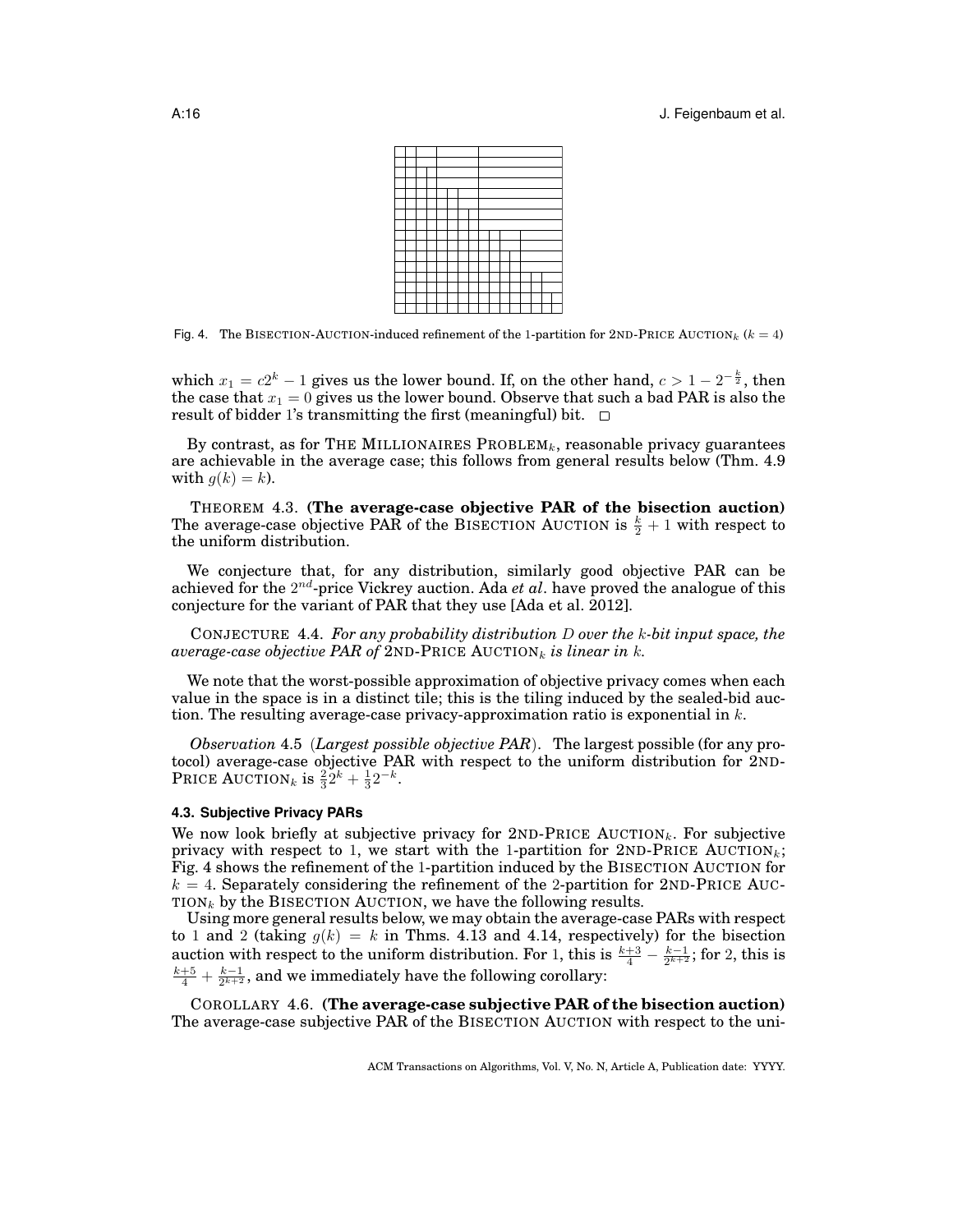Approximate Privacy: Foundations and Quantification A:17

form distribution is

$$
\frac{k+5}{4} + \frac{k-1}{2^{k+2}}.
$$

As with objective privacy, we conjecture that, for any distribution, similarly good subjective PAR can be achieved for the  $2^{nd}$ -price Vickrey auction.

CONJECTURE 4.7. *For any probability distribution* D *over the* k*-bit input space, the average-case subjective PAR of* 2ND-PRICE  $\text{AUCTION}_k$  *is linear in*  $k$ .

Also as with objective privacy, the sealed-bid auction gives the largest possible average-case subjective PAR.

*Observation* 4.8 (*Largest possible subjective PAR*). The largest possible (for any protocol) average-case subjective PAR with respect to the uniform distribution for 2ND-PRICE AUCTION<sub>k</sub> is  $\frac{2^k}{3} + 1 - \frac{1}{3 \cdot 2^k}$ .

### **4.4. Bounded-Bisection Auctions**

We now present a middle ground between the perfectly-private yet highly inefficient (in terms of communication) ascending English auction and the communication-efficient BISECTION AUCTION whose average-case objective PAR is linear in  $k$  (and is thus unbounded as  $k$  goes to infinity): We bound the number of bisections, using an ascending English auction to determine the outcome if it is not resolved by the limited number of bisections.

We define the BISECTION  $\text{AUCTION}_{g(k)}$  as follows: Given an instance of 2ND-PRICE AUCTION<sub>k</sub>, and an integer-valued function  $g(k)$  such that  $0 \le g(k) \le k$ , run the BI-SECTION AUCTION as above but do at most  $g(k)$  bisection operations. (Note that we will never do more than  $k$  bisections.) If the outcome is undetermined after  $q(k)$  bisection operations, so that both players' values lie in an interval I of size  $2^{k-g(k)}$ , apply the ascending-price English auction to this interval to determine the identity of the winning bidder and the value of the losing bidder.

As  $g(k)$  ranges from 0 to k, the BISECTION AUCTION<sub> $g(k)$ </sub> ranges from the ascendingprice English auction to the BISECTION AUCTION. If we allow a fixed, positive number of bisections  $(g(k) = c > 0)$ , computations show that for  $c = 1, 2, 3$  we obtain examples of protocols that do not provide perfect privacy but that do have bounded average-case objective PARs with respect to the uniform distribution. We wish to see if this holds for all positive c, determine the average-case objective PAR for general  $g(k)$ , and connect the amount of communication needed with the approximation of privacy in this family of protocols. The following theorem allows us to do these things.

THEOREM 4.9. For the BISECTION  $\text{AUCTION}_{g(k)}$ , the average-case objective PAR *with respect to the uniform distribution equals*

$$
\frac{g(k)+3}{2} - \frac{2^{g(k)}}{2^{k+1}} + \frac{1}{2^{k+1}} - \frac{1}{2^{g(k)+1}}.
$$

PROOF. Fix k, the number of bits used for bidding, and let  $c = g(k)$  be the number of bisections; we have  $0 \leq c \leq k$ , and we let  $i = k - c$ . Figure 5 illustrates this tiling for  $k = 4$ ,  $c = 2$ , and  $i = 2$ ; note that the upper-left and lower-right quadrants have identical structure and that the lower-left and upper-right quadrants have no structure other than that of the ideal partition and the quadrant boundaries (which are induced by the first bisection operation performed).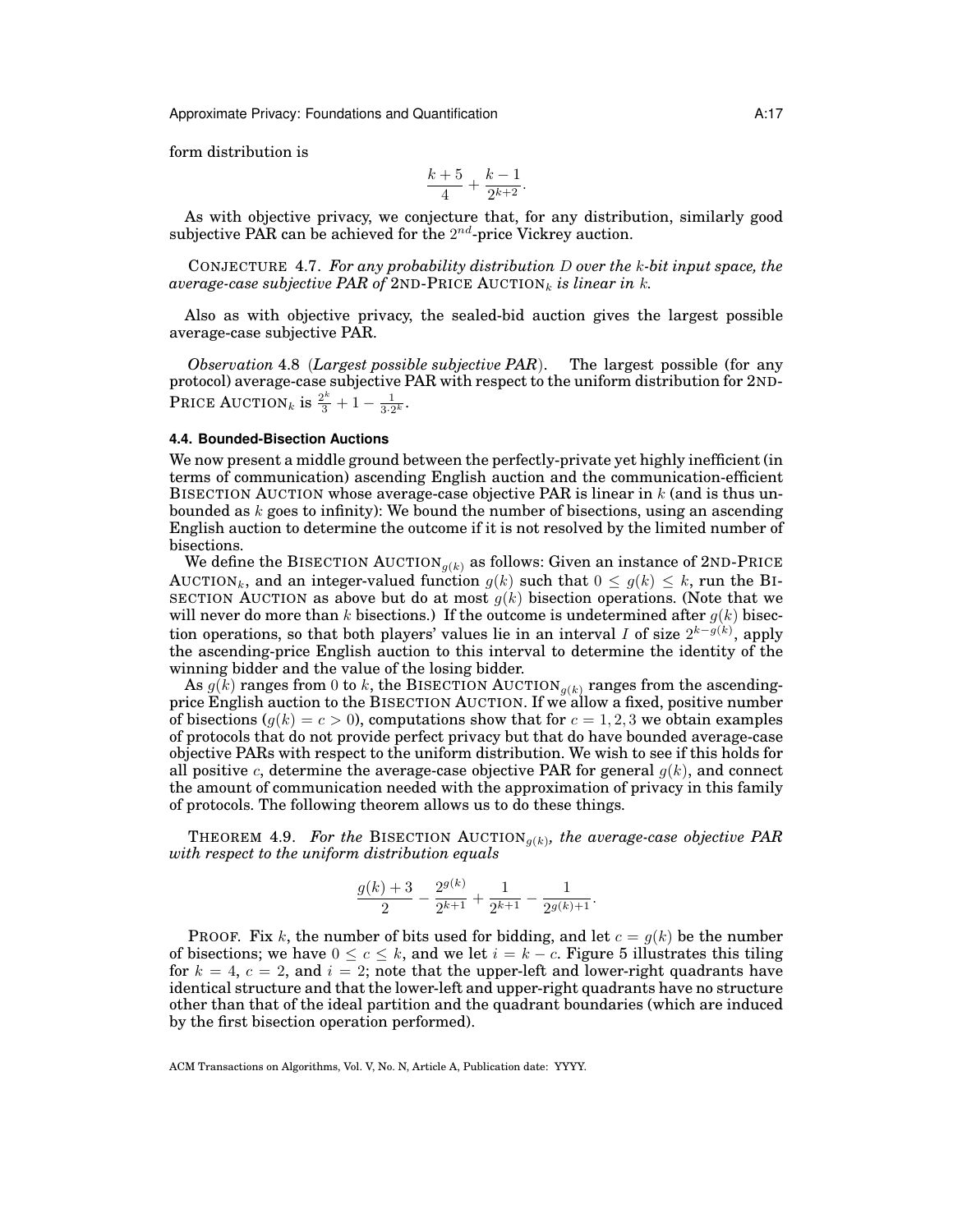

Fig. 5. Illustration for the proof of Thm. 4.9

Recall from Eq. 1 that

$$
PAR(k) = \frac{1}{2^{2k}} \sum_{S} |R(S)|,
$$
 (2)

gives the average-case objective PAR of a protocol with respect to the uniform distribution, where the sum is over protocol-induced rectangles  $S$ , and  $R(S)$  denotes the ideal region containing S. Each ideal region in which bidder 1 wins is a rectangle of width  $1$ and height at most  $2^k$ ; each ideal region in which bidder 2 wins is a rectangle of height 1 and width strictly less than  $2^k$ . For a protocol-induced rectangle S, let  $j_S = 2^k - |R(S)|$ . Let  $a_{c,i}$  be the total number of tiles that appear in the tiling of the k-bit value space induced by the BISECTION AUCTION<sub>g(k)</sub> with  $g(k) = c$ , and let  $b_{c,i} = \sum_{S} j_S$  (with this sum being over the protocol-induced tiles in this same partition). Then we may rewrite Eq. 2 as

$$
\text{PAR}_{c,i} = \frac{1}{2^{2k}} \sum_{S} (2^k - j_S) = \frac{a_{c,i} 2^k - b_{c,i}}{2^{2k}}.
$$
 (3)

(Note that Eq. 2 holds for general protocols; we now add the subscripts " $c, i$ " to indicate the particular protocol whose PAR we are computing.) We now determine  $a_{c,i}$  and  $b_{c,i}$ .

Considering the tiling induced by  $c+1$  bisections of a  $(c+i+1)$ -bit space (which has  $a_{c+1,i}$  total tiles), the upper-left and lower-right quadrants each contain  $a_{c,i}$  tiles while the lower-left and upper-right quadrants (as depicted in Fig. 5) each contribute  $2^{c+i}$ tiles, so  $a_{c+1,i} = 2a_{c,i} + 2^{c+i+1}$ . When there are no bisections, the *i*-bit value space has  $a_{0,i}=2^{i+1}-1$  tiles, from which we obtain  $a_{c,i}=2^c\left(2^i(c+2)-1\right).$  The sum of  $j_S$  over protocol-induced rectangles  $S$  in the upper-left quadrant is  $b_{c,i}.$  For a rectangle  $S$  in the lower-right quadrant,  $j_S$  equals  $2^{c+i}$  plus  $j_{S^\prime}$ , where  $S^\prime$  is the corresponding rectangle in the upper-left quadrant; there are  $a_{c,i}$  such  $S,$  so the sum of  $j_S$  over protocol-induced rectangles  $S$  in the upper-left quadrant is  $b_{c,i}+a_{c,i}2^{c+i}.$  Finally, the sum of  $j_S$  over  $S$  in the lower-left quadrant equals  $\sum_{h=0}^{2^{c+i}-1}h$  and the sum over  $S$  in the top-right quadrant  $\text{equals } \sum_{h=1}^{2^{c+i}} h. \text{ Thus, } b_{c+1,i} = 2b_{c,i} + a_{c,i}2^{c+i} + 2^{2(c+i)}; \text{with } b_{0,i} = \sum_{h=0}^{2^i-1} h + \sum_{h=1}^{2^i-1} h, \text{ we}$ obtain  $b_{c,i} = 2^{c+i-1} \left( (1+2^c) \left(-1+2^i\right) + 2^{c+i} c \right)$ . Rewriting Eq. 3, we obtain

$$
\text{PAR}_{c,i}(k) = \frac{c+3}{2} - \frac{2^c}{2^{c+i+1}} + \frac{1}{2^{c+i+1}} - \frac{1}{2^{c+1}}.
$$

Recalling that  $k = c + i$ , the proof is complete.  $\Box$ 

For the protocols corresponding to values of  $q(k)$  ranging from 0 to k (ranging from the ascending-price English auction to the BISECTION AUCTION), we may thus relate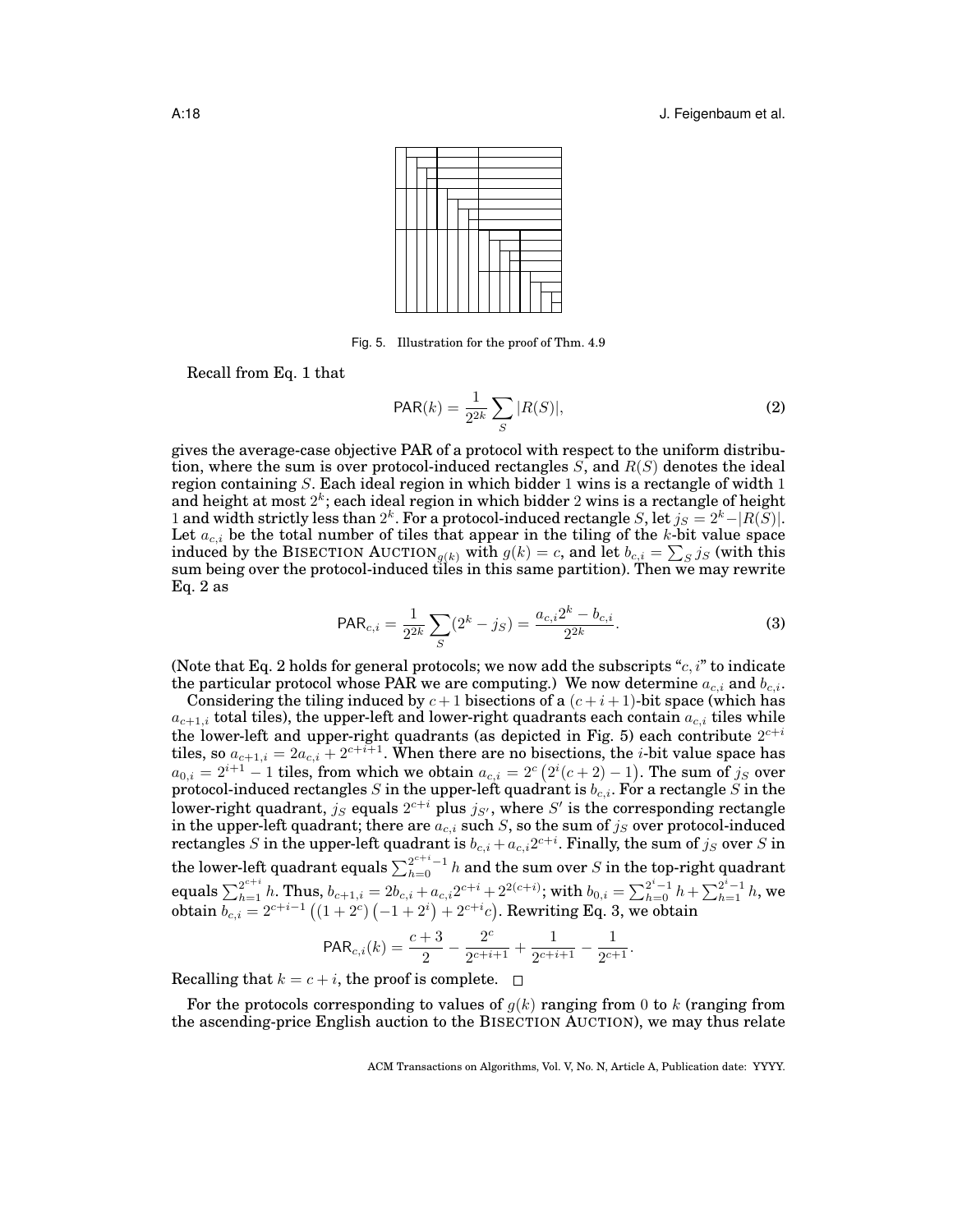Approximate Privacy: Foundations and Quantification A:19 A:19

the amount of communication saved (relative to the English auction) to the effect of this on the PAR.

COROLLARY 4.10. *Let* g *be a function that maps non-negative integers to nonnegative integers. Then the average-case objective PAR with respect to the uniform dis* $t$ ribution for the  ${\rm BISECTION}$  AUCTION  $g_{(k)}$  is bounded if  $g$  is bounded and is unbounded *if* g *is unbounded. We then have that the* BISECTION AUCTIONg(k) *may require the*  $\emph{exchange of $\Theta(k+2^{k-g(k)})$ bits, and it has an average-case objective PAR of $\Theta(1+g(k))$.}$ 

*Remark* 4.11. Some of the sequences that appear in the proof above also appear in other settings. For example, the sequences  $\{a_{0,i}\}_i$ ,  $\{a_{1,i}\}_i$ , and  $\{a_{2,i}\}_i$  are slightly shifted versions of sequences A000225, A033484, and A028399, respectively, in the On-Line Encyclopedia of Integer Sequences [OIES 2010], which notes other combinatorial interpretations of them.

We also conjecture that the tradeoff in Cor. 4.10 generalizes to other protocols.

CONJECTURE 4.12. *There is* no *protocol for*  $2ND-PRICE AUCTON<sub>k</sub>$  *that achieves bounded average-case objective PAR (w.r.t. the uniform distribution, as*  $k \to \infty$ ) and *has sub-exponential communication complexity.*

*4.4.1. Subjective privacy for bounded-bisection auctions.* We now turn to the subjective privacy of bounded-bisection auctions.

THEOREM 4.13. **(The average-case PAR w.r.t.** 1 **of the bounded-bisection auction)** The average-case PAR with respect to 1 of the BISECTION  $AUCTION_{q(k)}$ is

$$
\frac{g(k)+5}{4}-\frac{1}{2^{g(k)+2}}-\frac{1}{2^{k-g(k)+1}}-\frac{g(k)-2}{2^{k+2}}
$$

with respect to the uniform distribution.

PROOF. The approach is similar to that in the proof of Thm. 4.9. We start by specializing Eq. 2 to the present case.

Each ideal region in which bidder 1 wins is a rectangle of size 1; each ideal region in which bidder 2 wins is a rectangle of height 1 and width strictly less than  $2^k$ . For a protocol-induced rectangle  $R$ , let  $j_R = 2^k - |\bar{R}^I(R)|.$  Let  $c = g(k)$  and let  $i = k-c \geq 0.$  Let  $\bar{T}_{c,i}^1$  be the refinement of the 2ND-PRICE-AUCTION $_k$  1-partition of the  $k$ -bit value space induced by the BISECTION-AUCTION<sub>g(k)</sub>. Let  $x_{c,i}$  be the number of rectangles in  $T_{c,i}^1$ in which bidder 2 (the column player) wins, and let  $y_{c,i}$  be the sum, over all rectangles R in which bidder 2 wins, of the quantity  $2^{c+i} - |R^I(R)|$ . Let  $z_{c,i}$  be the number of rectangles  $R$  in which bidder 1 (the row player) wins.

Using PAR $_{c,i}^1$  to denote the PAR w.r.t. bidder 1 in this case (c bisections and  $i = k - c$ ), we may rewrite Eq. 2 as

$$
\begin{split} \mathsf{PAR}_{c,i}^{1} \ &= \ \frac{1}{2^{2(c+i)}} \left[ \left( \sum_{R^{P} \text{ in which } |R^{I}(R^{P})|} \right) + \left( \sum_{R^{P} \text{ in which } |R^{I}(R^{P})|} \right) \right] \\ &= \ \frac{1}{2^{2(c+i)}} \left[ (z_{c,i}) + \left( 2^{c+i} x_{c,i} - y_{c,i} \right) \right]. \end{split}
$$

We now turn to the computation of  $x_{c,i}$ ,  $y_{c,i}$ , and  $z_{c,i}$ .

Following the same approach as in the proof of Thm. 4.9, we have  $x_{c+1,i} = 2x_{c,i}+2^{c+i},$  $y_{c+1,i}=2y_{c,i}+\sum_{j=1}^{2^{c+i}}j+2^{c+i}x_{c,i}, \text{ and } z_{c+1,i}=2z_{c,i}+2^{2(c+i)}. \text{ With } x_{0,i}=2^i-1 \text{, } y_{0,i}=1 \text{, } y_{c,i}=1 \text{, } y_{c,i}=1 \text{, } y_{c,i}=1 \text{, } y_{c,i}=1 \text{, } y_{c,i}=1 \text{, } y_{c,i}=1 \text{, } y_{c,i}=1 \text{, } y_{c,i}=1 \text{, } y_{c,i}=1 \text{, } y_{c,i}=1 \text{, } y_{c,i}=1 \text{, } y_{c,i}=$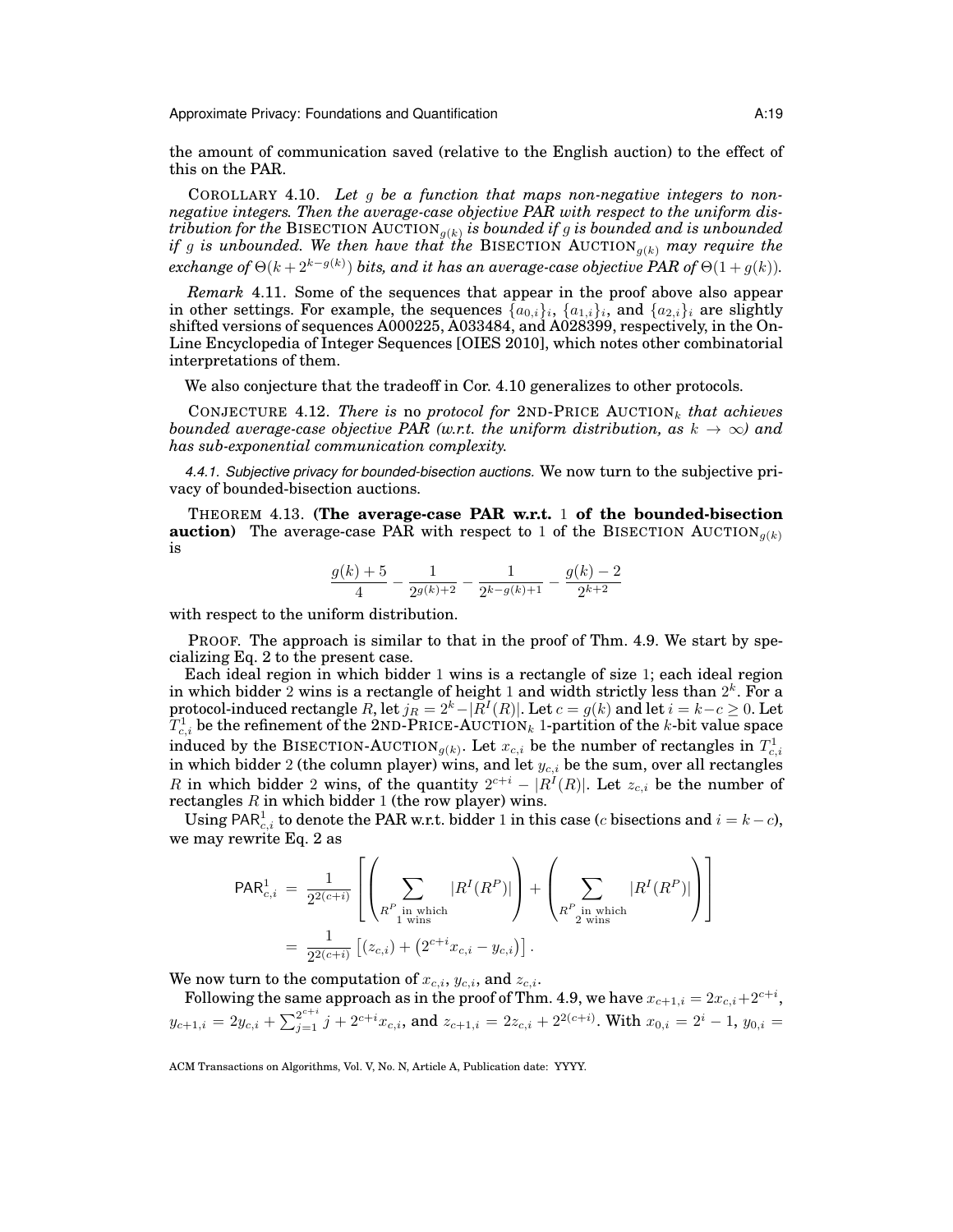A:20 J. Feigenbaum et al.

 $\sum_{j=1}^{2^i-1} j,$  and  $z_{0,i}=\sum_{j=1}^{2^{c+1}} j,$  we obtain

$$
x_{c,i} = 2^{c-1} (2^i c + 2^{i+1} - 2),
$$
  
\n
$$
y_{c,i} = 2^{c+i-2} (2^{c+i} c + 2^{c+i} + 2^i - 2^{c+1} + c),
$$
 and  
\n
$$
z_{c,i} = 2^{c+i-1} (2^{c+i} + 1).
$$

Using these in our expression for PAR $_{c,i}^1$ , we obtain

$$
\text{PAR}^{1}_{c,i} = \frac{c+5}{4} + \frac{2-c}{2^{c+i+2}} - \frac{1}{2^{i+1}} - \frac{1}{2^{c+2}}.
$$

Recalling that  $k = c + i$  and  $g(k) = c$  completes the proof.  $\Box$ 

THEOREM 4.14. **(The average-case PAR w.r.t.** 2 **of the bounded-bisection auction)** The average-case PAR with respect to 2 of the BISECTION  $AUCTION_{q(k)}$ is

$$
\frac{g(k)+5}{4}-\frac{1}{2^{g(k)+2}}+\frac{g(k)}{2^{k+2}}
$$

with respect to the uniform distribution.

PROOF. The approach is essentially the same as in the proof of Thm. 4.13, although the induced partition differs slightly.

Let  $c=g(\bar{k})$  and let  $i=k-c\geqq0.$  Let  $T_{c,i}^2$  be the refinement of the 2ND-PRICE-AUC-TION<sub>k</sub> 2-partition of the k-bit value space induced by the BISECTION-AUCTION<sub>g(k)</sub>. Let  $u_{c,i}$  be the number of rectangles in  $T_{c,i}^2$  in which bidder 1 (the row player) wins, and let  $v_{c,i}$  be the sum, over all rectangles R in which bidder 1 wins, of the quantity  $2^{c+i} - |R^I(R)|$ . Let  $w_{c,i}$  be the number of rectangles  $R$  in which bidder  $2$  (the column player) wins. Using PAR $_{c,i}^2$  to denote the PAR w.r.t. bidder 2 in this case (c bisections and  $i = k - c$ , we may rewrite Eq. 2 as

$$
\textsf{PAR}^2_{c,i} = \frac{1}{2^{2(c+i)}} \left[ \left( 2^{c+i} u_{c,i} - v_{c,i} \right) + \left( w_{c,i} \right) \right].
$$

Mirroring the approach of the proof of Thm. 4.13, we have  $u_{c+1,i} = 2u_{c,i} + 2^{c+i}$ ,  $v_{c+1,i} = 2v_{c,i} + 2^{c+i-1}(2^{c+i}-1) + 2^{c+i}u_{c,i}$ , and  $w_{c,i} = 2^{c+i-1}(2^{c+i}-1)$ . With  $u_{0,i} = 2^i$  and  $v_{0,i}=2^{i-1}(2^i-1),$  we obtain

$$
u_{c,i} = 2^{c+i-1}(c+2),
$$
  
\n
$$
v_{c,i} = 2^{c+i-2} (2^{c+i}(c+1) + 2^i - c - 2),
$$
 and  
\n
$$
w_{c,i} = 2^{c+i-1} (2^{c+i} - 1).
$$

Using these in our expression for PAR $_{c,i}^2$ , we obtain

$$
\text{PAR}^2_{c,i} = \frac{c+5}{4} - \frac{1}{2^{c+2}} + \frac{c}{2^{c+i+2}}.
$$

Recalling that  $k = c + i$  and  $g(k) = c$  completes the proof.  $\Box$ 

Because  $q(k) > 0$ , the average-case PAR with respect to 2 is at least as large as the average-case PAR with respect to 1; this gives the average-case subjective PAR of the BISECTION AUCTION<sub> $q(k)$ </sub> as follows.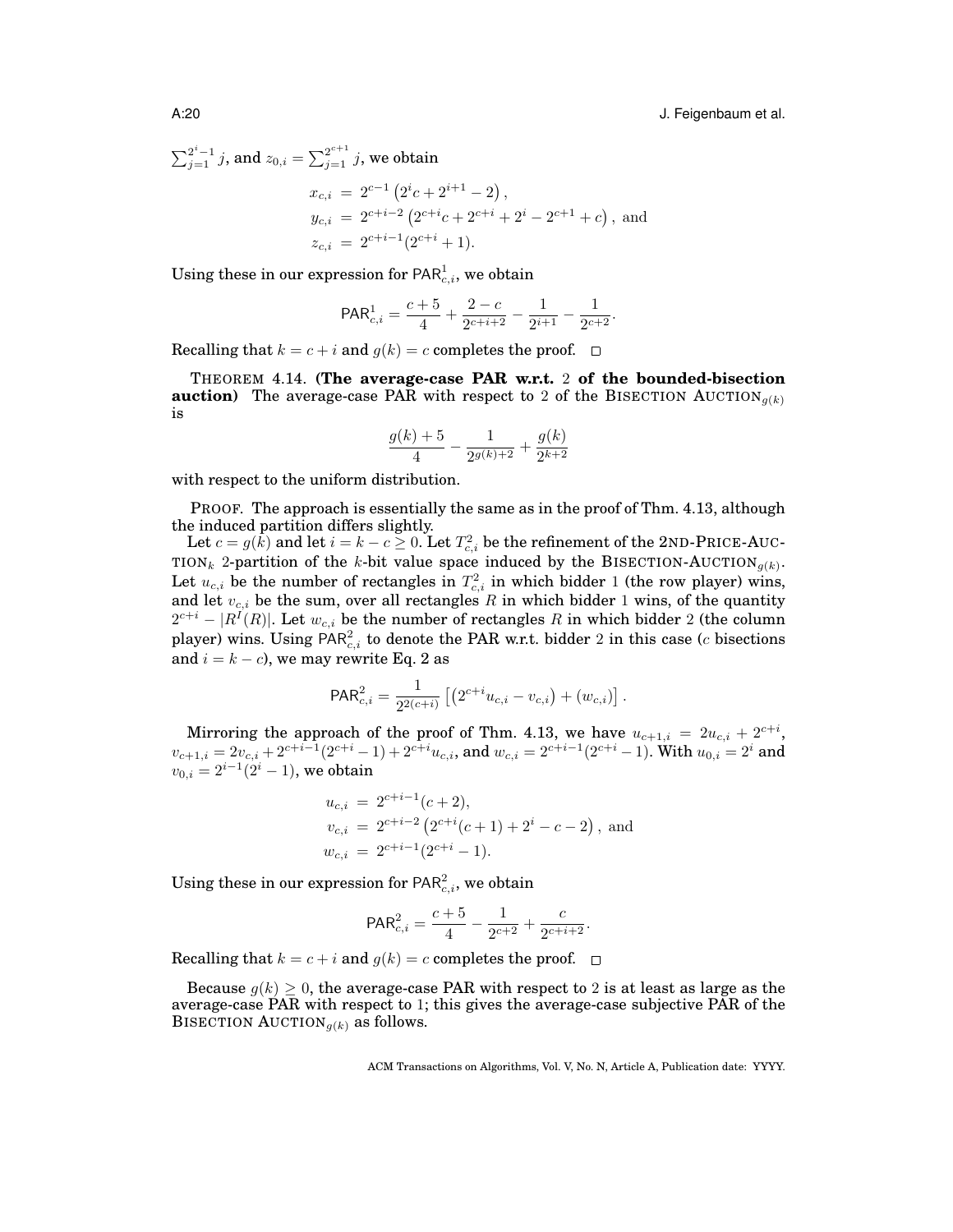COROLLARY 4.15. **(Average-case subjective PAR of the bounded-bisection auction)** The average-case subjective PAR of the BISECTION  $\text{AUCTION}_{g(k)}$  is

$$
\frac{g(k) + 5}{4} - \frac{1}{2^{g(k)+2}} + \frac{g(k)}{2^{k+2}}
$$

with respect to the uniform distribution.

## **5. THE MILLIONAIRES PROBLEM AND PUBLIC GOODS: BOUNDS ON PARS**

In this section, we prove upper and lower bounds on the privacy-approximation ratios for two classic problems: Yao's millionaires problem and the provision of a public good.

### **5.1. Problem Specifications**

*The millionaires problem..* Two millionaires want to know which one is richer. Each millionaire's wealth is private information known only to him, and the millionaire wishes to keep it that way. The goal is to discover the identity of the richer millionaire while preserving the (subjective) privacy of both parties.

*Definition* 5.1 (THE MILLIONAIRES  $\text{PROBLEM}_k$ ).  $\texttt{Input: } x_1, x_2 \in \{0, \ldots, 2^k-1\} \text{ (each represented by a } k\text{-bit string)}$  $\overline{\text{Output}}$ : the identity of the party with the higher value, *i.e.*, arg max<sub>i∈{1,2}</sub>  $x_i$  (breaking ties lexicographically).

There cannot be a perfectly privacy-preserving communication protocol for THE MILLIONAIRES PROBLEM<sub>k</sub> [Kushilevitz 1992]. (Considering any two distinct inputs  $(i, i)$  and  $(j, j)$ , which produce a tie broken in favor of the first millionaire, the reasoning is similar to that used with the example in Fig. 3.) Hence, we are interested in the PARs for this well studied problem.

*The public-good problem..* There are two agents, each with a private value in  $\{0, \ldots, 2^k-1\}$  that represents his benefit from the construction of a public project (public good), *e.g.*, a bridge.<sup>2</sup> The goal of the social planner is to build the public project only if the sum of the agents' values is at least its cost  $c$ , where, as in [Babaioff et al. 2008], the  $c$  is set to be  $2^k-1$ .

*Definition* 5.2 (PUBLIC  $GOOD_k$ ).

Input:  $x_1, x_2 \in \{0, \ldots, 2^k-1\}$  (each represented by a *k*-bit string) Output: "Build" if  $x_1 + x_2 \geq 2^k - 1$ , "Do Not Build" otherwise.

It is easy to show (via Observation 2.13) that for PUBLIC  $\text{GOOD}_k$ , as for THE MIL-LIONAIRES  $PROBLEM<sub>k</sub>$ , no perfectly privacy-preserving communication protocol exists. Therefore, we are interested in the PARs for this problem.

In Sec. 5.4, we consider a truthful version of this problem. Our results for THE MIL-LIONAIRES PROBLEM<sub>k</sub> and the truthful public-good problem are shown in Table II; the results for the standard public-good problem are essentially those for THE MIL-LIONAIRES PROBLEM<sub>k</sub>. Of particular note is the fact that the PAR for the truthful public-good problem is bounded for fixed  $c$  (as k grows); unlike most of the problems we consider here, this problem allows good privacy bounds to be realized.

<sup>&</sup>lt;sup>2</sup>This is a discretization of the classic public good problem, in which the private values are taken from an interval of reals, as in [Blumrosen et al. 2007; Babaioff et al. 2008].

ACM Transactions on Algorithms, Vol. V, No. N, Article A, Publication date: YYYY.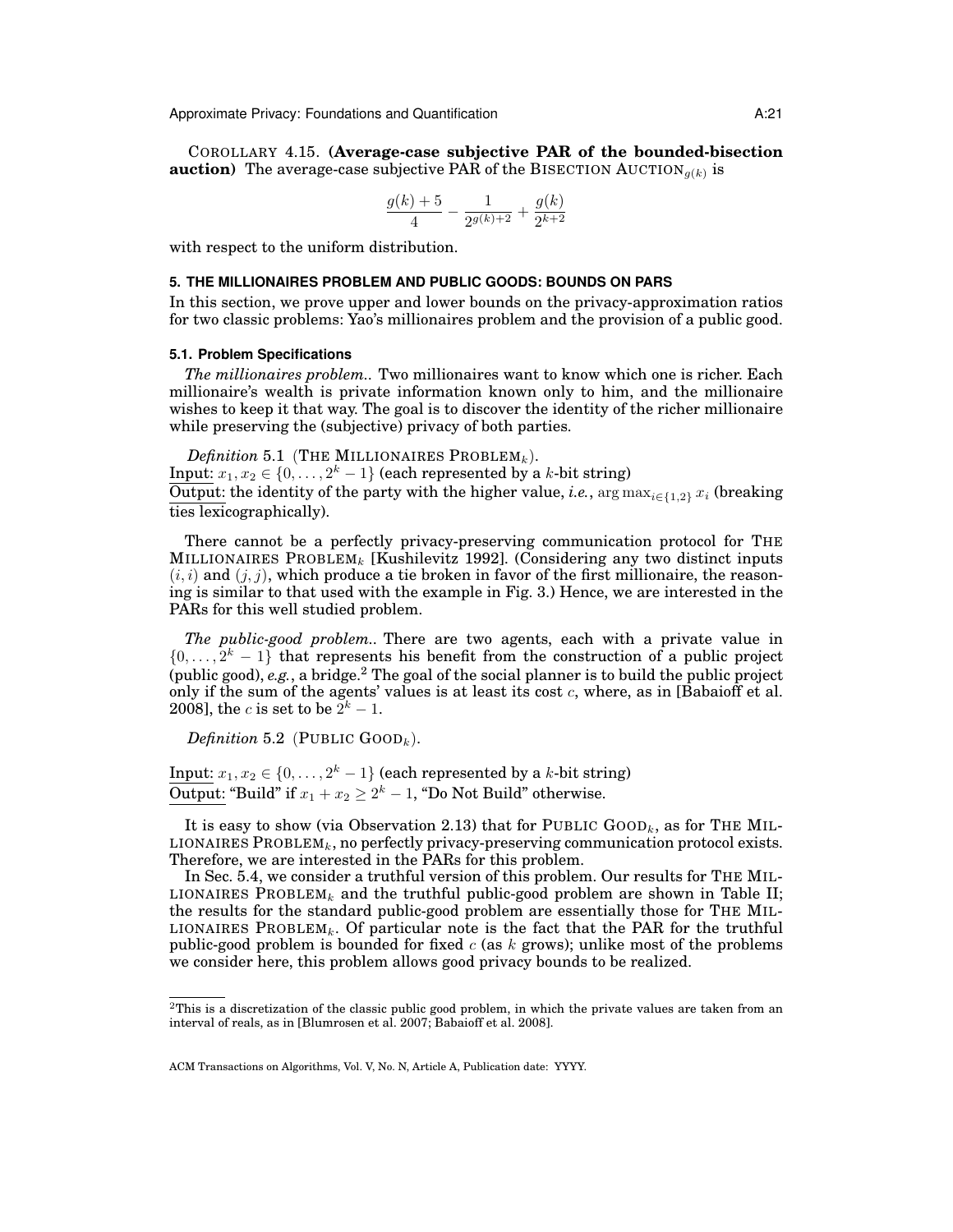| Protocol                                                 |                                    | Average-Case Obj. PAR   Average-Case Subj. PAR |  |  |  |
|----------------------------------------------------------|------------------------------------|------------------------------------------------|--|--|--|
| THE MILLIONAIRES PROBLEM <sub>k</sub>                    |                                    |                                                |  |  |  |
| All                                                      | $> 2^k - \frac{1}{2} + 2^{-(k+1)}$ |                                                |  |  |  |
| <b>Bisection Protocol</b>                                |                                    |                                                |  |  |  |
| <b>TRUTHFUL PUBLIC GOOD</b> <sub><math>k, c</math></sub> |                                    |                                                |  |  |  |
| All                                                      |                                    |                                                |  |  |  |
|                                                          |                                    |                                                |  |  |  |

Table II. Average-case PARs for THE MILLIONAIRES  $PROBLEM_{k}$  and TRUTH-FUL PUBLIC  $\text{GOOD}_{k,c}$ 

### **5.2. The Millionaires Problem**

The following theorem shows that not only is perfect subjective privacy unattainable for THE MILLIONAIRES  $PROBLEM_k$ , but a stronger result holds:

THEOREM 5.3 (A WORST-CASE LOWER BOUND ON SUBJECTIVE PAR). *No communication protocol for* THE MILLIONAIRES PROBLEM<sup>k</sup> *has a worst-case subjective* PAR less than  $2^{\frac{k}{2}}$ .

**PROOF.** Consider a communication protocol P for THE MILLIONAIRES  $\text{PROBLEM}_{k}$ . Let R represent the space of possible inputs of millionaire 1, and let  $C$  represent the space of possible inputs of millionaire 2. In the beginning,  $R = C = \{0, \ldots, 2^k - 1\}.$ Consider the first (meaningful) bit  $q$  transmitted in course of  $P$ 's execution. Let us assume that this bit is transmitted by millionaire 1. This bit indicates whether 1's value belongs to one of two disjoint subsets of  $R$ ,  $R_1$  and  $R_2$ , whose union equals  $R$ . Because we are interested in the worst case, we can choose adversarially to which of these subsets 1's input belongs. Without loss of generality, let  $0 \in R_1$ . We decide adversarially that 1's value is in  $R_1$  and set  $R = R_1$ . Similarly, if q is transmitted by millionaire 2, then we set C to be the subset of C containing 0 in the partition of  $2^s$ inputs induced by  $q$ . We continue this process recursively for each bit transmitted in P.

Observe that, as long as both  $R$  and  $C$  contain at least two values,  $P$  is incapable of computing THE MILLIONAIRES  $\text{PROBLEM}_k$ . This is because 0 belongs to both R and  $C$ , and so  $P$  cannot eliminate, for either of the millionaires, the possibility that that millionaire has a value of 0 and the other millionaire has a positive value. Hence, this process will go on until P determines that the value of one of the millionaires is exactly 0, *i.e.*, until either  $R = \{0\}$  or  $C = \{0\}$ . Let us examine these two cases:

- **Case I:**  $R = \{0\}$ . Consider the subcase in which  $x_2$  equals 0. Recall that  $0 \in C$ , and so this is possible. Observe that, in this case, P determines the exact value of  $x_1$ , despite the fact that, in the 2-ideal-monochromatic partition, all  $2^k$  possible values of  $x_1$  are in the same monochromatic rectangle when  $x_2 = 0$  (because for all these values 1 wins). Hence, we get a lower bound of  $2<sup>k</sup>$  on the subjective privacy-approximation ratio.
- **Case II:**  $C = \{0\}$ . Let m denote the highest input in R. We consider two subcases. If  $m \leq 2^{\frac{k}{2}}$ , then observe that the worst-case subjective privacy-approximation ratio is at least  $2^{\frac{k}{2}}.$  In the 2-ideal-monochromatic partition, all  $2^k$  possible values of  $x_1$  are in the same monochromatic rectangle if  $x_2=0,$  and the fact that  $m\leq 2^{\frac{k}{2}}$  implies that  $|R| \leq 2^{\frac{k}{2}}.$

If, on the other hand,  $m > 2^{\frac{k}{2}}$ , then consider the case in which  $x_1 = m$  and  $x_2 = 0$ . Observe that, in the 1-ideal-monochromatic partition, all values of millionaire 2 in  $\{0, \ldots, m-1\}$  are in the same monochromatic rectangle if  $x_1 = m$ . However, P will enable millionaire 1 to determine that millionaire 2's value is exactly 0. This implies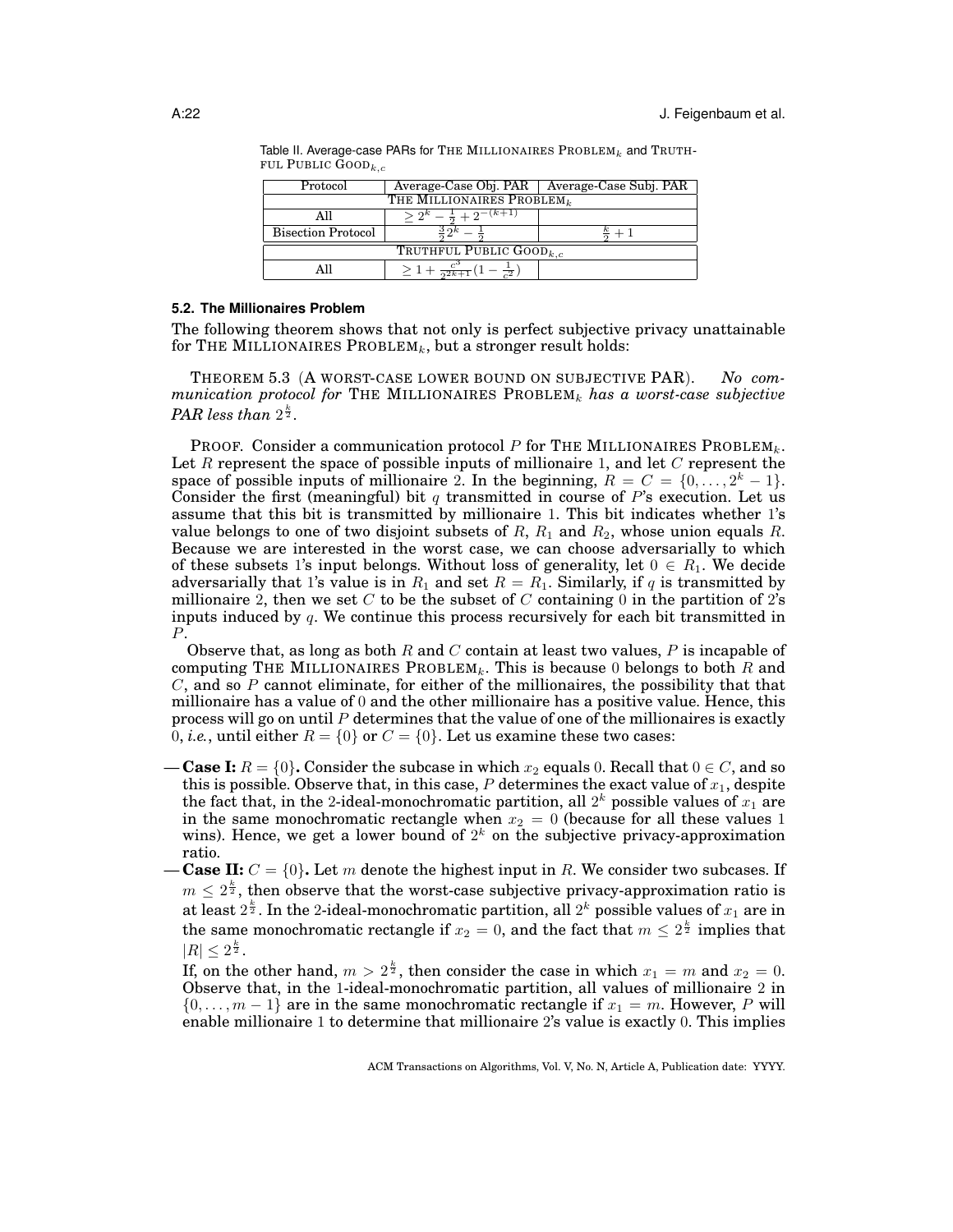

Fig. 6. Left to right: The ideal partition (for  $k = 3$ ) for THE MILLIONAIRES PROBLEM<sub>k</sub>; the 1-partition of the ideal regions; the 1-induced tiling induced by the BISECTION PROTOCOL; the rearrangement used in the proof of Thm. 5.4

a lower bound of  $m$  on the subjective privacy-approximation. We now use the fact that  $m > 2^{\frac{k}{2}}$  to conclude the proof.

 $\Box$ 

By contrast, we show that fairly good privacy guarantees can be obtained in the average case. We define the BISECTION PROTOCOL for THE MILLIONAIRES PROBLEM<sub>k</sub> similarly to the BISECTION AUCTION for  $2ND-PRICE AUCTION_k$ : Ask each millionaires whether his value lies in  $[0, 2^{k-1})$  or in  $[2^{k-1}, 2^k)$ ; continue this binary search until the millionaires' answers differ, at which point we know which millionaire has the higher value. If the answers never differ the tie is broken in favor of millionaire 1.

We may exactly compute the average-case subjective PAR with respect to the uniform distribution for the BISECTION PROTOCOL applied to THE MILLIONAIRES PROB-LEM<sub>k</sub>. Figure 6 illustrates the approach. The far left of the figure shows the ideal partition (for  $k = 3$ ) of the value space for THE MILLIONAIRES PROBLEM<sub>k</sub>; these regions are indicated with heavy lines in all parts of the figure. The center-left shows the 1 partition of the regions in the ideal partition; the center-right shows the 1-induced tiling that is induced by the BISECTION PROTOCOL. The far right illustrates how we may rearrange the tiles that partition the bottom-left region in the ideal partition (by reflecting them across the dashed line) to obtain a tiling of the value space that is the same as the tiling induced by applying the BISECTION AUCTION to 2ND-PRICE  $\text{AUCTION}_k$ .

THEOREM 5.4. **The average-case subjective PAR of the bisection protocol** The average-case subjective PAR with respect to the uniform distribution for the BI-SECTION PROTOCOL applied to THE MILLIONAIRES PROBLEM<sub>k</sub> is  $\frac{k}{2} + 1$ .

**PROOF.** Given a value of i, consider the *i*-induced-tiling obtained by running the BISECTION PROTOCOL for THE MILLIONAIRES  $PROBLEM<sub>k</sub>$  (as in the center-right of Fig. 6 for  $i = 1$ ). Rearrange the rectangles in which player i wins by reflecting them across the line running from the bottom-left corner to the top-right corner (the dashed line in the far right of Fig. 6). This produces a tiling of the value space in which the region in which player 1 wins is tiled by tiles of width 1, and the region in which player 2 wins is tiled by tiles of height 1; in computing the average-case-approximateprivacy with respect to  $i$ , the tile-size ratios that we use are the heights (widths) of the tiles to the height (width) of the tile containing all values in that column (row) for which player 1 (2) wins. This tiling and the tile-size ratios in question are exactly as in the computation of the average-case *objective* privacy for  $2ND-PRICE AUCTION_k$ ; the argument used in Thm. 4.9 (for  $g(k) = k$ ) below completes the proof.  $\Box$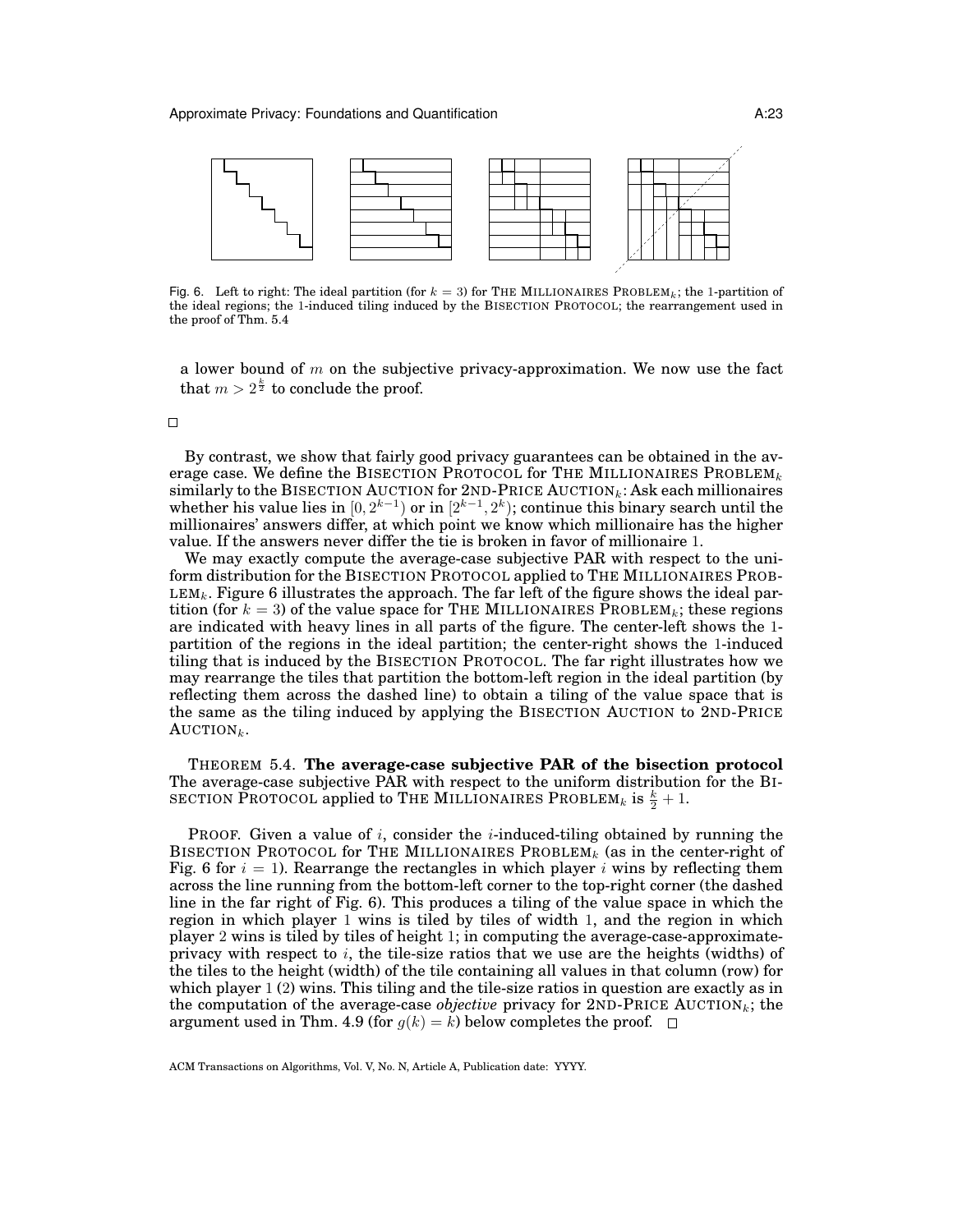As with the  $2^{nd}$ -price Vickrey auction, we conjecture that the good PAR that can be achieved with respect to the uniform distribution can be achieved with respect to any distribution. In light of Prop. 5.6, the analogous result for objective PAR does not hold.

CONJECTURE 5.5. *For any probability distribution* D *over the* k*-bit input space, the*  $average-case$  *subjective PAR of* THE MILLIONAIRES  $PROBLEM<sub>k</sub>$  *is linear in*  $k$ *.* 

Consider the case in which a third party is observing the interaction of the two millionaires. How much can this observer learn about the private information of the two millionaires? We show that, unlike the case of subjective privacy, good PARs are unattainable even in the average case.

Because the values  $(i, i)$  (in which case player 1 wins) and the values  $(i, i + 1)$  (in which player 2 wins) must all appear in different tiles in any tiling that refines the ideal partition of the value space for THE MILLIONAIRES  $PROBLEM_{k}$ , any such tiling must include at least  $2^k$  tiles in which player 1 wins and  $2^k - 1$  tiles in which player 2 wins. The total contribution of a tile in which player 1 wins is the number of values in that tile times the ratio of the ideal region containing the tile to the size of the tile, divided by the total number  $(2^{2k})$  of values in the space. Each tile in which player 1 wins thus contributes  $\frac{(1+2^k)2^k}{22k+1}$  $\frac{+2}{2^{2k+1}}$  to the average-case PAR under the uniform distribution; similarly, each tile in which player 2 wins contributes  $\frac{2^k(2^k-1)}{2^{2k+1}}$  $\frac{(2^{n}-1)}{2^{2k+1}}$  to this quantity. This leads directly to the following result.

PROPOSITION 5.6 (A LOWER BOUND ON AVERAGE-CASE OBJECTIVE PAR). *The*  $average\text{-}case\ objective\ PAR\ for\ THE\ MILIONAIRES\ PROBLEM\,\ with\ respect\ to\ the$ *uniform distribution is at least*  $2^k - \frac{1}{2} + 2^{-(k+1)}$ *.* 

There are numerous different tilings of the value space that achieve this ratio and that can be realized by communication protocols. For the BISECTION PROTOCOL, we obtain the same exponential (in k) growth rate but with a larger constant factor.

PROPOSITION 5.7. **(The average-case objective PAR of the bisection protocol)** The BISECTION PROTOCOL for THE MILLIONAIRES  $\text{PROBLEM}_{k}$  obtains an average-case objective PAR of  $3 \cdot 2^{k-1} - \frac{1}{2}$  with respect to the uniform distribution.

PROOF. The bisection mechanism induces a tiling that refines the ideal partition and that has  $2^{k+1} - 1$  tiles in which the player 1 wins and  $2^{k} - 1$  tiles in which the player 2 wins. The contributions of each of these tiles is as noted above, from which the result follows.  $\Box$ 

## **5.3. The Public-Good Problem**

The government is considering the construction of a bridge (a public good) at cost  $c$ . Each taxpayer has a  $k$ -bit private value that is the utility he would gain from the bridge if it were built. The government wants to build the bridge if and only if the sum of the taxpayers' private values is at least c. In the case that  $c = 2<sup>k</sup> - 1$ , we observe that  $\hat{x}_2 = c - x_2$  is again a k-bit value and that  $x_1 + x_2 \geq c$  if and only if  $x_1 \geq \hat{x}_2$ ; from the perspective of PAR, this problem is equivalent to solving THE MILLIONAIRES PROB-LEM<sub>k</sub> on inputs  $x_1$  and  $\hat{x}_2$ . We may apply our results for THE MILLIONAIRES PROB-LEM<sub>k</sub> to see that the public-good problem with  $c = 2<sup>k</sup> - 1$  has exponential average-case objective PAR with respect to the uniform distribution. Section 5.4 discusses averagecase objective PAR for a truthful version of the public-good problem.

### **5.4. Truthful Public-Good Problem**

*5.4.1. Problem.* As in Sec. 5.3, the government is considering the construction of a bridge at cost  $c$ . Each taxpayer has a private value that is the utility he would gain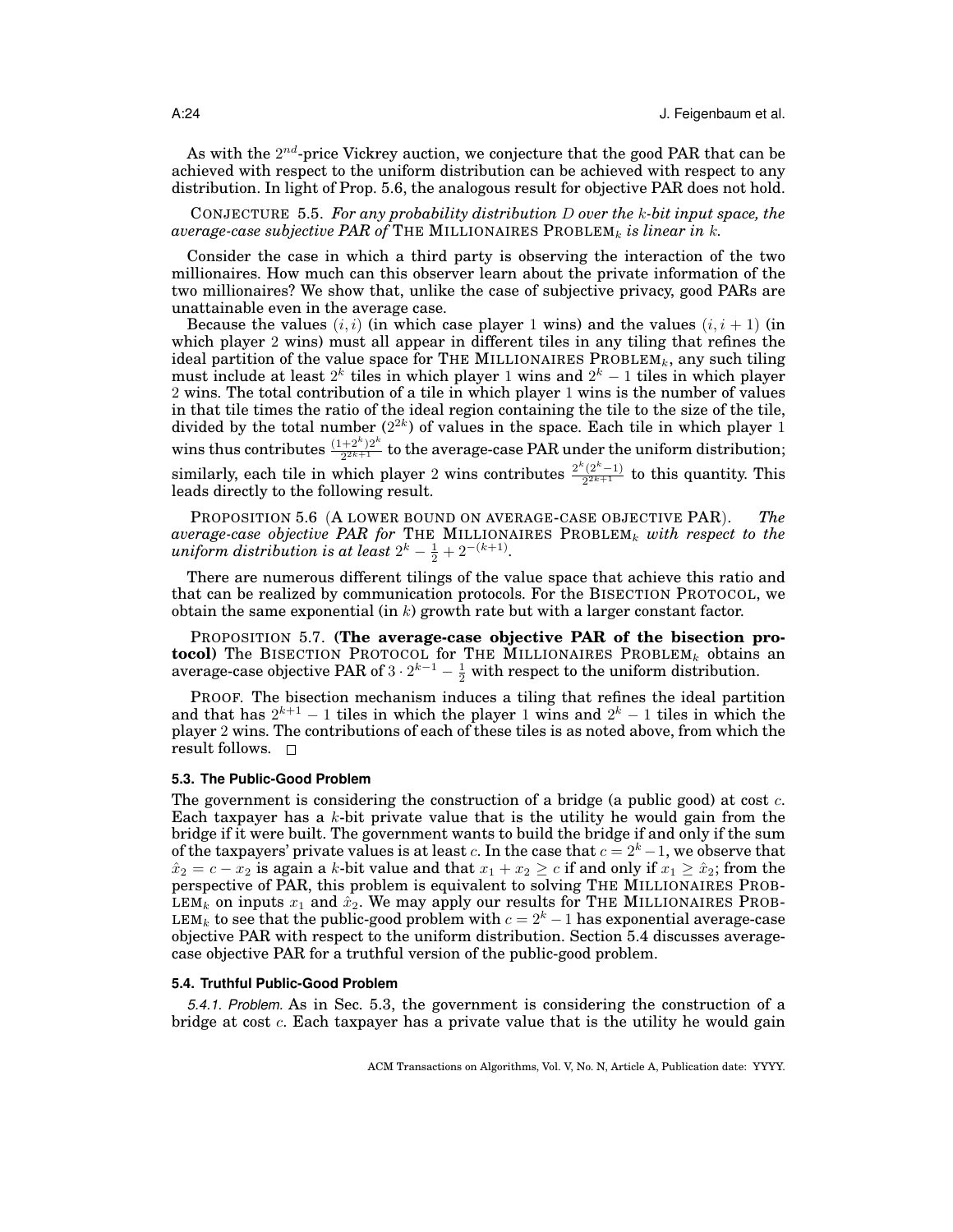|              |  |                         |                           | (0,4) |
|--------------|--|-------------------------|---------------------------|-------|
| Do Not Build |  |                         | (1,3)                     | (0,3) |
|              |  |                         | $(2,2)$ (1,2)             | (0,2) |
|              |  | $(3,1)$ $(2,1)$ $(1,1)$ |                           | (0,1) |
|              |  |                         | $(4,0)$ (3,0) (2,0) (1,0) | (0,0) |

Fig. 7. Ideal partition of the value space for TRUTHFUL PUBLIC  $\text{GOOD}_{k,c}$  with  $k = 3$  and  $c = 4$ .

from the bridge if it were built, and the government wants to build the bridge if and only if the sum of the taxpayers' private values is at least  $c$ . Now, in addition to determining whether to build the bridge, the government incentivizes truthful disclosure of the private values by requiring taxpayer i to pay  $c - \sum_{j \neq i} x_j$  if  $\sum_{j \neq i} x_j < c$  but  $\sum_i x_i \geq c$  (see, *e.g.*, [Nisan 2007] for a discussion of this type of approach). The government should thus learn whether or not to build the bridge and how much, if anything, each taxpayer should pay. The formal description of the function is as follows; the corresponding ideal partition of the value space is shown in Fig. 7, in which regions for which the output is "Build" are just labeled with the appropriate value of  $(t_1, t_2)$ .

# *Definition* 5.8 (TRUTHFUL PUBLIC  $GOOD_{k,c}$ ).

Input:  $c, x_1, x_2 \in \{0, \ldots, 2^k - 1\}$  (each represented by a  $k$ -bit string) Output: "Do Not Build" if  $x_1+x_2 < c$ ; "Build" and  $(t_1,t_2)$  if  $x_1+x_2 \geq c,$  where  $t_i = c-x_{3-i}$ if  $x_{3-i} < c$  and  $x_1 + x_2 ≥ c$ , and  $t_i = 0$  otherwise.

## *5.4.2. Results*

PROPOSITION 5.9. **(Average-case objective PAR of** TRUTHFUL PUBLIC GOOD<sub>k,c</sub>) The average-case objective PAR of TRUTHFUL PUBLIC GOOD<sub>k,c</sub> with respect to the uniform distribution is

$$
1+\frac{c^3}{2^{2k+1}}(1-\frac{1}{c^2}).
$$

PROOF. We may rewrite Eq. 2 as (adding subscripts for the values of  $k$  and  $c$  in this problem):

$$
\mathsf{PAR}_{k,c} = \frac{1}{2^{2k}} \left[ \sum_{R_{\mathsf{DNB}}} |R^I(R_{\mathsf{DNB}})| + \sum_{R_{\mathsf{B}}} |R^I(R_{\mathsf{B}})| \right],
$$

where the first sum is taken over rectangles  $R_{\text{DNB}}$  for which the output is "Do Not Build" and the second sum is taken over rectangles  $R_\text{B}$  for which the output is "Build" together with some  $(t_1, t_2)$ . Using the same argument as for THE MILLIONAIRES PROBLEM<sub>k</sub>, the first sum must be taken over at least  $c$  rectangles; the ideal region containing these rectangles has size  $\sum_{i=1}^{c} i = c(c+1)/2$ . Considering the second sum, each of the ideal regions containing a protocol-induced rectangle is in fact a rectangle. If the protocol did not further partition these rectangles (and it is easy to see that such

ACM Transactions on Algorithms, Vol. V, No. N, Article A, Publication date: YYYY.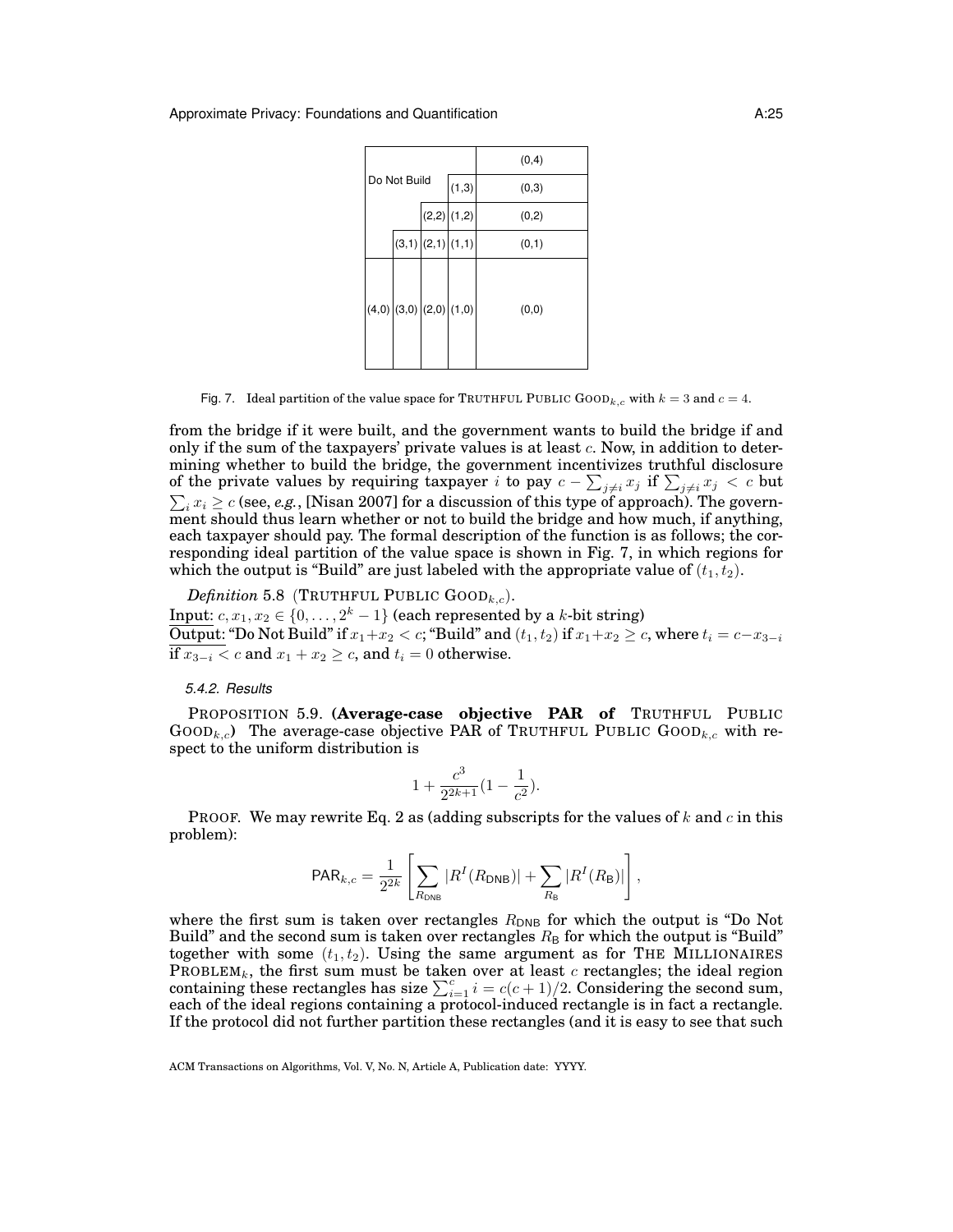

Fig. 8. Ideal monochromatic partition for DISJOINTNESS<sub>k</sub> with  $k = 3$ .

protocols exist) then the total contribution of the second sum is just the total number of inputs for which the output is "Do Not Build" together with some pair  $(t_1, t_2)$ , *i.e.*, this contribution is  $4^k - c(c+1)/2$ . We may thus rewrite PAR<sub>k,c</sub> as

$$
\text{PAR}_{k,c} = \frac{1}{2^{2k}} \left[ c \frac{c(c+1)}{2} + 4^k - \frac{c(c+1)}{2} \right] = 1 + \frac{c^3}{2^{2k+1}} (1 - \frac{1}{c^2})
$$

 $\Box$ 

Unsurprisingly, if we take  $c = 2^k - 1$  (as in PUBLIC GOOD<sub>k</sub> in Sec. 5.3), we obtain  $PAR_{k,2^{k}-1} = 2^{k-1} - \frac{1}{2} + \frac{1}{2^{k}}$ , which is essentially half of the average-case PAR for THE MILLIONAIRES PROBLEM<sub>k</sub>.

### **6. OVERVIEW OF PROTOCOLS AND RESULTS FOR SET PROBLEMS**

We now provide an overview of our PAR results for the set-theoretic problems that we study and discuss their significance. We start with technical definitions of the problems and protocols that we consider here.

## **6.1. Problems**

We define the DISJOINTNESS<sub>k</sub> problem as follows: **Problem:** DISJOINTNESS<sup>k</sup> **Input:** Sets  $S_1, S_2 \subseteq \{1, ..., k\}$  encoded by  $x_1$  and  $x_2$ . **Output:** 1 if  $S_1 \cap S_2 = \emptyset$ , 0 if  $S_1 \cap S_2 \neq \emptyset$ .

Figure 8 illustrates the ideal monochromatic partition of the 3-bit value space; inputs for which  $S_1$  and  $S_2$  are disjoint are white, and inputs for which these sets are not disjoint are black.

We define the INTERSECTION<sub>k</sub> problem as follows:

### **Problem:** INTERSECTION<sub>k</sub>

**Input:** Sets  $S_1, S_2 \subseteq \{1, \ldots, k\}.$ 

**Output:** The set  $S_1 \cap S_2$ .

Figure 9 shows the ideal monochromatic partition of the 3-bit value space for IN-TERSECTION<sub>k</sub>. The key at the right indicates the output set. (Here, as throughout this paper, we encode  $S \subseteq \{1, \ldots, k\}$  as bitstring of length k in which the most significant bit is 1 if  $k \in S$ , *etc.*, so that 1011 encodes  $\{1, 2, 4\} \subset \{1, 2, 3, 4\}$ ; we will abuse notation and identify  $x \in \{0,1\}^k$  with the subset of  $\{1, \ldots, k\}$  that it encodes.)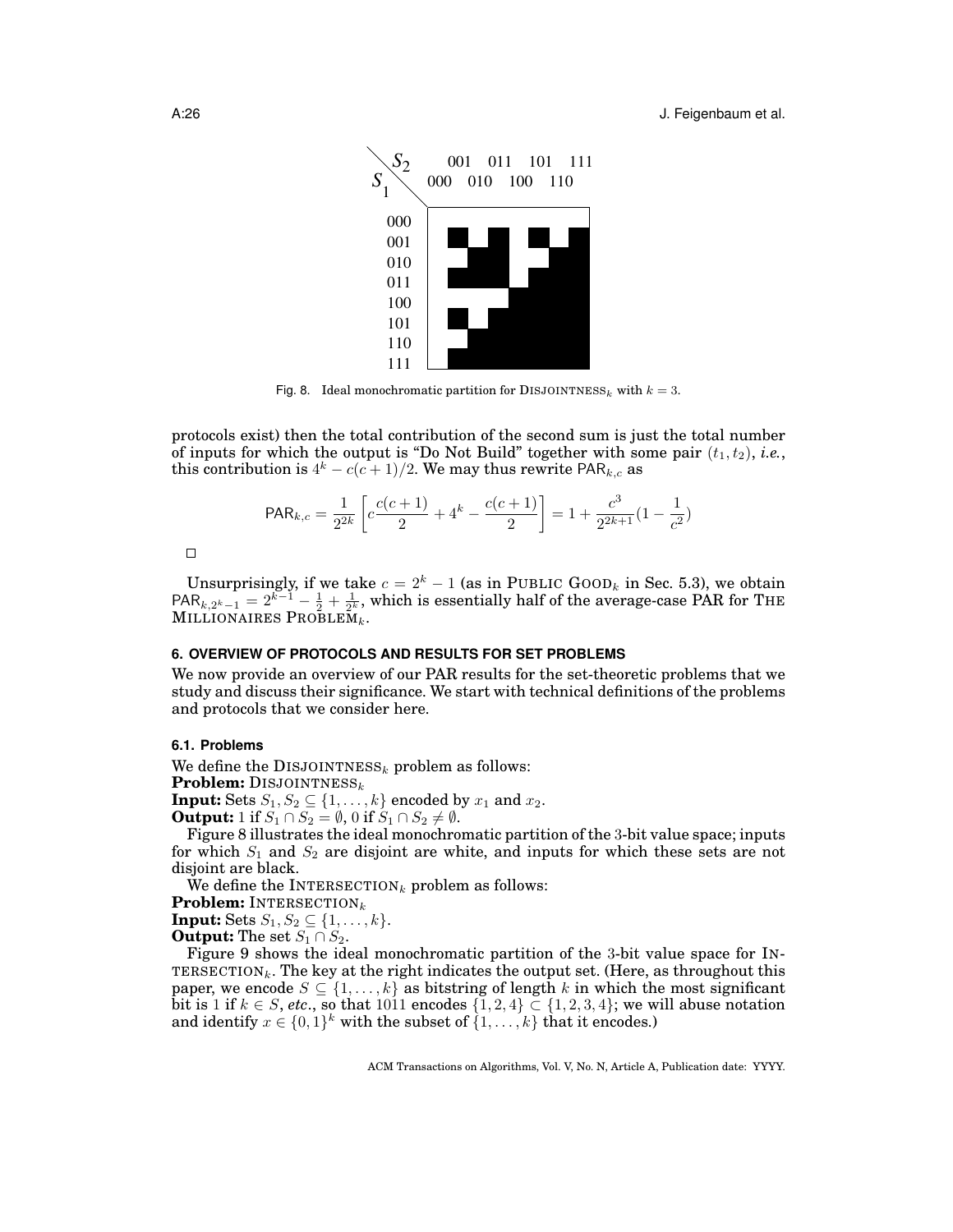Approximate Privacy: Foundations and Quantification A:27 A:27



Fig. 9. Ideal monochromatic partition for INTERSECTION<sub>k</sub> problem with  $k = 3$ .

### **6.2. Protocols**

For each problem, we identify three possible protocols for computing the output of the problem. We describe these protocols here; in Sec. 7 we discuss the structure of the tilings that these protocols induce for  $\text{INTERSECTION}_k$  and illustrate these tilings for  $k = 1, 2, 3.$ 

*Trivial protocol.* In the trivial protocol, player 1 (w.l.o.g.) sends his input to player 2, who computes the output and sends this back to player 1. This requires the transmission of  $k + 1$  bits for DISJOINTNESS<sub>k</sub> and 2k bits for INTERSECTION<sub>k</sub>.

1*-first protocol.* In the 1-first protocol, player 1 announces a bit, and player 2 replies with his corresponding bit if its value might affect the output (*i.e.*, if player 1's value for this bit is 1); this continues until the output is determined. In detail, player 1 announces the most significant (first) bit of  $x_1$ . After player 1 announces his  $\bar{j}^{\text{th}}$  bit, if this bit is 0 and  $j < k$ , then player 1 announces his  $(j+1)$ <sup>st</sup> bit. If this bit is 0 and  $j = k$ , then the protocol terminates (with, if computing  $\widetilde{DISJOINTNESS}_{k}$ , output 1). If this bit is 1, then player 2 announces the value of his  $j^{\text{th}}$  bit. If player 2's  $j^{\text{th}}$  bit is also 1, then for DISJOINTNESS<sub>k</sub> the protocol terminates with output 0, and for INTERSECTION<sub>k</sub> the protocol continues (with  $k + 1 - j$  in the output set); if player 2's bit is 0 and  $j < k$ , then player 1 announces his  $(j + 1)$ <sup>st</sup> bit, while if  $j = k$ , then the protocol terminates.

*Alternating protocol.* In the alternating protocol, the role of being the first player to announce the value of a particular bit alternates between the players whenever the first player to announce the value of his  $j^{\text{th}}$  bit announces "0" (in which case the other player does not announce the value of his corresponding bit). This continues until the output is determined. In detail, player 1 starts by announcing the most significant (first) bit of  $x_1$ . After player i announces the value of his j<sup>th</sup> bit, if this bit is 0 and  $j < k$ , then the other player announces his  $j + 1<sup>st</sup>$  bit; if is j<sup>th</sup> bit is 0 and  $j = k$ , the protocol terminates (with output 1 if computing  $DISJOINTNESS_{k}$ ).

If i's j<sup>th</sup> bit is 1 and the other player had previously announced his j<sup>th</sup> bit (which would necessarily be 1, else player i would not be announcing his  $j<sup>th</sup>$  bit), then the protocol terminates with output 0 if computing DISJOINTNESS<sub>k</sub>, or it continues with the other player announcing his  $(j+1)$ <sup>st</sup> bit (and with  $k+1-j$  being part of the output set). If  $i$ 's  $\bar{j}^{\rm th}$  bit is 1 and the other player had not previously announced his  $j^{\rm th}$  bit, then the other player announces his  $j^{\text{th}}$  bit; if that bit is 0, then player i proceeds as above. If that bit is 1 and DISJOINTNESS<sub>k</sub> is being computed, the protocol terminates with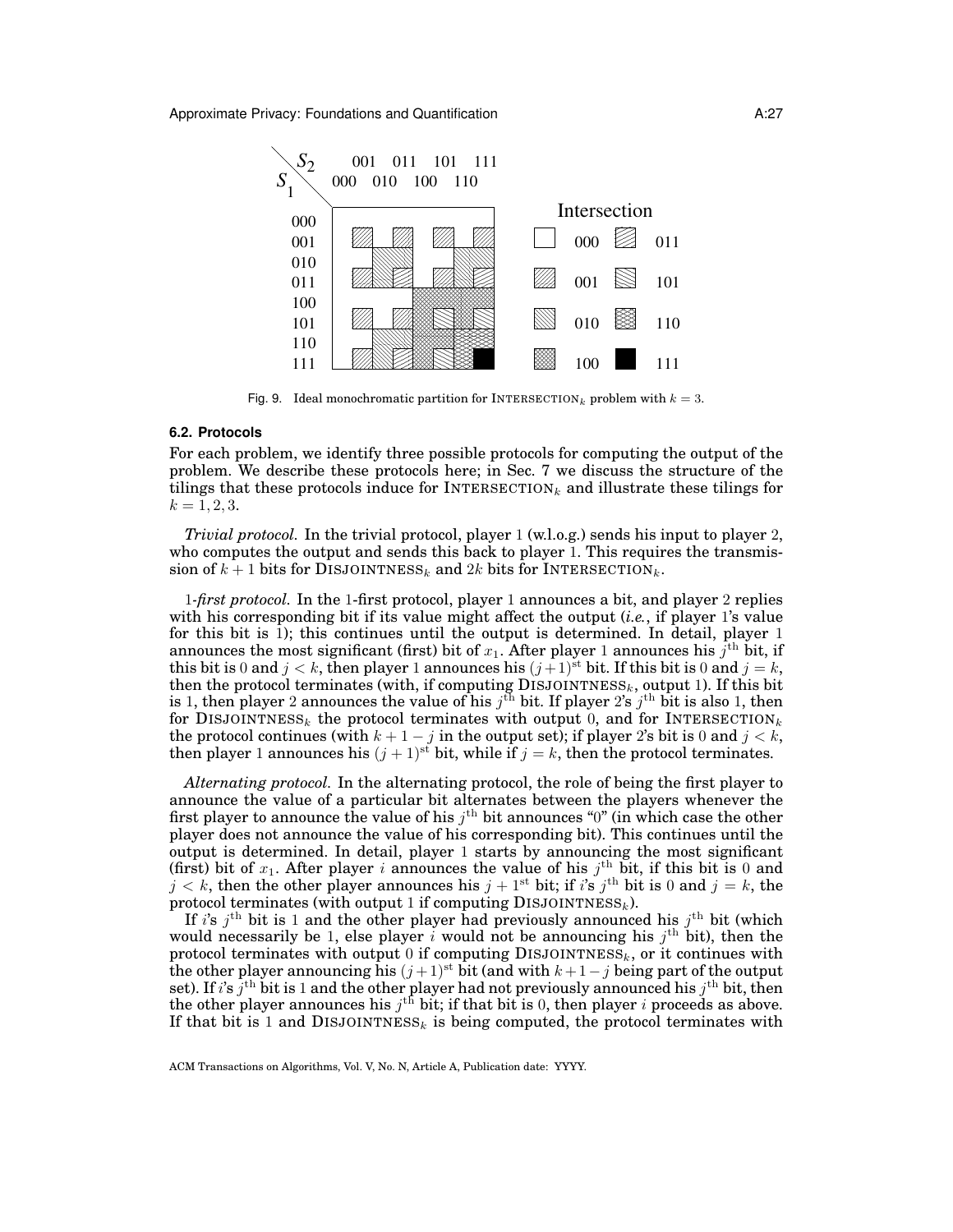### A:28 J. Feigenbaum et al.

| Problem                   | Protocol        | Objective PAR             | Subjective PAR                                                            | Ratio of<br>Subj. PARs   |
|---------------------------|-----------------|---------------------------|---------------------------------------------------------------------------|--------------------------|
| $DISJOINTNESS_k$          | All             | $\kappa$<br>$\frac{3}{2}$ |                                                                           |                          |
|                           | Trivial         | $\sim 2^k$                | $\sim 2^k$                                                                | $\sim 2^k$               |
|                           | 1 First         | $\sim 2^k$                | 3<br>$\sim$                                                               | $\overline{3}$<br>$\sim$ |
|                           | Alternating     | $\sim 2^k$                | $\sqrt{2}$<br>$\sim \frac{3+2\sqrt{2}}{2}$<br>$\mathcal{D}_{\mathcal{L}}$ | $\sim \sqrt{2}$          |
| INTERSECTION <sub>k</sub> | All             | $\kappa$                  |                                                                           |                          |
|                           | Trivial/1 First |                           | 3                                                                         | $\frac{3}{2}$            |
|                           | Alternating     | $\kappa$                  | k.<br>5                                                                   |                          |

Table III. Summary of average-case results for uniform distribution. Asymptotic results are for  $k \to \infty$ .

output 0; if the bit is 1 and INTERSECTION<sub>k</sub> is being computed, then player *i* proceeds as above (and  $k + 1 - j$  will be in the output set).

### **6.3. Results**

Table III summarizes our PAR results for the DISJOINTNESS<sub>k</sub> and INTERSECTION<sub>k</sub> problems. The rows labeled with "All" describe bounds for all protocols for that problem (as reflected by the inequalities). Asymptotic results are for  $k \to \infty$ ; entries of "—" for bounds on subjective PARs indicate that we do not have results beyond those implied by the PARs for specific protocols. For INTERSECTION<sub>k</sub>, the results for the trivial and 1-first protocols are shown together; as shown in Lemma 7.1, these protocols induce the same tiling, so the PAR results are the same. All of these results are for averagecase objective PARs with respect to the uniform distribution. These include objective and subjective PARs and the ratio of the subjective PARs.

*6.3.1. Discussion of results for* DISJOINTNESSk*.* All three protocols have the lowest possible average-case objective PAR for  $DISJOINTNESS_k$ . They also have average-case subjective PARs that are exponential in  $k$ , although the bases differ. When considering these protocols, however, our intuition is that players are much less likely to participate in the trivial and 1-first protocols (if they do so as player 1) than they are to participate in the alternating protocol. This is captured by the comparison of the average-case subjective PAR with respect to the two players in each protocol: In the trivial and 1 first protocols, the subjective PAR with respect to player 2 is exponentially worse than the subjective PAR with respect to player 1; by contrast, in the alternating protocol the subjective PARs differ (asymptotically) by a constant factor. We do not have any absolute lower bound for the average-case subjective PAR for  $DISJOINTNESS_k$ . However, we conjecture that this grows exponentially.

CONJECTURE 6.1. The average-case subjective PAR for  $\text{DISJOINTNESS}_k$  with re*spect to the uniform distribution grows exponentially in* k*.*

We omit the details of obtaining the results for DISJOINTNESS<sub>k</sub> as these use techniques similar to (although requiring greater length) those used for  $INTERSECTION<sub>k</sub>$ .

## **6.4. Discussion of results for INTERSECTION** $_k$

From a high-level perspective, the PAR results for INTERSECTION<sub>k</sub> are very similar to those for DISJOINTNESS<sub>k</sub>. As for their DISJOINTNESS<sub>k</sub> variants, all three protocols have exponentially large average-case objective PAR for INTERSECTION<sub>k</sub>; we show that the average-case objective PAR for INTERSECTION<sub>k</sub> is also exponential in k, and we conjecture that this bound can be tightened to match the  $2^k$  asymptotic growth of the average-case objective PAR for all three of these protocols.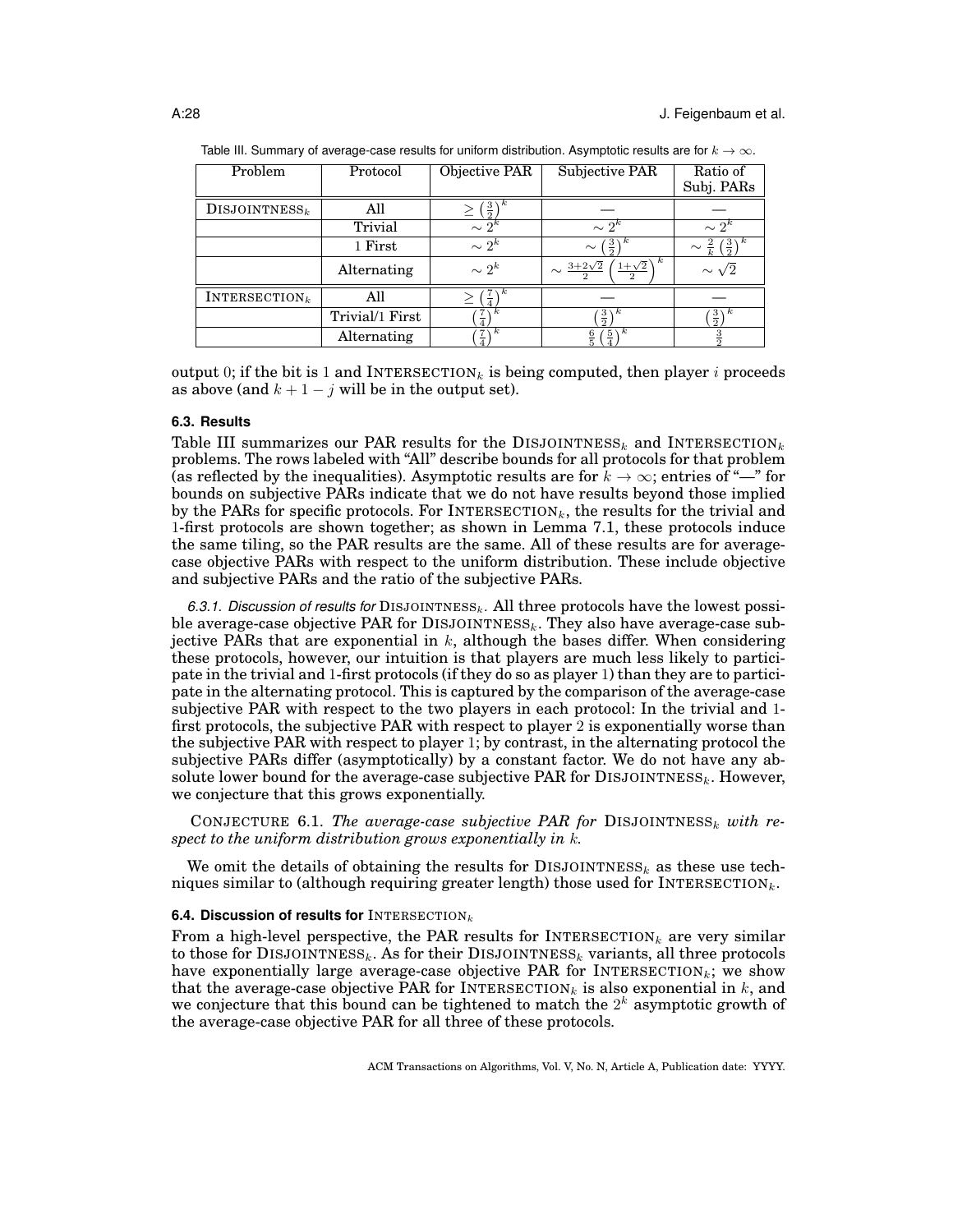Approximate Privacy: Foundations and Quantification A:29 A:29

CONJECTURE 6.2. The average-case objective PAR for INTERSECTION<sub>k</sub> is asymp*totic to*  $2^k$ .

All three protocols also have average-case subjective PARs that are exponential in  $k$ , although the bases differ. Our intuition that the alternating protocol is significantly better is not captured by the average-case objective and subjective PARs, but we again see it when we consider the ratio of the subjective PARs: In the trivial and 1-first protocols, the subjective PAR for player 1 is exponentially worse than the subjective PAR for player 2; by contrast, in the alternating protocol the subjective PARs differ by a constant factor of  $\frac{3}{2}$ . In a preliminary version of this paper, we conjectured that the lower bound for the average-case subjective PAR for  $INTERSECTION_k$  with respect to the uniform distribution grows exponentially in the number of bits in the input space [Feigenbaum et al. 2010b, Conj. 3.3]. This has since been proved by Ada *et al*.:

THEOREM 6.3 (ADA *et al*., THM. 3 OF [ADA ET AL. 2012]). *The average-case subjective PAR of* INTERSECTION<sub>k</sub> with respect to the uniform distribution is exponential *in* k*.*

## **7. PARS FOR INTERSECTION**K

## **7.1. Structure of Protocol-Induced Tilings**

First, we observe that for INTERSECTION<sub>k</sub>, the trivial and 1-first protocols induce the same tiling.

LEMMA 7.1. *The tilings induced by the trivial and* 1*-first protocols for* INTERSEC- $TION_k$  *are identical.* 

PROOF. Given two input pairs  $(S_1, S_2)$  and  $(T_1, T_2)$ , each of these protocols cannot distinguish between the pairs if and only if (1)  $S_1 = T_1$  and (2)  $S_2$  and  $T_2$  differ only on elements that are not in  $S_1 = T_1$ .  $\Box$ 

Figure 10 depicts the tilings of the 1-, 2-, and 3-bit value spaces induced by the trivial and 1-first protocols for INTERSECTION<sub>k</sub>. If we denote by  $T_k$  the 1-first-protocol-induced tiling of the k-bit input space, then when we depict  $T_{k+1}$  as in Fig. 10, the bottom-left quadrant is  $10T_k$  (*i.e.*, the k-bit tiling with 10 prepended to each transcript), each of the top quadrants is  $0T_k$ , and the bottom-right quadrant is  $11T_k$ .

Figure 11 depicts the tilings of the 1-, 2-, and 3-bit value spaces induced by the alternating protocol for INTERSECTION<sub>k</sub>. If we denote by  $T_k$  the alternating-protocolinduced tiling of the k-bit value space and depict  $T_{k+1}$  as in Fig. 11, the bottom-left quadrant is  $10T_k$  (*i.e.*, the k-bit tiling with 10 prepended to each transcript), each of the top quadrants is  $0T_k^\mathsf{T}$  (*i.e.*, the *k*-bit tiling reflected across the top-left–bottom-right diagonal), and the bottom-right quadrant is  $11T_k$ .

### **7.2. Objective PAR**

*7.2.1. Lower bound.* We obtain the following result for the average-case objective PAR of the INTERSECTION<sub>k</sub> problem.

THEOREM 7.2. *The average-case objective PAR of the* INTERSECTION<sup>k</sup> *problem with*  $\emph{respect to the uniform distribution is \left(\frac{7}{4}\right)^k}.$ 

**PROOF.** We show that  $PAR_{k+1} = \frac{7}{4}PAR_k$  and that  $PAR_1 = \frac{7}{4}$ . Using Eq. 1, we may write  $PAR_{k+1}$  as

$$
\text{PAR}_{k+1} = \frac{1}{2^{2(k+1)}} \left( \sum_{R=f^{-1}(0...)} |R^I(R)| + \sum_{R=f^{-1}(1...)} |R^I(R)| \right),\tag{4}
$$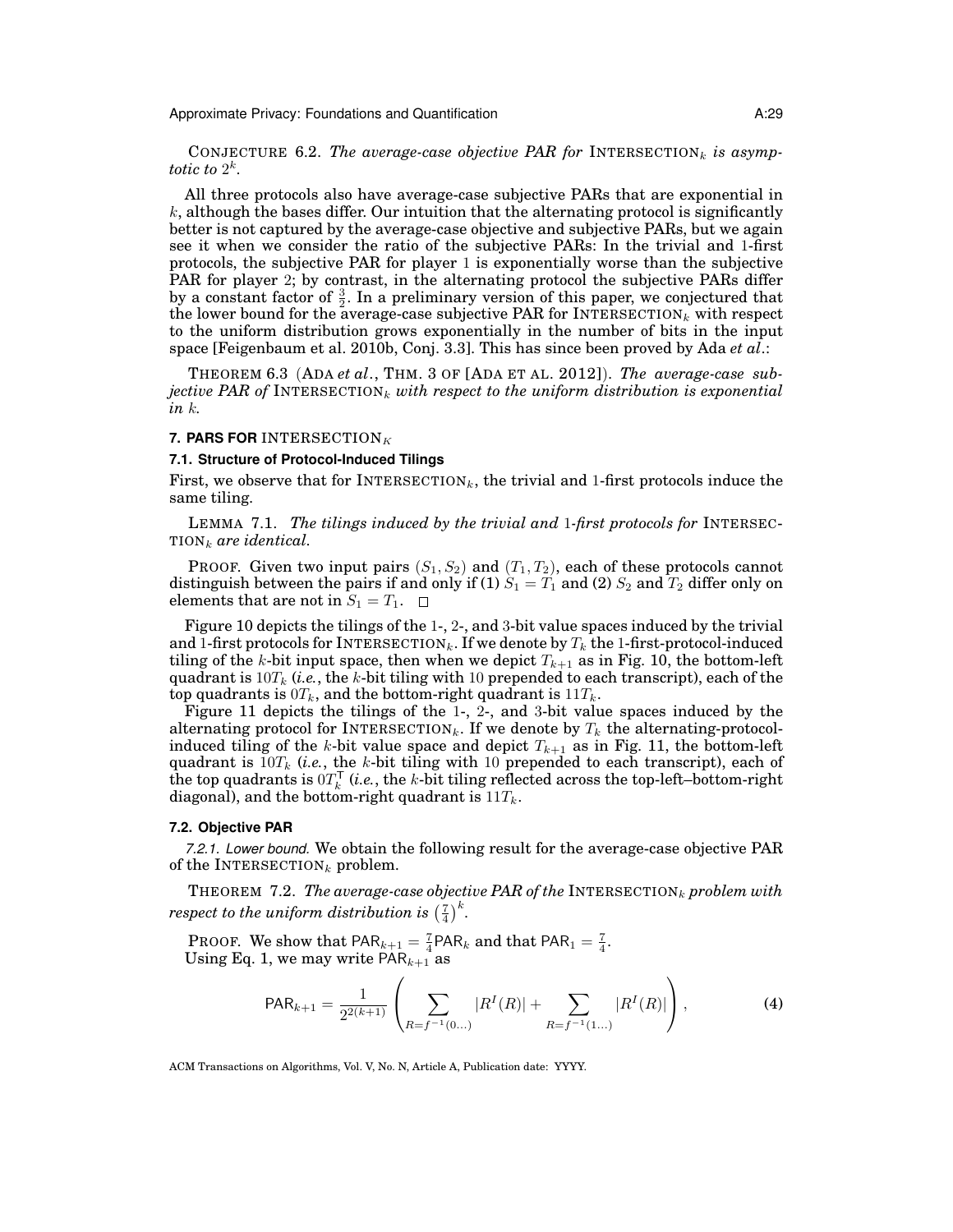### A:30 **J. Feigenbaum et al.**



Fig. 10. Partition of the value space for  $k = 1$  (top left), 2 (bottom left), and 3 (right) induced by the trivial and 1-first protocols for  $INTERSECTION_k$ ; each rectangle is labeled with the transcript output by the protocol when run on inputs in the rectangle.



Fig. 11. Partition of the value space for  $k = 1$  (top left), 2 (bottom left), and 3 (right) induced by the alternating protocol for  $\text{INTERSECTION}_k$ ; each rectangle is labeled with the transcript output by the protocol when run on inputs in the rectangle.

where the first sum is over induced rectangles  $R$  in which the intersection set does not contain  $k + 1$  (*i.e.*, the encoding of the set starts with 0) and the second sum is over induced rectangles  $R$  in which the intersection set does contain this element. Observe that the ideal monochromatic partition of the region corresponding to inputs in which  $k + 1 \in S_1 \cap S_2$  (the bottom-right quadrant when depicted as in Fig. 9) has the same structure as the ideal monochromatic partition of the entire space when only  $k$ elements are used. Similarly, the three regions corresponding to  $k+1 \notin S_1 \cup S_2$  (top-left quadrant),  $k+1 \in S_1 \backslash S_2$  (bottom-left quadrant), and  $k+1 \in S_2 \backslash S_1$  (top-right quadrant)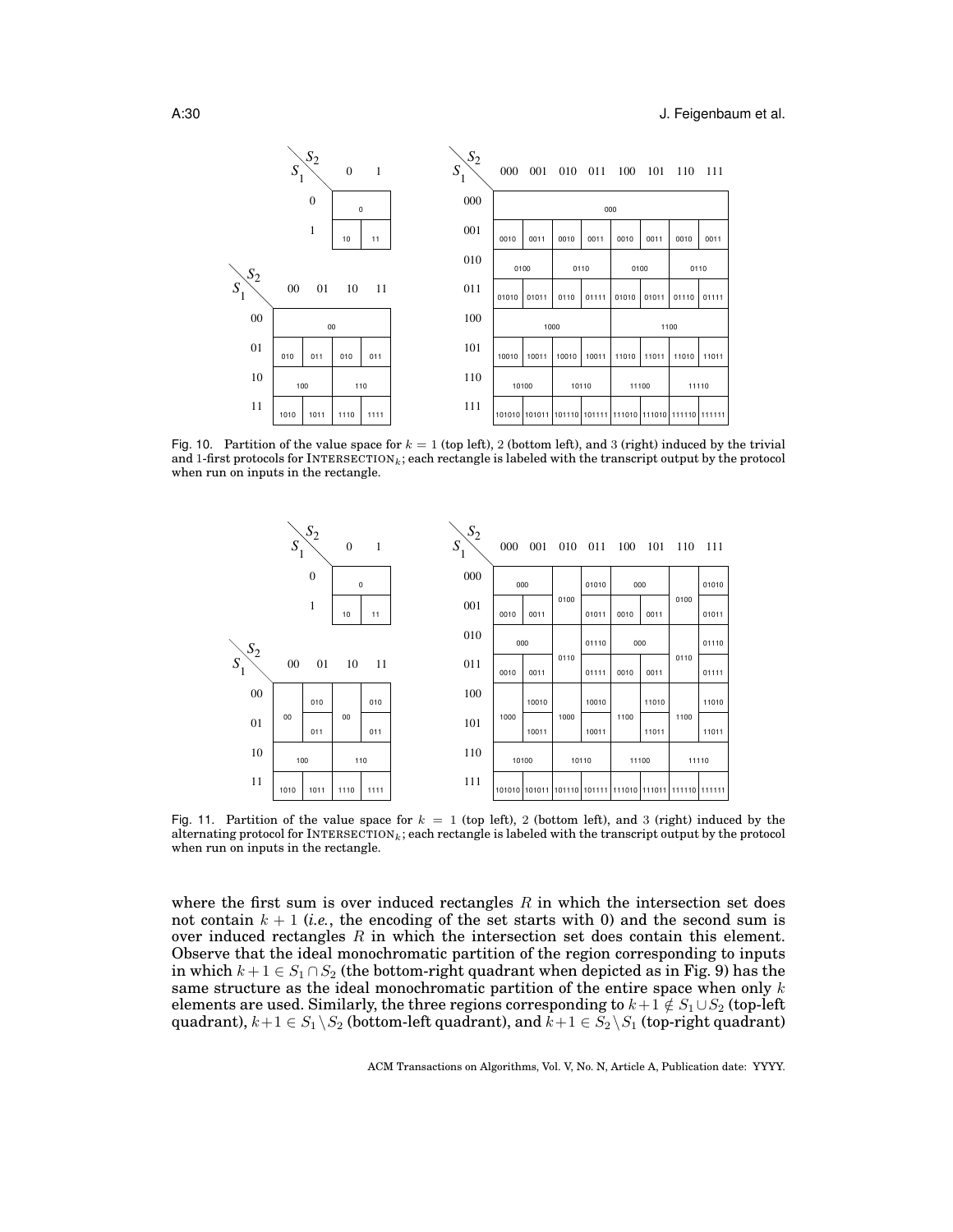all have this same structure, although each input in these regions belongs to the same monochromatic region as the corresponding inputs in the other two quadrants.

The first observation allows us to rewrite Eq. 4 as

$$
\text{PAR}_{k+1} = \frac{1}{4} \left( \frac{1}{2^{2k}} \sum_{R=f^{-1}(0...)} |R^I(R)| \right) + \frac{1}{4} \text{PAR}_k. \tag{5}
$$

We now turn to rewriting the term in parentheses.

Consider an input  $(0x_1, 0x_2) \in f^{-1}(0x)$  (*i.e.*,  $x, x_i \in \{0, 1\}^k$  and  $x_1 \cap x_2 = x$ ) in the top-left quadrant of the  $(k + 1)$ -bit input space (when depicted as in Fig. 9). In any monochromatic tiling of this space,  $(0x_1, 0x_2)$  may be in the same tile as at most one of the inputs  $(0x_1, 1x_2)$  (top-right quadrant) and  $(1x_1, 0x_2)$  (bottom-left quadrant)—if both  $(0x_1, 1x_2)$  and  $(1x_1, 0x_2)$  were in the same tile, then  $(1x_1, 1x_2) \in f^{-1}(1x)$  would also be in this tile, violating monochromaticity. If  $a_x$  is the minimum number of monochromatic tiles needed to tile the region  $f^{-1}(x)$  in the  $k$ -bit input space, then at least  $2a_x$ monochromatic tiles are needed to tile the region  $f^{-1}(0x)$  in the  $(k+1)$ -bit input space. For any  $x \in \{0,1\}^k$ , the size of the ideal monochromatic region  $f^{-1}(0x)$  is 3 times the size of the monochromatic region  $f^{-1}(x)$  in the ideal partition of the input space for kelement sets. Thus the contribution to the sum (for  $PAR_{k+1}$ ) in Eq. 4 of the rectangles R in  $f^{-1}(0x)$  is 6 times the contributions of the contribution to the sum (for PAR<sub>k</sub>) of the rectangles R in  $f^{-1}(x)$ . This allows us to rewrite Eq. 5 as

$$
\text{PAR}_{k+1} = \frac{6}{4} \text{PAR}_k + \frac{1}{4} \text{PAR}_k.
$$

Finally, the ideal partition for the INTERSECTION<sub>k</sub> problem with  $k = 1$  requires at least 2 tiles for the region (of size 3) corresponding to an empty intersection and a single tile for the region (of size 1) corresponding to a non-empty intersection. This immediately gives the initial condition  $\text{PAR}_1 = \frac{7}{4}$ .

# *7.2.2. Objective PAR for the trivial and* 1*-first protocols*

PROPOSITION 7.3. *The average-case objective PAR for the trivial and* 1*-first proto-* ${cols}$  for the <code>INTERSECTION</code>  $_{k}$  problem equals  $\left( \frac{7}{4}\right) ^{k}$ .

PROOF. Consider the tiling  $T_{k+1}$  of the  $(k + 1)$ -bit value space induced by these protocols. Any tile S in  $T_k$  has 3 corresponding tiles in  $T_{k+1}$ : the tile whose transcript  $(in the 1-first protocol)$  is  $10S$ , in the bottom-left quadrant; the tile whose transcript is  $0S$ , which spans the top two quadrants; and the tile whose transcript is  $11S$ , which is in the bottom-right quadrant. The ideal monochromatic region that contains  $0S$  and 10S (the same region contains both) in the  $(k + 1)$ -bit value space is 3 times the size of the ideal monochromatic region that contains  $S$  in the  $k$ -bit value space; the ideal monochromatic region that contains  $11S$  is the same size as the ideal monochromatic region that contains S. Thus, we have that  $\text{PAR}_{k+1} = \frac{7}{4} \text{PAR}_k$ . By inspection,  $\text{PAR}_1 = \frac{7}{4}$ , finishing the proof.  $\square$ 

*7.2.3. Objective PAR for the alternating protocol.* Although the recursive tiling structure induced by the alternating protocol is slightly different than that induced by the trivial and 1-first protocols, the argument from the proof of Prop. 7.3 applies essentially unchanged. In particular, even though the structure is different, the tiles in  $T_{k+1}$  corresponding to a tile S in  $T_k$  are: one tile in the bottom-left quadrant; one tile that spans the top two quadrants; and one tile in the bottom-right quadrant. Thus, we again have  $\text{PAR}_{k+1} = \frac{7}{4} \hat{\text{PAR}}_k$ . Again, we also have  $\text{PAR}_1 = \frac{7}{4}$ , giving us the following proposition.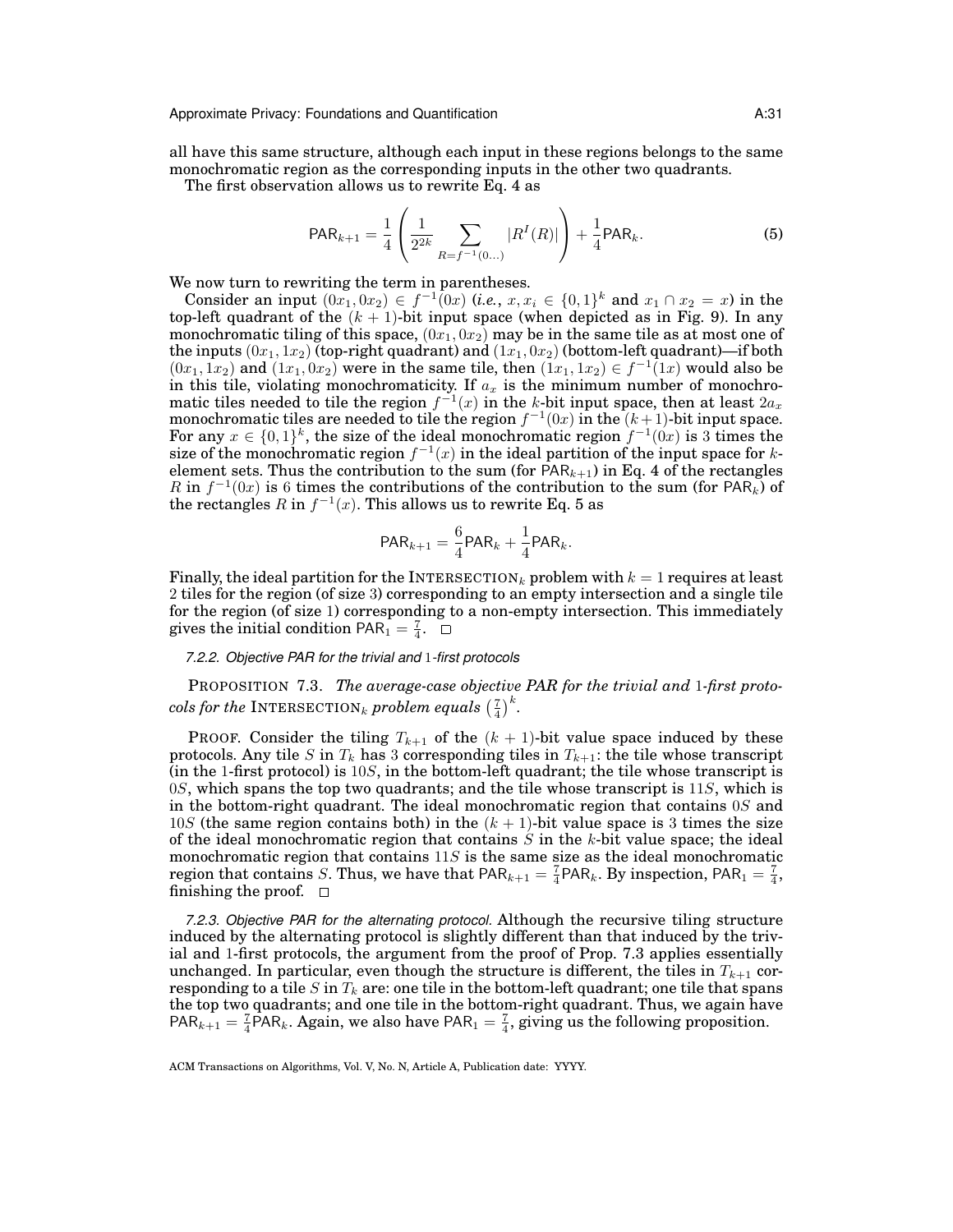PROPOSITION 7.4. *The average-case objective PAR for the alternating protocol for* the INTERSECTION<sub>k</sub> problem equals  $\big(\frac{7}{4}\big)^k$ .

# **7.3. Subjective PAR**

*7.3.1. Subjective PAR for the trivial and* 1*-first protocols*

PROPOSITION 7.5. *The average-case PAR with respect to player* 1 *of the trivial and*  $1$ -first protocols for INTERSECTION<sub>k</sub> is 1. The average-case PAR with respect to player 2 *of the trivial and 1-first protocols for*  $\text{INTERSECTION}_k$ *is*  $\left(\frac{3}{2}\right)^k$ .

PROOF. The 1-partition induced by the trivial protocol is exactly the ideal 1 partition, from which the first claim follows.

For the second claim, we let  $v_k$  be the value of the sum in Eq. 1. Let S be a tile in the induced 2-tiling of the k-bit input space; we will also use S to denote the 1-firstprotocol transcript that labels  $S$ . We now consider the tiles corresponding to  $S$  in the induced 2-tiling of the  $(k + 1)$ -bit input space. The tile 10S in the bottom-left quadrant is contained in an ideal region that is twice as big as the one that contains S—this ideal region contains points in both the bottom-left and top-left quadrants; the same is true of the tile  $0S$  in the top-left quadrant. The tile  $0S$  in the top-right quadrant (which is a different 2-induced tile than the one in the top-left quadrant) is contained in an ideal region that is the same size as the ideal region containing  $S$ —this ideal region does not contain any points in the bottom-right quadrant. Finally, the tile  $11S$ in the bottom-right quadrant is contained in an ideal region that is the same size as the ideal region containing S. Thus, we have that  $v_{k+1} = 6v_k$ ; by inspection,  $v_1 = 6$ , so  $v_k = 6^k$ . Note that the average-case PAR with respect to 2 equals  $v_k/4^k$ , completing the proof.  $\square$ 

COROLLARY 7.6. *The average-case subjective PAR of the trivial and* 1*-first protocols* for  $\text{INTERSECTION}_k$  with respect to the uniform distribution is  $\left(\frac{3}{2}\right)^k$ .

 $\text{COROLLARY 7.7.}$  If  $\text{PAR}_{i}^{\text{trivial}}$  denotes the average-case  $\text{PAR w.r.t. } i$  of the trivial pro- $\it total$  for  $\it In$ TERSECTION $_{k}$  w.r.t. the uniform distribution, and if  $\mathsf{PAR}_{i}^{\textrm{1-first}}$  denotes the  $average-case PAR w.r.t. i of the 1-first protocol for INTERSECTION<sub>k</sub> w.r.t. the uniform$ *distribution, then*

$$
\frac{\mathsf{PAR}_2^{\text{trivial}}}{\mathsf{PAR}_1^{\text{trivial}}} = \frac{\mathsf{PAR}_2^{1-\text{first}}}{\mathsf{PAR}_1^{1-\text{first}}} = \left(\frac{3}{2}\right)^k.
$$

### *7.3.2. Subjective PAR for the alternating protocol*

PROPOSITION 7.8. *The average-case PAR with respect to player* 1 *of the alternating* protocol for  $\operatorname{INTERSECTION}_k$  is  $\frac{4}{5}\left(\frac{5}{4}\right)^k$ . The average-case PAR with respect to player  $1$  of the alternating protocol for  $\text{INTERSECTION}_k$  is  $\frac{6}{5} \left(\frac{5}{4}\right)^k$ .

PROOF. We let

$$
h_k = \sum_{S} |R_1^I(S)|,
$$

where the sum is taken over all induced 1-rectangles ("horizontal rectangles") in the k-bit value space, and we let

$$
v_k = \sum_S |R_2^I(S)|,
$$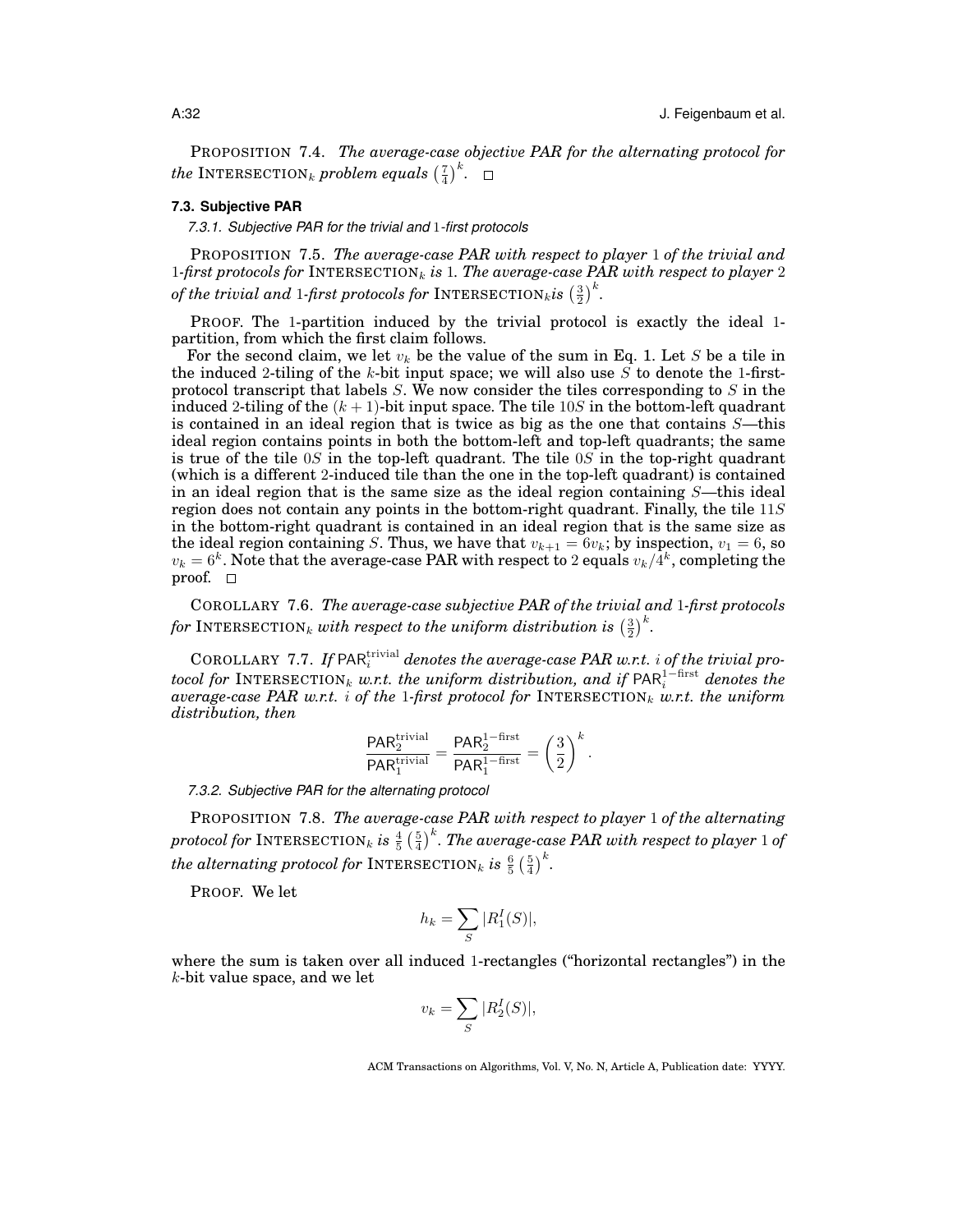Approximate Privacy: Foundations and Quantification A:33 A:33

where the sum is taken over all induced 2-rectangles ("vertical rectangles") in the k-bit value space.

Making use of the structure of the tiling, we have that

$$
v_{k+1} = 2v_k + 2h_k + h_k + v_k = 3(v_k + h_k),
$$

where the summands correspond to the contributions from each quadrant (clockwise from the bottom-left quadrant). We also have

$$
h_{k+1} = h_k + 2v_k + h_k = 2(v_k + h_k),
$$

where the summands correspond to the contributions from the bottom-left, top-two, and bottom-right quadrants, respectively. By inspection, we have  $h_1 = 4$  and  $v_1 = 6$ ; this gives  $h_k = 4 \cdot 5^{k-1}$  and  $v_k = 6 \cdot 5^{k-1}$ .

As corollaries, we obtain the subjective-PAR results for this protocol that are shown in Table III.

### **8. DISCUSSION AND FUTURE DIRECTIONS**

# **8.1. Other Notions of Approximate Privacy**

By our definitions, the worst-case/average-case PARs of a protocol are determined by the worst-case/expected value of the expression  $\frac{|R^I(\mathbf{x})|}{|R^P(\mathbf{x})|}$ , where  $R^P(\mathbf{x})$  is the monochromatic rectangle induced by P for input x, and  $R^I(\mathbf{x})$  is the monochromatic region containing  $A(f)_{\mathbf{x}}$  in the ideal monochromatic partition of  $A(f)$ . That is, informally, we are interested in the ratio of the *size* of the ideal monochromatic region for a specific pair of inputs to the *size* of the monochromatic rectangle induced by the protocol for that pair. More generally, we can define worst-case/average-case PARs with respect to a function g by considering the ratio  $\frac{g(R^I(\mathbf{x}), \mathbf{x})}{g(R^P(\mathbf{x}), \mathbf{x})}$ . Our definitions of PARs set  $g(R, \mathbf{x})$  to be the cardinality of  $R$ . This captures the intuitive notion of the indistinguishability of inputs that is natural to consider in the context of privacy preservation. Other definitions of PARs may be appropriate in analyzing other notions of privacy. We suggest a few here; further investigation of these and other definitions provides many interesting avenues for future work.

**Probability mass.** Given a probability distribution D over the parties' inputs, a seemingly natural choice of q is the probability mass. That is, for any region  $R$ ,  $q(R)$  =  $Pr_D(R)$ , the probability according to D that the input corresponds to an entry in R. However, a simple example illustrates that this intuitive choice of  $q$  is problematic: Consider a problem for which  $\{0, \ldots, n\} \times \{i\}$  is a maximal monochromatic region for  $0 \leq i \leq n-1$  as illustrated in the left part of Fig. 12. Let P be the communication protocol consisting of a single round in which party 1 reveals whether or not his value is 0; this induces the monochromatic tiling with tiles  $\{(0, i)\}\$  and  $\{(1, i), \ldots, (n, i)\}\$  for each i as illustrated in the right part of Fig. 12. Now, for some small  $\epsilon > 0$ , let  $D_1$  and  $D_2$ be the probability distributions over the inputs  $\mathbf{x} = (x_1, x_2)$  such that, for  $0 \leq i \leq n-1$ and  $1 \leq j \leq n$ ,  $Pr_{D_1}[(x_1, x_2) = (0, i)] = \frac{\epsilon}{n}$ ,  $Pr_{D_1}[(x_1, x_2) = (j, i)] = \frac{1 - \epsilon}{n^2}$ ,  $Pr_{D_2}[(x_1, x_2) = (0, i)]$  $(0, i)$ ] =  $\frac{1-\epsilon}{n}$ , and  $Pr_{D_2}[(x_1, x_2) = (j, i)] = \frac{\epsilon}{n^2}$ . Intuitively, any reasonable definition of PAR should imply that, for  $D_2, P$  provides "bad" privacy guarantees (because with high probability it reveals the value of  $x_1$ ), and, for  $D_1$ , P provides "good" privacy (because with high probability it reveals little about  $x_1$ ). In sharp contrast, choosing g to be the probability mass results in the same average-case PAR in both cases.

One might rightly argue that when the probability distribution is  $D_2$ , *i.e.*, when the  $x_1$  is very likely 0, asking party 1 whether  $x_1 = 0$  leaks very little additional information beyond what is already implied by  $D_2$ . However, information leakage and privacy are two different (though not unrelated) things. A protocol that, with high probability,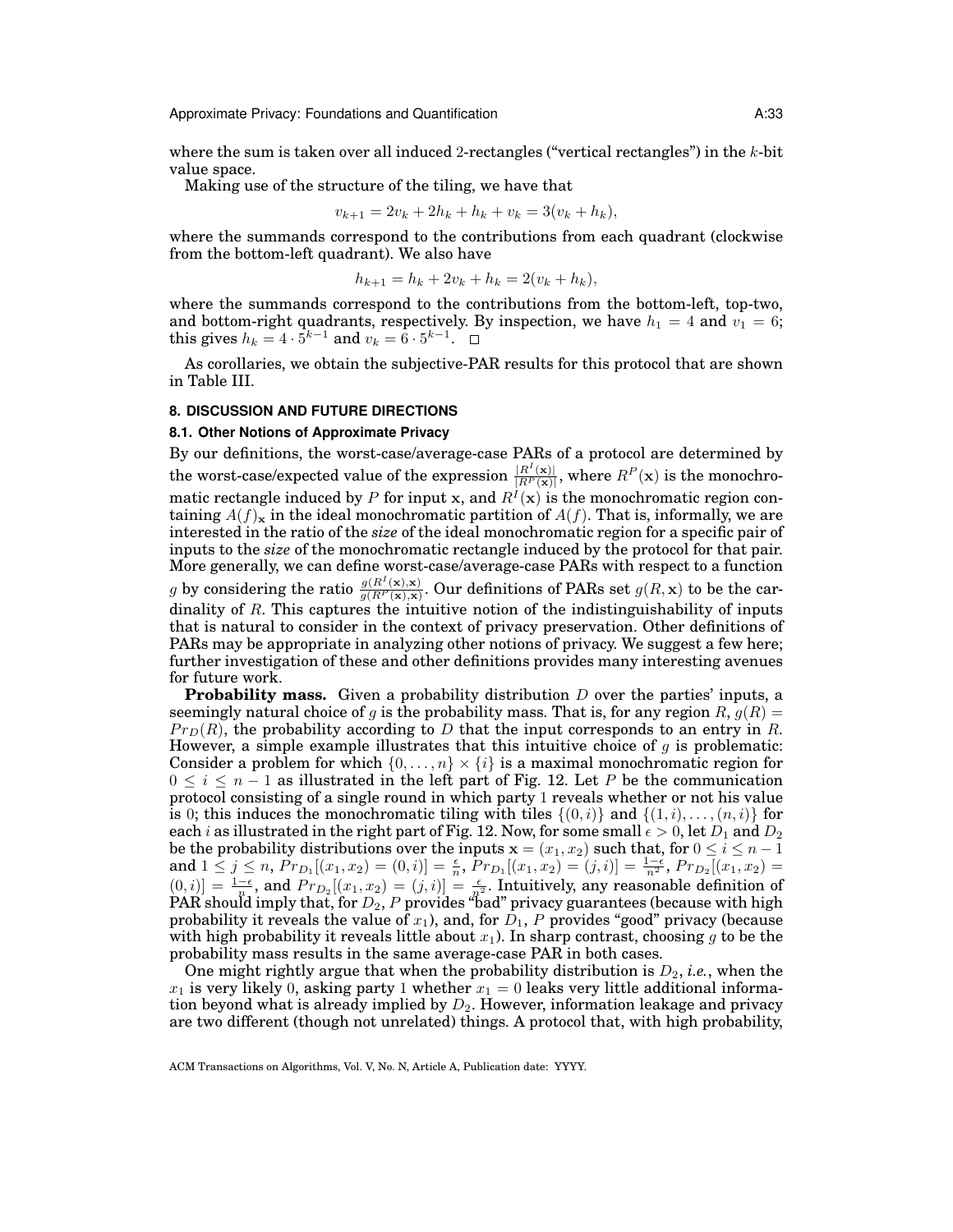#### A:34 J. Feigenbaum et al.



Fig. 12. Maximal monochromatic regions (left) and protocol-induced rectangles (right) for an example showing the deficiencies of PAR definitions based on probability mass.

asks the party for its exact value when that value is not even needed for the computation can hardly be viewed as a protocol with a good PAR, in the same sense that, even if a large fraction of the population has some disease, a protocol that asks someone whether they have the disease to compute an unrelated objective will not be viewed as a protocol with good privacy guarantees.

**Information-theoretic approaches.** Information-theoretic approaches using conditional entropy are also natural to consider when studying privacy, and these have been used in various settings; such approaches might facilitate the comparison of privacy between different problems. Most relevantly, Bar-Yehuda *et al*. [Bar-Yehuda et al. 2006] defined (in Sec. VII of [Bar-Yehuda et al. 2006]) multiple measures based on the conditional mutual information about one player's value (viewed as a random variable) revealed by the protocol trace and knowledge of the other player's value.

A natural objective (*i.e.*, from the perspective of an outside observer) analogue of the Bar-Yehuda *et al.* approach would use the mutual information  $I(X; F)$  between the distribution X on the underlying space and the output of the function  $F$  (or  $I(X; P)$  for the output of a protocol P). If we want to capture the *effect* of a protocol, a natural quantity to consider is  $I(X; P) - I(X; F)$ , *i.e.*, how much more information the protocol gives about the underlying distribution than is given by the function; recalling that  $I(A; B) = H(A) - H(A|B)$ , we see that this is  $H(X|F) - H(X|P)$  (which has the natural direct interpretation as the decrease in entropy caused by using  $P$ ). As with the PAR, a larger value of this quantity means that the protocol is less private in some sense.

We now consider two examples that together demonstrate that our definition of PAR is very different than the effect of a function that is captured by  $\mathcal{H}(X|F) - \mathcal{H}(X|P)$ . In particular, the average-case objective PAR (w.r.t. the uniform distribution) of the first protocol is bounded while this quantity for the second protocol grows linearly in  $k$  as  $k \to \infty$ . By contrast,  $\mathcal{H}(\mathsf{X}|\mathsf{F}) - \mathcal{H}(\mathsf{X}|\mathsf{P})$  is slightly larger (for  $k \geq 2$ ) for the first protocol than it is for the second and it approaches similar finite limits for both protocols as  $k \to \infty$ . Thus, not only do these two approaches seem to disagree on whether the effect of the protocols is asymptotically similar, but they also disagree about *which* protocol has more of a negative effect on the participants' privacy.

The protocols we consider compute the function  $f(x_1, x_2) = x_2$ , whose induced partition of the 4-bit input space is shown in the left of Fig. 13. In protocol  $P_1$ , whose induced partition of the 4-bit input space is illustrated in the center of Fig. 13, each player reveals the most significant bit of his input; if both revealed bits are 0, then each player reveals the second most significant bit of his input. This process is iterated until either one of the revealed bits is 1—at which point player 1 reveals his second bit (if he hasn't already done so) and player 2 reveals the remaining bits of his input—or both players have revealed all of their bits. In protocol  $P_2$ , whose induced partition of the 4-bit input space is illustrated in the right of Fig. 13, player 1 reveals his input one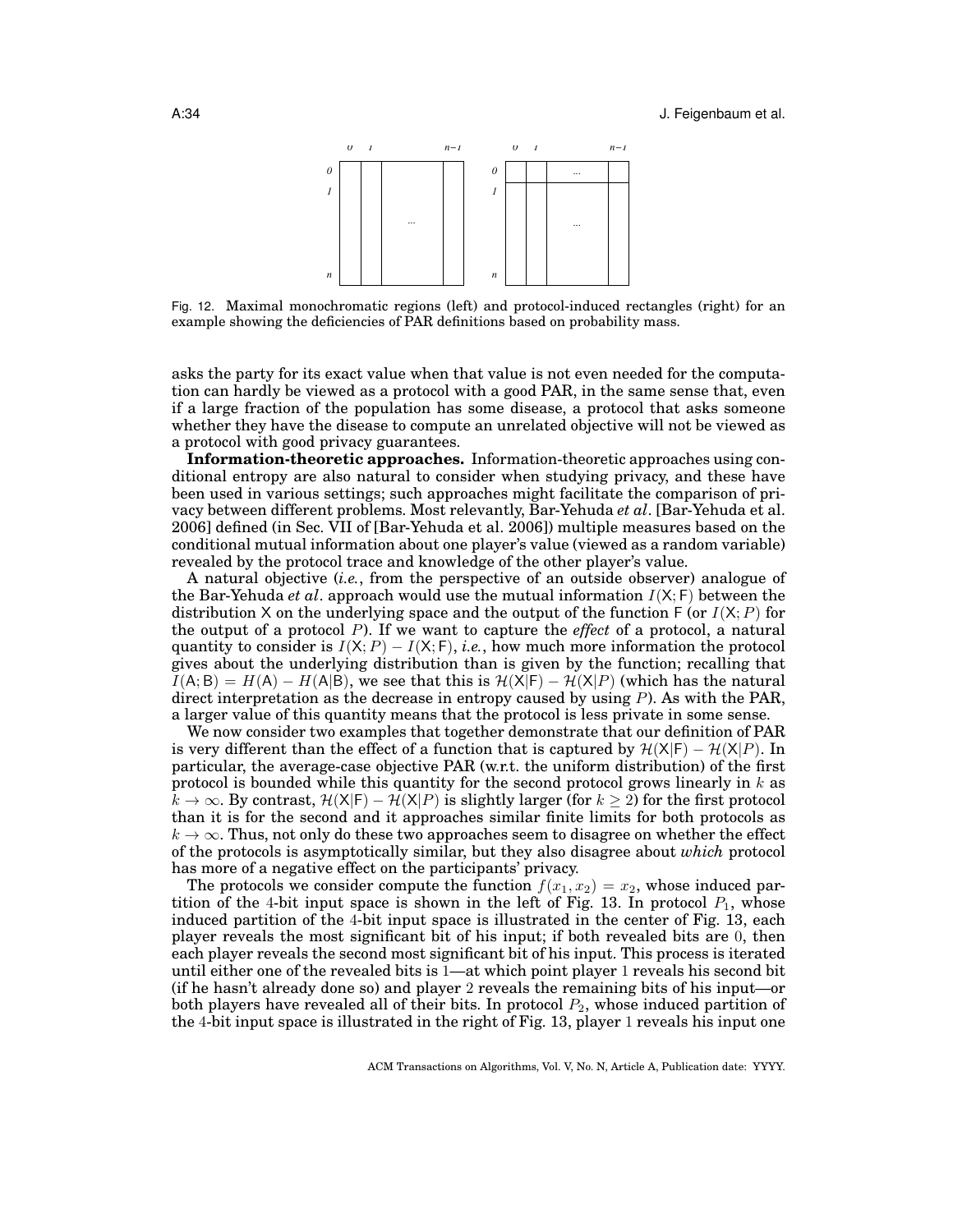Approximate Privacy: Foundations and Quantification A:35 A:35



Fig. 13. Induced partitions of the 4-bit value space by the function (left) and the protocols  $P_1$  (center) and  $P_2$  (right).

bit at a time (starting with the most significant bit) until he either reveals a 1 or has revealed his entire input. Player 2 then reveals his entire input.

It is straightforward to compute that the average-case objective PAR (w.r.t. the uniform distribution) of  $P_1$  equals (for  $k \ge 2$ )  $\frac{9}{2} - 2^{-(k-1)}$ ; for  $P_2$ , this quantity equals  $k+1$ . To compare  $\mathcal{H}(\mathsf{X}|\mathsf{F})-\mathcal{H}(\mathsf{X}|P)$  quantity to  $\mathsf{\tilde{P}AR},$  we first observe that

$$
\mathcal{H}(\mathsf{X}|\mathsf{F}) - \mathcal{H}(\mathsf{X}|P) = \sum_{x:\mu(x)>0} \mu(x) \log_2 \frac{\mu(R(x))}{\mu(S(x))},\tag{6}
$$

where  $R(x)$  and  $S(x)$  are the ideal region and protocol-induced rectangle, respectively, that contain the input x. It is then straightforward to see that the quantity in Eq. 6 computed for  $P_1$  equals (for  $k\geq 2)$   $\frac{25}{12}-\frac{1}{3\cdot 4^{k-1}};$  for  $P_2,$  this information-theoretic quantity equals  $2 - 2^{-(k-1)}$ .

**Other additive functions.** In our definition of PAR and in the probability-mass approach, each input x in a rectangle contributes to  $g(R, x)$  in a way that is independent of the other inputs in  $R$ . Below, we discuss some natural approaches that violate this condition, but we start by noting that other functions that satisfy this condition may be of interest. For example, taking  $g(R, \mathbf{x}) = 1 + \sum_{\mathbf{y} \in R \setminus \mathbf{x}} d(\mathbf{x}, \mathbf{y}),$  where  $d$  is some distance defined on the input space, gives our original definition of PAR when  $d(x, y) = 1 - \delta_{\mathbf{x}, \mathbf{y}}$ and might capture other interesting definitions (in which indistinguishable inputs that are farther away from x contribute more to the privacy for x). (The addition of 1 ensures that the ratio  $g(R^I, \mathbf{x})/g(R^P, \mathbf{x})$  is defined, but that can be accomplished in other ways if needed.) Importantly, here and below, the notion of distance that is used might not be a Euclidean metric on the *n*-player input space  $[0, 2<sup>k</sup> - 1]<sup>n</sup>$ . It could instead (and likely would) focus on the problem-specific interpretation of the input space. Of course, there are may possible variations on this (*e.g.*, also accounting for the probability mass).

**Maximum distance.** We might take the view that a protocol does not reveal much about an input  $x$  if there is another input that is "very different" from  $x$  that the protocol cannot distinguish from x (even if the total number of things that are indistinguishable from x under the protocol is relatively small). For some distance  $d$  on the input space, we might than take g to be something like  $1 + \max_{y \in R \setminus \{x\}} d(y, x)$ .

**Plausible deniability.** One drawback to the maximum-distance approach is that it does not account for the probability associated with inputs that are far from x (according to a distance  $d$ ) and that are indistinguishable from x under the protocol. While there might be an input y that is far away from x and indistinguishable from x, the probability of y might be so small that the observer feels comfortable assuming that y does not occur. A more realistic approach might be one of "plausible deniability." This makes use of a plausibility threshold—intuitively, the minimum probability that the "far away" inputs(s) (which is/are indistinguishable from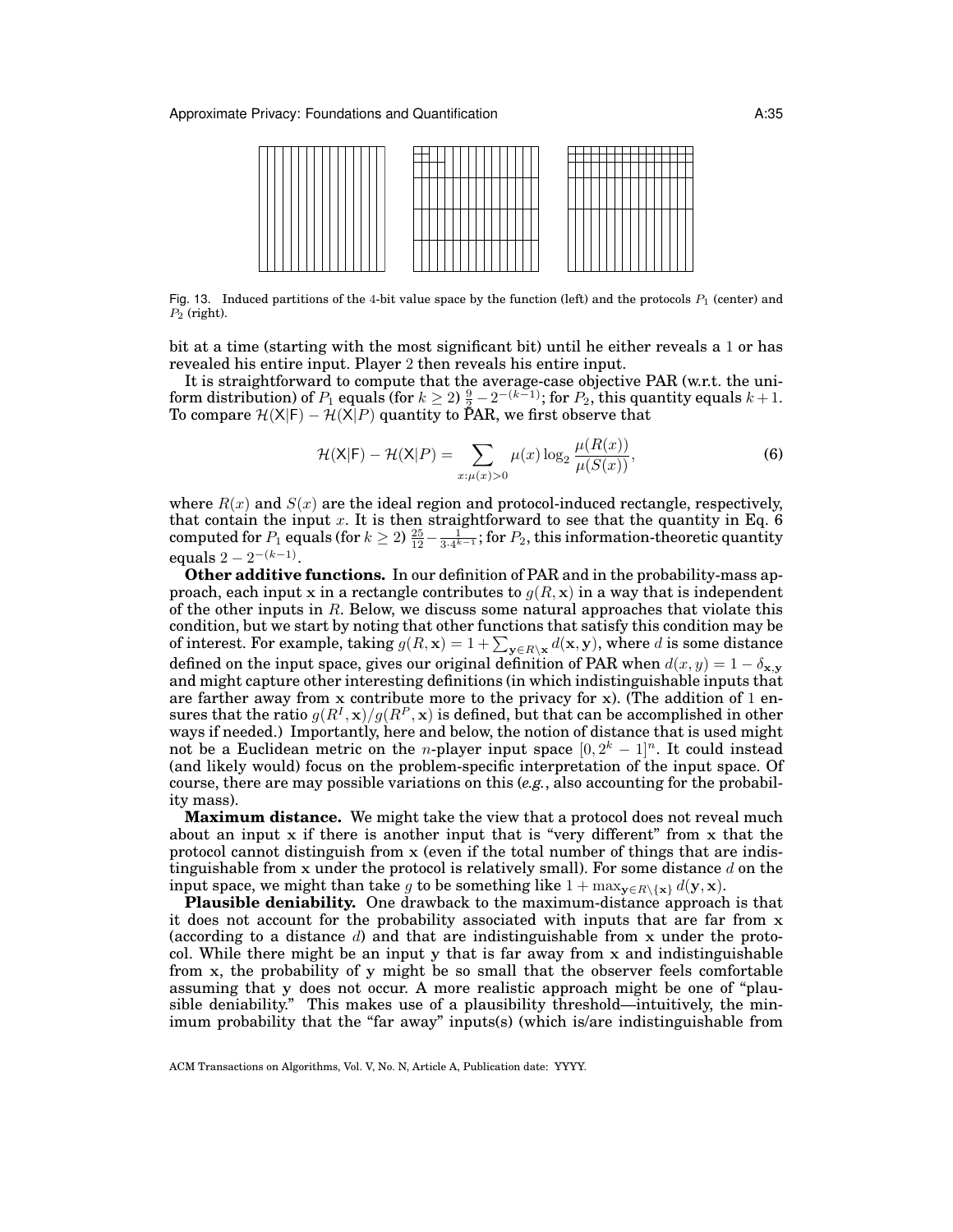x) must be assigned in order to "distract" the observer from the true input x. This threshold might correspond to, *e.g.*, "reasonable doubt" or other levels of certainty. We then consider how far we can move away from x while still having "enough" mass (*i.e.*, more than the plausibility threshold) associated with the elements indistinguishable from x that are still farther away. We could then take  $g$  to be something like  $1 + \max\{d_0|Pr_D(\{y \in R | d(y, x) \geq d_0\})/Pr_D(R) \geq t\}$ ; other variations might focus on mass that is concentrated in a particular direction from x. (In quantifying privacy, we would expect to only consider those  $R$  with positive probability, in which case dividing by  $Pr_D(R)$  would not be problematic.) Here we use  $Pr_D(R)$  to normalize the weight that is far away from  $x$  before comparing it to the threshold  $t$ ; intuitively, an observer would know that the value is in the same region as  $x$ , and so this seems to make the most sense.

**Relative rectangle size.** One observation is that a bidder likely has a very different view of an auctioneer's being able to tell (when some particular protocol is used) whether his bid lies between 995 and 1005 than he does of the auctioneer's being able to tell whether his bid lies between 5 and 15. In each case, however, the bids in the relevant range are indistinguishable under the protocol from 11 possible bids. In particular, the privacy gained from an input's being distinguishable from a fixed number of other inputs may (or may not) depend on the context of the problem and the intended interpretation of the values in the input space. This might lead to a choice of  $g$  such as  $diam_d(R)/|x|$ , where  $diam_d$  is the diameter of R with respect to some distance d and  $|x|$  is some (problem-specific) measure of the size of x (*e.g.*, bid value in an auction). Numerous variations on this are natural and may be worth investigating.

### **8.2. Open Questions**

There are many interesting directions for future research:

— As discussed in the previous subsection, the definition and exploration of other notions of PARs is a challenging and intriguing direction for future work.

— We have shown that, for both 2ND-PRICE  $\text{AUCTION}_k$  and THE MILLIONAIRES PROBLEM<sub>k</sub>, reasonable average-case PARs with respect to the uniform distribution are achievable. We conjecture that our upper bounds for these problems extend to *all* possible distributions over inputs.

— An interesting open question is proving lower bounds on the average-case PARs for 2ND-PRICE  $\text{AUCTION}_k$  and THE MILLIONAIRES PROBLEM<sub>k</sub>.

— Lower bounds on the average-case subjective PARs for DISJOINTNESS<sub>k</sub> and IN-TERSECTION<sub>k</sub> would be interesting; as noted above, we conjecture that these are exponential in  $k$ .

— It would be interesting to apply the PAR framework presented in this paper to other functions.

— The extension of our PAR framework to the *n*-party communication model is a challenging direction for future research.

— Starting from the same place that we did, namely [Chor and Kushilevitz 1991; Kushilevitz 1992], Bar-Yehuda *et al.* [Bar-Yehuda et al. 2006] provided three definitions of approximate privacy. The one that seems most relevant to the study of privacyapproximation ratios is their notion of *h-privacy*. It would be interesting to know exactly when and how it is possible to express PARs in terms of h-privacy and *vice versa*.

## **ACKNOWLEDGMENTS**

We are grateful to audiences at *ACM EC'10*, University Residential Centre of Bertinoro, Boston University, DIMACS, the University of Massachusetts, Northwestern, Princeton, and Rutgers for helpful questions and feedback. We thank Omri Weinstein for helpful discussions, and we thank the referees for helpful feedback.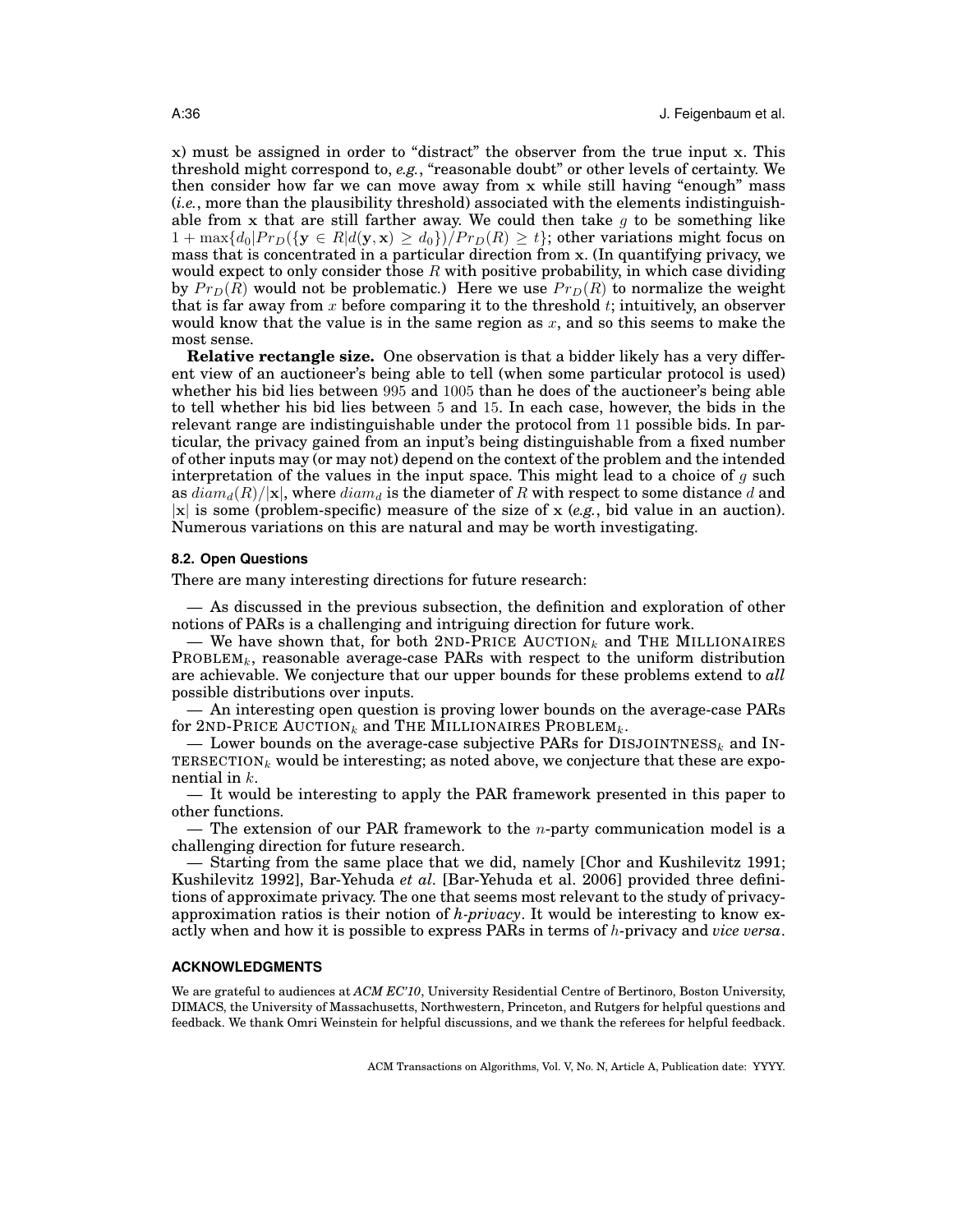### **REFERENCES**

- Anil Ada, Arkadev Chattopadhyay, Stephen Cook, Lila Fontes, Michal Koucky, and Toniann Pitassi. 2012. The Hardness of Being Private. In *Proceedings of the 2012 IEEE Conference on Computational Complexity (CCC) (CCC '12)*. IEEE Computer Society, Washington, DC, USA, 192–202. DOI:http://dx.doi.org/10.1109/CCC.2012.24
- Moshe Babaioff, Liad Blumrosen, Moni Naor, and Michael Schapira. 2008. Informational Overhead of Incentive Compatibility. In *Proceedings of the 9th ACM Conference on Electronic Commerce (EC '08)*. ACM, New York, NY, USA, 88–97. DOI:http://dx.doi.org/10.1145/1386790.1386807
- R. Bar-Yehuda, B. Chor, E. Kushilevitz, and A. Orlitsky. 2006. Privacy, Additional Information and Communication. *IEEE Trans. Inf. Theor.* 39, 6 (Sept. 2006), 1930–1943. DOI:http://dx.doi.org/10.1109/18.265501
- Amos Beimel, Paz Carmi, Kobbi Nissim, and Enav Weinreb. 2008. Private Approximation of Search Problems. *SIAM J. Comput.* 38, 5 (Dec. 2008), 1728–1760. DOI:http://dx.doi.org/10.1137/060671899
- Michael Ben-Or, Shafi Goldwasser, and Avi Wigderson. 1988. Completeness Theorems for Noncryptographic Fault-tolerant Distributed Computation. In *Proceedings of the Twentieth Annual ACM Symposium on Theory of Computing (STOC '88)*. ACM, New York, NY, USA, 1–10. DOI:http://dx.doi.org/10.1145/62212.62213
- Liad Blumrosen, Noam Nisan, and Ilya Segal. 2007. Auctions with Severely Bounded Communication. *J. Artif. Int. Res.* 28, 1 (March 2007), 233–266. DOI:http://dx.doi.org/10.1613/jair.2081
- Felix Brandt and Tuomas Sandholm. 2008. On the Existence of Unconditionally Privacy-Preserving Auction Protocols. *ACM Trans. Inf. Syst. Secur.* 11, 2, Article 6 (May 2008), 21 pages. DOI:http://dx.doi.org/10.1145/1330332.1330338
- David Chaum, Claude Crepeau, and Ivan Damgard. 1988. Multiparty Unconditionally Secure Protocols. In ´ *Proceedings of the Twentieth Annual ACM Symposium on Theory of Computing (STOC '88)*. ACM, New York, NY, USA, 11–19. DOI:http://dx.doi.org/10.1145/62212.62214
- Benny Chor and Eyal Kushilevitz. 1991. A Zero-one Law for Boolean Privacy. *SIAM J. Discret. Math.* 4, 1 (Jan. 1991), 36–47. DOI:http://dx.doi.org/10.1137/0404004
- Marco Comi, Bhaskar Dasgupta, Michael Schapira, and Venkatakumar Srinivasan. 2012. On Communication Protocols That Compute Almost Privately. *Theor. Comput. Sci.* 457 (Oct. 2012), 45–58. DOI:http://dx.doi.org/10.1016/j.tcs.2012.07.008
- Yevgeniy Dodis, Shai Halevi, and Tal Rabin. 2000. A Cryptographic Solution to a Game Theoretic Problem. In *Proceedings of the 20th Annual International Cryptology Conference on Advances in Cryptology (CRYPTO '00)*. Springer-Verlag, London, UK, UK, 112–130. DOI:http://dx.doi.org/10.1007/3-540-44598-6 7
- Cynthia Dwork. 2006. Differential Privacy. In *Proceedings of the 33rd International Conference on Automata, Languages and Programming - Volume Part II (ICALP'06)*. Springer-Verlag, Berlin, Heidelberg, 1–12. DOI:http://dx.doi.org/10.1007/11787006 1
- Joan Feigenbaum, Yuval Ishai, Tal Malkin, Kobbi Nissim, Martin J. Strauss, and Rebecca N. Wright. 2006. Secure Multiparty Computation of Approximations. *ACM Trans. Algorithms* 2, 3 (July 2006), 435–472. DOI:http://dx.doi.org/10.1145/1159892.1159900
- Joan Feigenbaum, Aaron D. Jaggard, and Michael Schapira. 2010a. Approximate Privacy: Foundations and Quantification (Extended Abstract). In *Proceedings of the 11th ACM Conference on Electronic Commerce (EC '10)*. ACM, New York, NY, USA, 167–178. DOI:http://dx.doi.org/10.1145/1807342.1807369
- Joan Feigenbaum, Aaron D. Jaggard, and Michael Schapira. 2010b. *Approximate privacy: PARs for set problems*. Technical Report 2010-01. DIMACS. Also arXiv:1001.3388.
- Joan Feigenbaum and Scott Shenker. 2002. Distributed Algorithmic Mechanism Design: Recent Results and Future Directions. In *Proceedings of the 6th International Workshop on Discrete Algorithms and Methods for Mobile Computing and Communications (DIALM '02)*. ACM, New York, NY, USA, 1–13. DOI:http://dx.doi.org/10.1145/570810.570812
- Yuzo Fujishima, David McAdams, and Yoav Shoham. 1999. Speeding Up Ascending-bid Auctions. In *Proceedings of the 16th International Joint Conference on Artifical Intelligence - Volume 1 (IJCAI'99)*. Morgan Kaufmann Publishers Inc., San Francisco, CA, USA, 554–559.
- Arpita Ghosh and Aaron Roth. 2011. Selling Privacy at Auction. In *Proceedings of the 12th ACM Conference on Electronic Commerce (EC '11)*. ACM, New York, NY, USA, 199–208. DOI:http://dx.doi.org/10.1145/1993574.1993605
- Arpita Ghosh, Tim Roughgarden, and Mukund Sundararajan. 2009. Universally Utility-maximizing Privacy Mechanisms. In *Proceedings of the 41st Annual ACM Symposium on Theory of Computing (STOC '09)*. ACM, New York, NY, USA, 351–360. DOI:http://dx.doi.org/10.1145/1536414.1536464